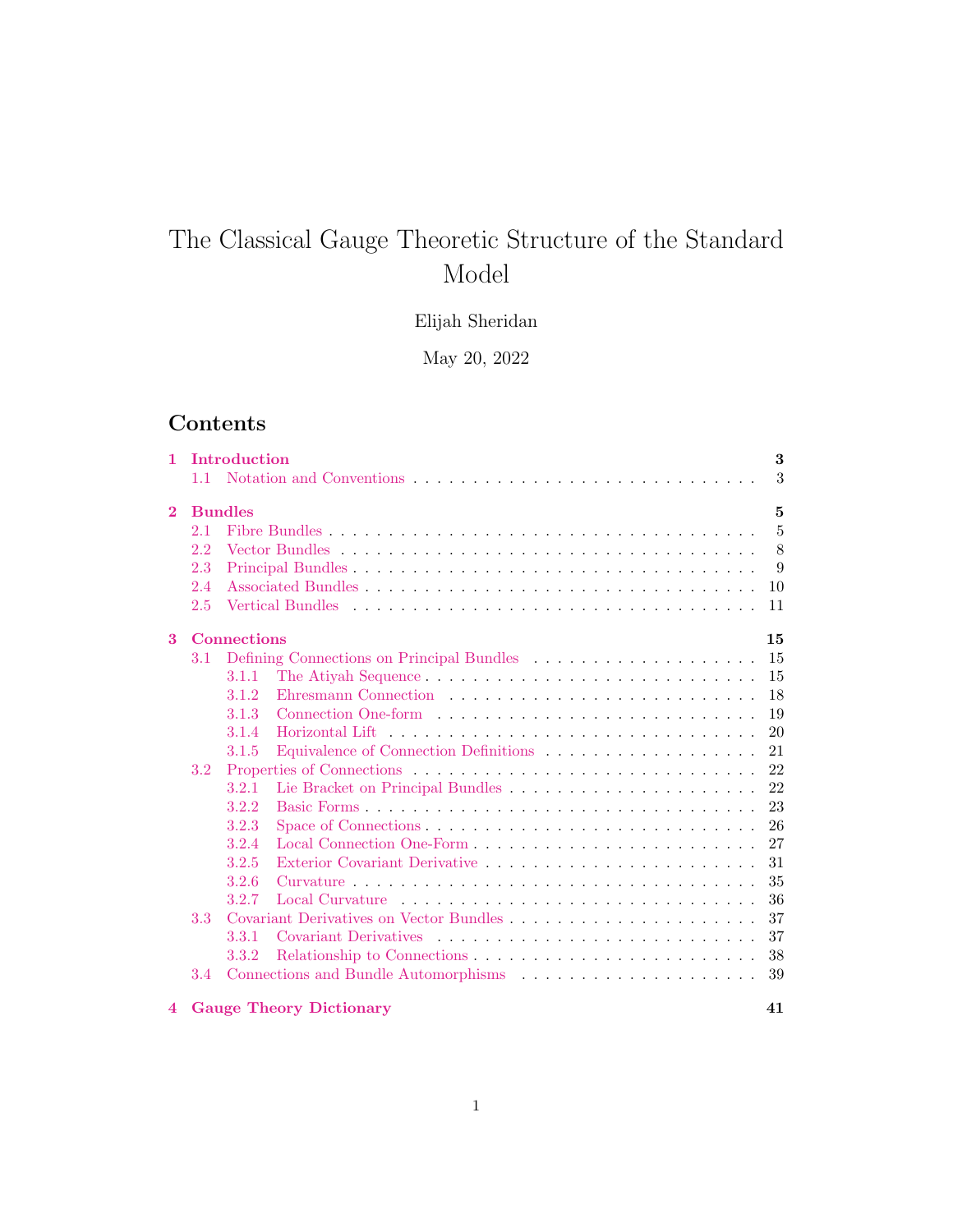|   | 5 Review of Lie Representation Theory |                                                               |    |  |  |  |
|---|---------------------------------------|---------------------------------------------------------------|----|--|--|--|
|   |                                       |                                                               |    |  |  |  |
|   | 5.2                                   |                                                               |    |  |  |  |
| 6 | <b>Spin</b>                           |                                                               |    |  |  |  |
|   |                                       |                                                               |    |  |  |  |
|   | 6.2                                   |                                                               |    |  |  |  |
|   |                                       |                                                               |    |  |  |  |
|   | 7 The Standard Model                  |                                                               |    |  |  |  |
|   | 7.1                                   | The Domain of the Mathematician's Standard Model Lagrangian   | 51 |  |  |  |
|   |                                       | 7.2 Interpreting the Physicist's Standard Model Lagrangian 52 |    |  |  |  |
|   | References                            |                                                               | 53 |  |  |  |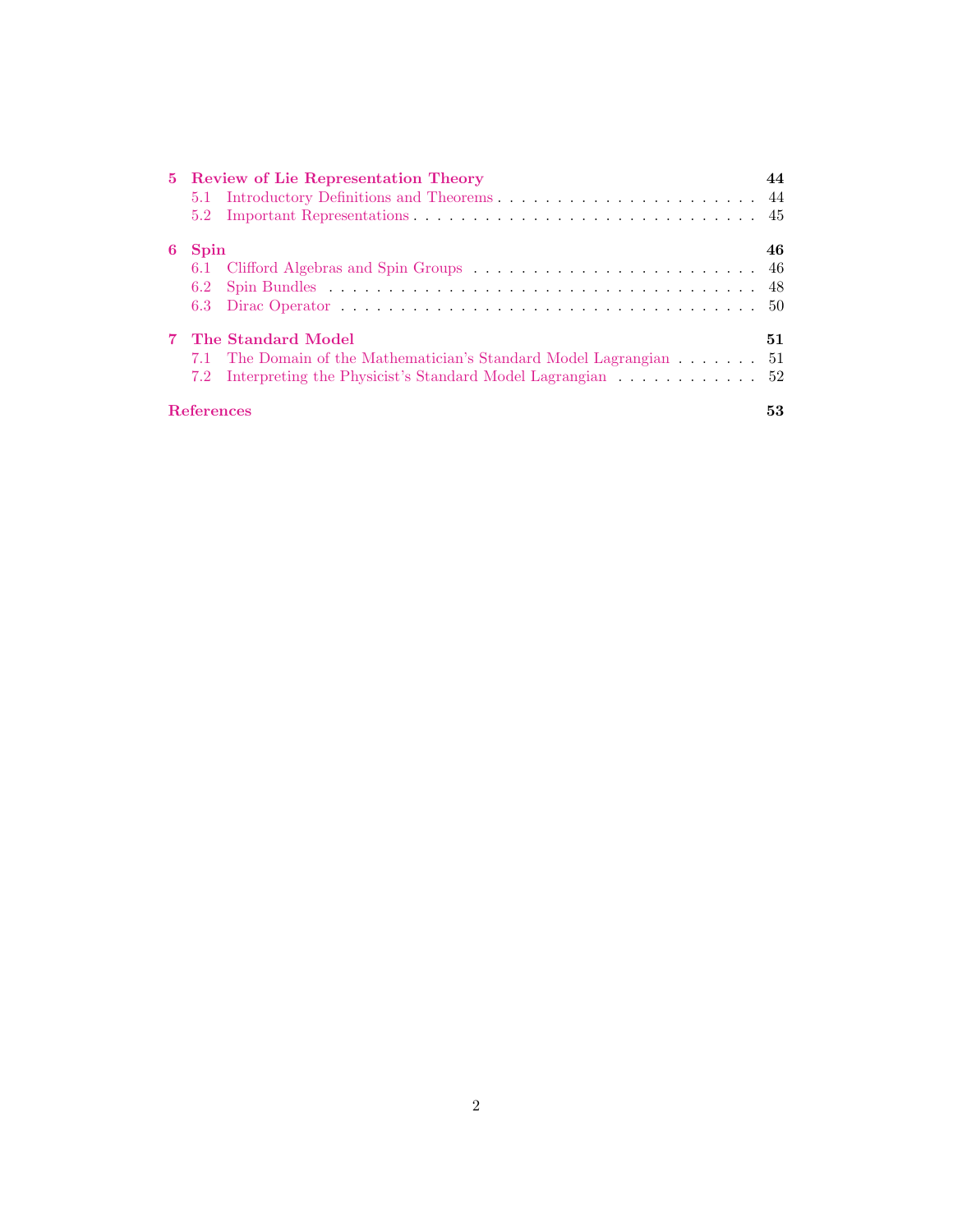## <span id="page-2-0"></span>1 Introduction

This text is an undergraduate thesis completed by the author to graduate with honors in mathematics at Vanderbilt University. In particular, this is an expository paper encapsulating independent learning—overseen, critically, by Professor Marcelo Disconzi—conducted by the author from January 2021 to May 2022.

This project was motivated by the author's interest in theoretical high energy physics: while the modern paradigms—quantum field theory, in particular the Standard Model remain mathematically non-rigorous, rigor can in fact be achieved by stepping away from the quantum domain back to a classical setting. That is, a consideration of classical fields rather than quantum fields enables a confident employment of mathematics: thus, the author set out to understand this mathematics, or the area of mathematical gauge theory, which deals with connections on principal bundles. Of course, as physics constituted the original motivation, this text extends a little bit beyond bundles and connections to consider other objects relevant to the Standard Model in particular: namely, Lie group representation theory and spin geometry. However, the emphasis on predominantly on mathematical gauge theory: the latter sections are much shorter and contain fewer proofs.

This paper is organized as follows.

First, the theory of bundles is developed: fibre, vector, principal, and associated bundles are considered, with some attention allocated to the important example of vertical bundles (vector bundles which arise canonically from principal bundles).

Second, the theory of connections on bundles is introduced: in particular, the author chooses a less canonical approach by centering the discussion on the so-called "Atiyah sequence" which clarifies the relationship between Ehresmann connections, connection oneforms, and horizontal lifts. This section includes discussion of important ideas including (but not limited to) local connection forms, curvature, and exterior covariant differentiation, while briefly touching upon how these objects carry over from principal bundles to their associated bundles.

Third, Lie representation theory is briefly reviewed: some general results are stated, and some attention is given to some of the Lie groups most important for the Standard Model: namely,  $SU(3)$ ,  $SU(2)$ , and  $U(1)$ .

Fourth, spin geometry is swiftly elaborated upon. Algebraically, Clifford algebras are constructed and the spin group is defined, from which the geometric objects of spin bundles and Dirac operators may be introduced.

Fifth, and finally, qualitative connections between the developed mathematics and the (classical) Standard Model are drawn. First, we define the principal and associated bundles whose sections and connections constitute the domain of the Standard Model Lagrangian. Second, we state the Standard Model Lagrangian as it typically appears in the physical literature and informally comment on how the terms are constructed mathematically from the aforementioned domain.

#### <span id="page-2-1"></span>1.1 Notation and Conventions

In no particular order, we adopt the following notation and conventions.

- All functions, atlases, manifolds, and actions are smooth unless otherwise specified.
- Representations are always assumed to be linear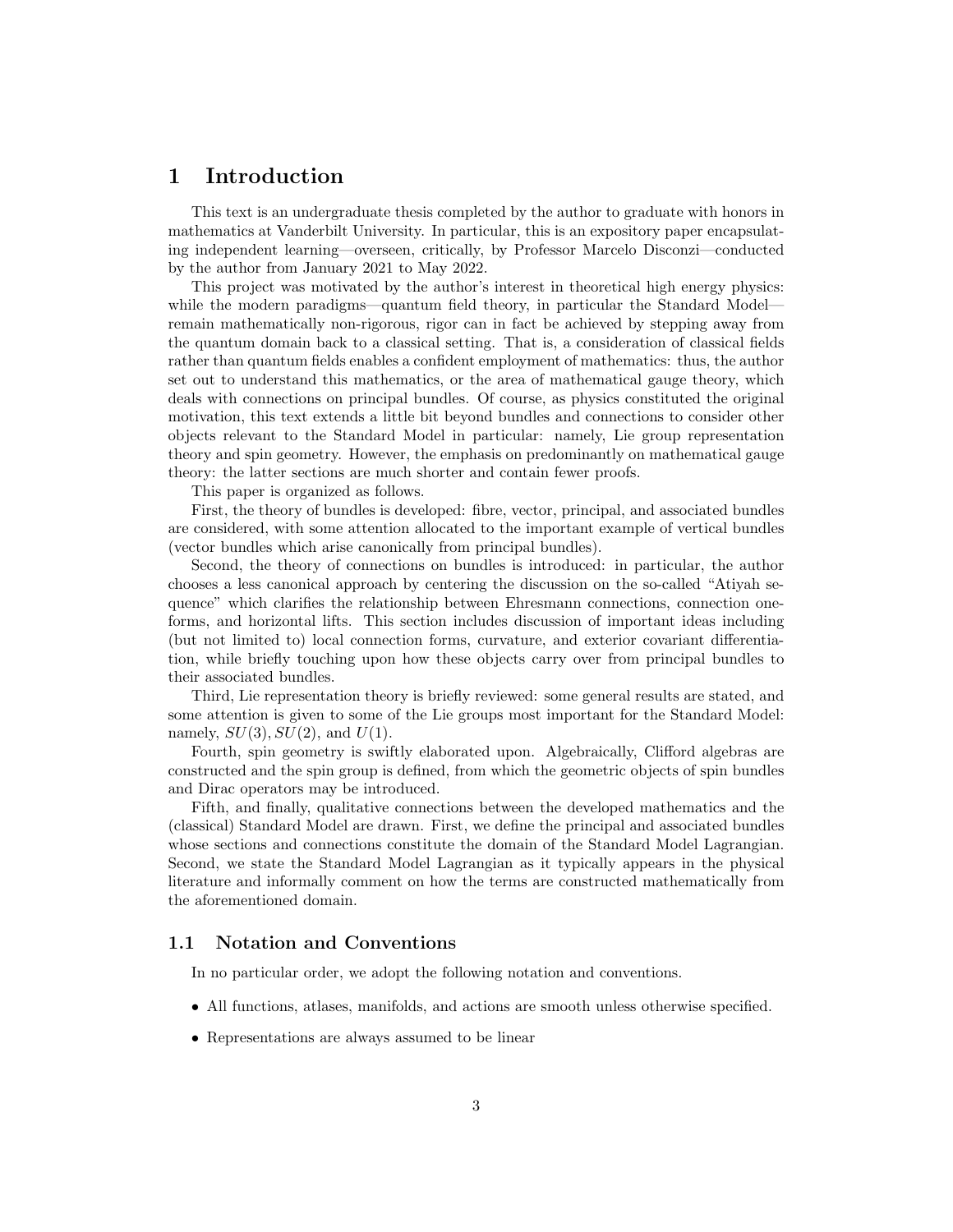- $\bullet~$  By  $\text{proj}_i$  we mean the projection onto the  $i\text{th}$  factor of a direct sum
- [Ex. 2.20](#page-9-1) introduces some notation concerning Lie theory
- We say a map between spaces with G-actions is G-equivariant if  $f(gx) = g(f(x))$  or  $g^{-1}(f(x))$ , depending upon whether the respective actions are the same (both right or both left) or different (one right, one left)
- We employ the symbol ≅ to denote equivalence in the category of smooth manifolds (that is, via diffeomorphism) unless otherwise specified
- By function, unless otherwise specified, we mean a real-valued map on whatever manifold is presently being discussed (discernible from context)
- By  $\mathbb{1}_A$  we always mean the identity function on A: sometimes we will omit the subscript and trust that context reveals the (co)domain
- For wedge products and antisymmetrizations of tensors, we never imply a normalization factor unless we explicitly denote one
- We use  $\lceil \rceil$  notation to denote cosets in quotient spaces and matrix representations of linear transformations: we trust context will indicate when we are referring to each
- As a moderate abuse of notation, we allow  $f^{-1}(m)$  to stand in for the preimage  $f^{-1}(\{m\})$
- If we say a symmetric nondegenerate bilinear form has signature  $(k, \ell)$ , this denotes k negative eigenvalues and  $\ell$  positive eigenvalues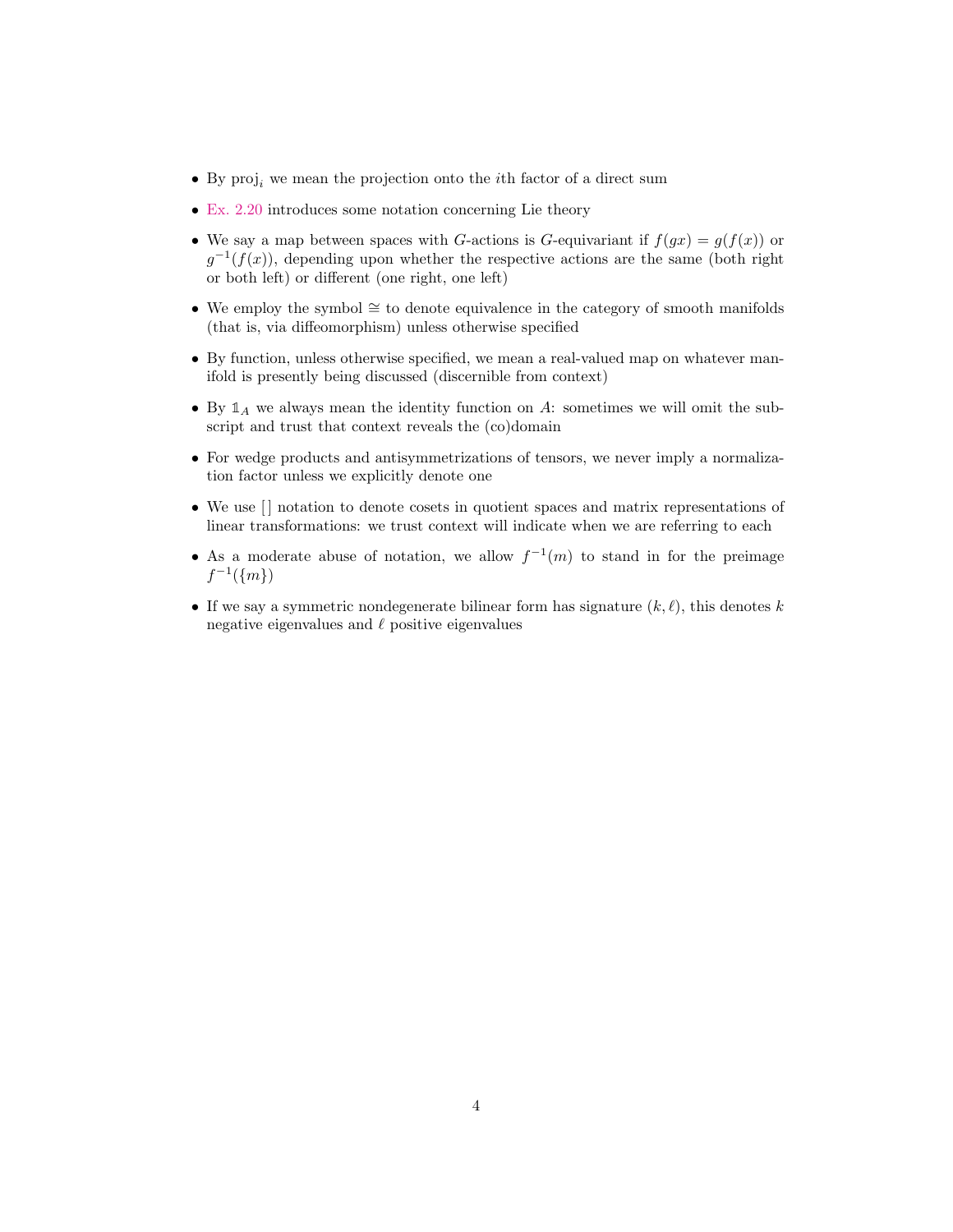## <span id="page-4-0"></span>2 Bundles

### <span id="page-4-1"></span>2.1 Fibre Bundles

In the same way that manifolds are locally identifiable with Euclidean space, we consider an object which is locally identifiable with a product of manifolds.

<span id="page-4-2"></span>**Definition 2.1** (Fibre Bundle). A fibre bundle is a four-tuple  $(E, M, F, \pi)$  such that  $E, M, F$ are manifolds and  $\pi : E \to M$  is a surjection admitting an open cover  $\{U_{\alpha}\}_{{\alpha \in A}}$  of M for which  $\pi^{-1}(U_\alpha) \cong U_\alpha \times F$  by a map  $\phi_\alpha$  and the following diagram commutes.



If we wish to refer to the projection of a fibre bundle and the fibre bundle is ambiguous, we will use the notation  $\pi_E$  to denote the projection associated to the fibre bundle E.

Let  $(E, M, F, \pi)$  be a fibre bundle. In general, we may denote such fibre bundles by  $F \hookrightarrow E \to M$ , any subset of this diagram, or just by E. If  $\{U_\alpha\}$  and  $\{\phi_\alpha\}$  (now omitting the indexing set) are the open cover and associated diffeomorphisms, the pairs  $(U_{\alpha}, \phi_{\alpha})$ are each referred to as a *local trivialization*. We refer to  $E$  as the *entire space*,  $M$  as the base space, and F as the fibre. Given  $p \in E$ , note that  $\phi_{\alpha}(p) = (\pi(p), \xi_{\alpha}(p))$  for some  $\xi_{\alpha} : \pi^{-1}(U_{\alpha}) \to F$ ; the name "fibre" comes from the observation that, given  $m \in M$ ,  $\zeta_{\alpha}|_{\pi^{-1}(m)}$  yields a diffeomorphism  $\pi^{-1}(m) \cong F$ : hence, a F is the fibre over m by  $\pi$ . Fibre bundles thus assign a copy of  $F$  to each point in  $M$ , but in general these copies cannot all be simultaneously canonically identified with each other: instead, this need only be possible locally, through the  $\phi_{\alpha}$ . We do, however, have a relevant result revealing a case when these fibres can be globally canonically identified.

<span id="page-4-3"></span>**Theorem 2.2.** If M is a contractible manifold, the fibre bundle  $F \hookrightarrow E \to M$  satisfies  $E \cong M \times F$ .

#### Proof. See [\[11,](#page-52-1) Cor. 11.6].

 $\Box$ 

In physics, frequently the case of a flat spacetime, or  $M = \mathbb{R}^{1,3}$  (Minkowski space), is emphasized. As this space is contractible, many of bundles in practice will be globally trivial, or diffeomorphic to a Cartesian product. Nevertheless, fibre bundles prove an important framework ultimately for non-triviality in a geometric sense, rather than a topological sense: we will clarify this notion in time.

Observe that on E we have maps  $\phi_{\alpha\beta} = \phi_{\alpha} \circ \phi_{\beta}^{-1} : (U_{\alpha} \cap U_{\beta}) \times F \to (U_{\alpha} \cap U_{\beta}) \times F$ which necessarily act by  $(m, f) \mapsto (m, \xi_{\alpha\beta}(m)(f))$ , where  $\xi_{\alpha\beta} : U_{\alpha} \cap U_{\beta} \to \text{Diff}(F)$  is a map we denote a transition function. In particular,  $\xi_{\alpha\beta}(m)(f) = (\xi_{\alpha} \circ \xi_{\beta}^{-1})(f)$ . We summarize these constructions in the following diagram, using a dashed line to denote  $\xi_{\alpha\beta}$  to emphasize the fact that it should be understood as being "function-valued" (having codomain  $\text{Diff}(F)$ ) whereas all other functions are "manifold-valued."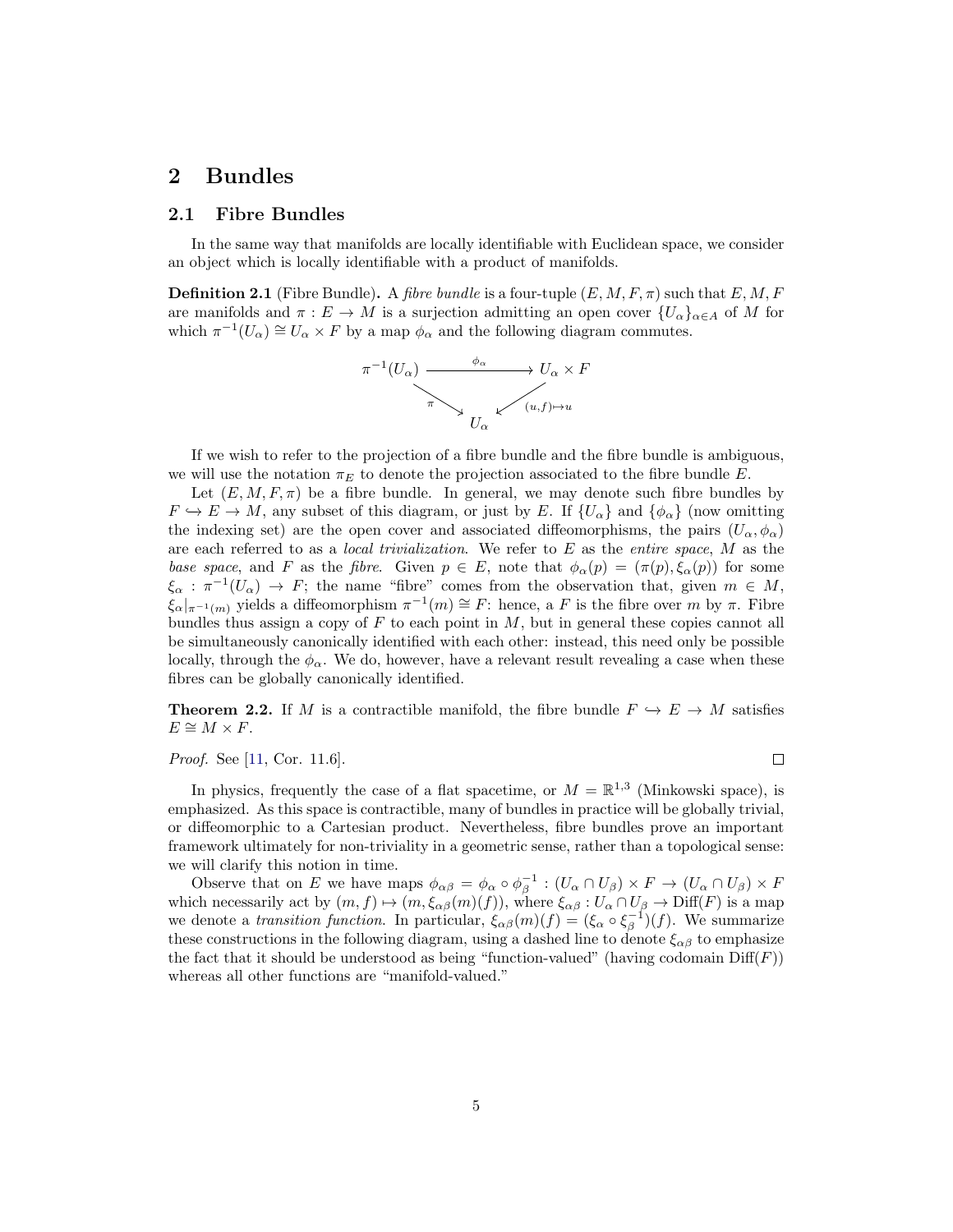

Now, notice that transition functions obey  $\xi_{\alpha\alpha} = \mathbb{1}$ ,  $\xi_{\alpha\beta} = \xi_{\beta\alpha}^{-1}$ , and  $\xi_{\alpha\beta} \circ \xi_{\beta\delta} = \xi_{\alpha\delta}$  on triple intersections  $U_{\alpha} \cap U_{\beta} \cap U_{\delta}$ ; this last property is the *cocycle condition*, which is deserving of a name due to the following.

<span id="page-5-0"></span>**Definition 2.3** (Fibre Bundle, Alternative Definition). A *fibre bundle* is a pair  $(M, F)$  of manifolds, an open cover  $\{U_\alpha\}$  for M, and a set of maps  $\{\xi_{\alpha\beta}\}\$  where  $\xi_{\alpha\beta}: U_\alpha \cap U_\beta \to \text{Diff}(F)$ and the cocycle condition  $\xi_{\alpha\beta} \circ \xi_{\beta\delta} = \xi_{\alpha\delta}$  holds on triple intersections.

Proposition 2.4. [Def. 2.1](#page-4-2) and [Def. 2.3](#page-5-0) coincide.

Proof. We have already seen [Def. 2.1](#page-4-2) implies [Def. 2.3,](#page-5-0) so it suffices to consider the converse. Let  $(M, F)$ ,  $\{U_{\alpha}\}\$ , and  $\{\xi_{\alpha\beta}\}\$ constitute a fibre bundle in the sense of [Def. 2.3.](#page-5-0) Let  $E =$  $\Box_{\alpha}U_{\alpha} \times F$  modulo the equivalence relation  $(\beta, u, f) \sim (\alpha, u, \xi_{\alpha\beta}(u)(f))$  for  $u \in U_{\alpha} \cap U_{\beta}$ . Define  $\pi$  by the map  $[(\alpha, u, f)] \mapsto u$  and form local trivializations by letting  $\phi_\alpha : \pi^{-1}(U_\alpha) \to$  $U_{\alpha} \times F$  act by  $[(\alpha, u, f)] \mapsto (u, f)$ , which is well-defined as  $[(\alpha, u, f)]$  has only one element with first component  $\alpha$ . Then  $(E, M, F, \pi)$  is a fibre bundle in the sense of [Def. 2.1.](#page-4-2) П

It follows that a collection of transition functions satisfying the cocycle condition determine a fibre bundle. Having clarified this structure, we now turn our attention to structurepreserving maps between fibre bundles.

**Definition 2.5** (Similar-Base Fibre Bundle Morphism). A morphism between fibre bundles  $E_1, E_2$  with the same base M is a map  $g : E_1 \to E_2$  such that the following diagram commutes.



The map  $q$  is called an *isomorphism* if it is a diffeomorphism.

At times, we will restrict the codomain of the  $\xi_{\alpha\beta}$ , giving rise to the following definition.

**Definition 2.6** (G-atlas). A G-atlas is a covering set of local trivializations  $\{(U_\alpha, \phi_\alpha)\}\$  on a fibre bundle E such that the maps  $\phi_{\alpha\beta}$  induce transition functions  $\xi_{\alpha\beta}$  whose codomains are a Lie group  $G$  that acts on the fibre  $F$  on the left by diffeomorphisms.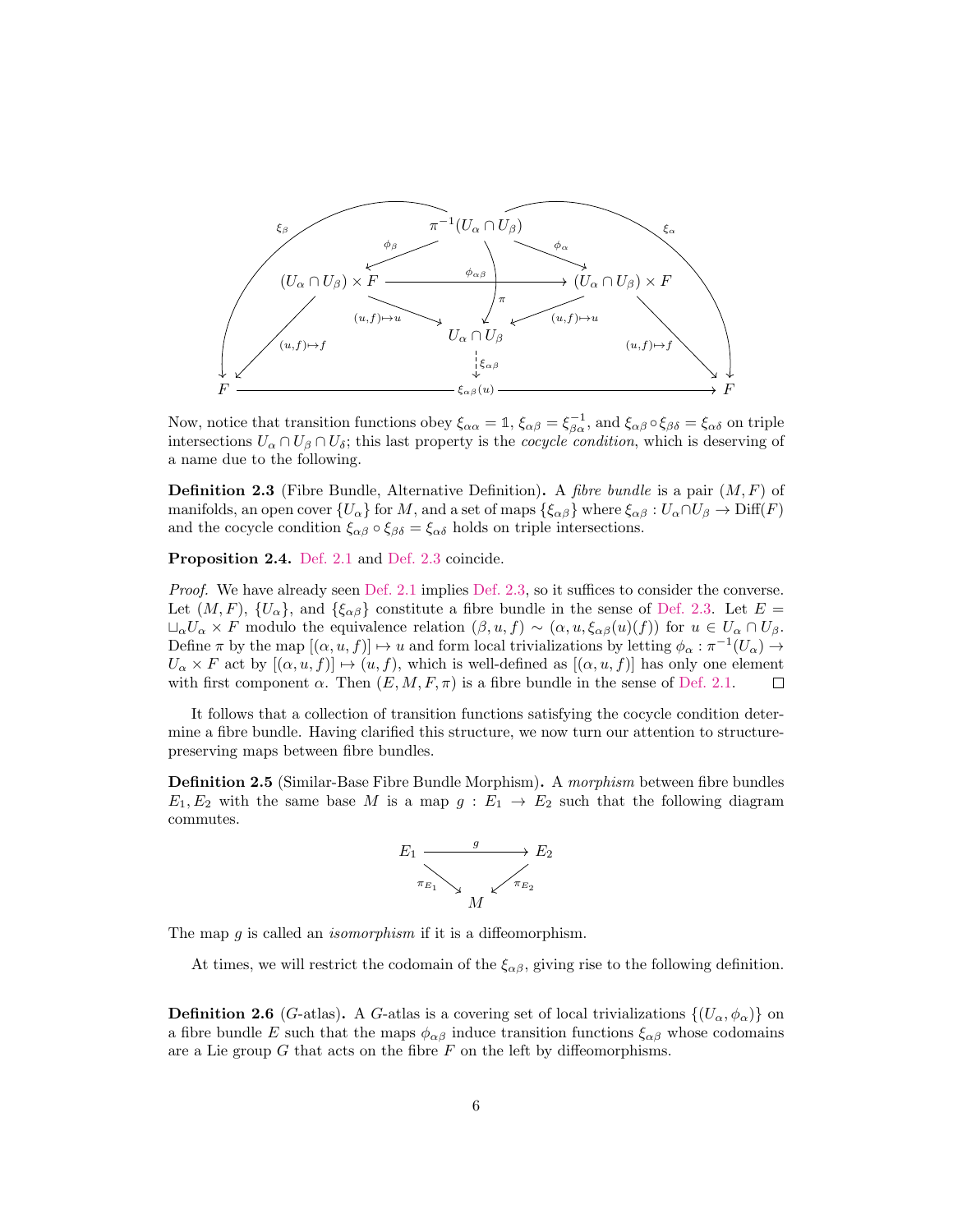Similar to how the discussion of atlases on a manifold canonically proceeds to the definition of a maximal atlas, here we define a  $G\text{-}bundle$  to be a fibre bundle with a maximal G-atlas (that is, a G-atlas that is not properly contained within any other G-atlas). Let our fibre bundle E be equipped with a G-atlas: we then say G is the *structure group* of E.

From here, we move to the notion of "attaching" or "selecting" a particular element of  $F$  to each point in  $M$ , which will prove fundamental.

<span id="page-6-2"></span>**Definition 2.7** (Section). A section of a fibre bundle E is a map  $X : M \to E$  such that  $\pi \circ X = \mathbb{1}.$ 

It follows that a section X maps each  $m \in M$  to  $X(m) \in \pi^{-1}(M) \cong F$ , thereby picking out an element of  $F$  (recalling again that these different fibres cannot all simultaneously be identified with F). We let the space of sections on E be denoted  $\Gamma(E)$ . [Def. 2.3](#page-5-0) inspires a useful alternative understanding of sections.

<span id="page-6-0"></span>**Proposition 2.8.** Sections  $X \in \Gamma(E)$  are equivalent to families of functions  $X_{\alpha}: U_{\alpha} \to F$ such that  $X_{\alpha}(u) = \xi_{\alpha\beta}(u)(X_{\beta}(u)).$ 

*Proof.* First, we see how sections of  $E$  induce the described families of functions. We can exploit local trivializations and understand the  $X|_{U_{\alpha}}$  as a map  $U_{\alpha} \to U_{\alpha} \times G$ , except the first component of this function is necessarily the identity, so all structure is preserved if we merely consider  $X_{\alpha} = \text{proj}_2 \circ \phi_{\alpha} \circ X$ , or  $u \mapsto (\xi_{\alpha} \circ X)(u)$ . On an overlap  $U_{\alpha} \cap U_{\beta}$  we are already assured  $\xi_{\alpha}(p) = \xi_{\alpha\beta}(\pi(p))(\xi_{\beta}(p))$ , and substituting  $\pi(p) = u$  and  $p = X(u)$  gives the desired result.

To see the other direction, note that the aforementioned families of functions define a section X by defining  $X(u) = \phi_{\alpha}^{-1}(u, X_{\alpha}(u))$ , because the criterion relating  $X_{\alpha}, X_{\beta}$  is precisely the one that assures us that  $X$  is well-defined, independent of the chart.  $\Box$ 

Note that [Prop. 2.8](#page-6-0) certainly entails that sections are also equivalent to families of maps  $X'_{\alpha}: U_{\alpha} \to U_{\alpha} \times F$  such that the first component is the identity and the above property holds in the second component. Both vantages are useful. We refer to the  $X_{\alpha}$  associated with  $X \in \Gamma(E)$  as local sections.

We conclude by considering a particular mechanism for creating new fibre bundles from existing ones.

<span id="page-6-1"></span>**Definition 2.9** (Pullback Bundle). Given a manifold N and a map  $g: N \to M$ , the *pullback* bundle of  $E$  by  $g$ , or just the pullback bundle, is the set

$$
g^*E = \{(n, p) \in N \times E \mid g(n) = \pi(p)\}\
$$
 (1)

understood as a fibre bundle over N with projection  $\pi'$  given by  $(n, p) \mapsto n$  and local trivializations  $\{(g^{-1}(U_{\alpha}), \phi'_{\alpha})\}$  for  $\phi'_{\alpha} : \pi'^{-1}(g^{-1}(U_{\alpha})) \mapsto g^{-1}(U_{\alpha}) \times F$  given by  $(n, p) \mapsto$  $(n, f)$  where  $\phi_{\alpha}(p) = (m, f) \in U_{\alpha} \times F$ .

Said differently, the pullback bundle  $g^*E$  is the subset of  $N \times E$  such that the following diagram commutes.

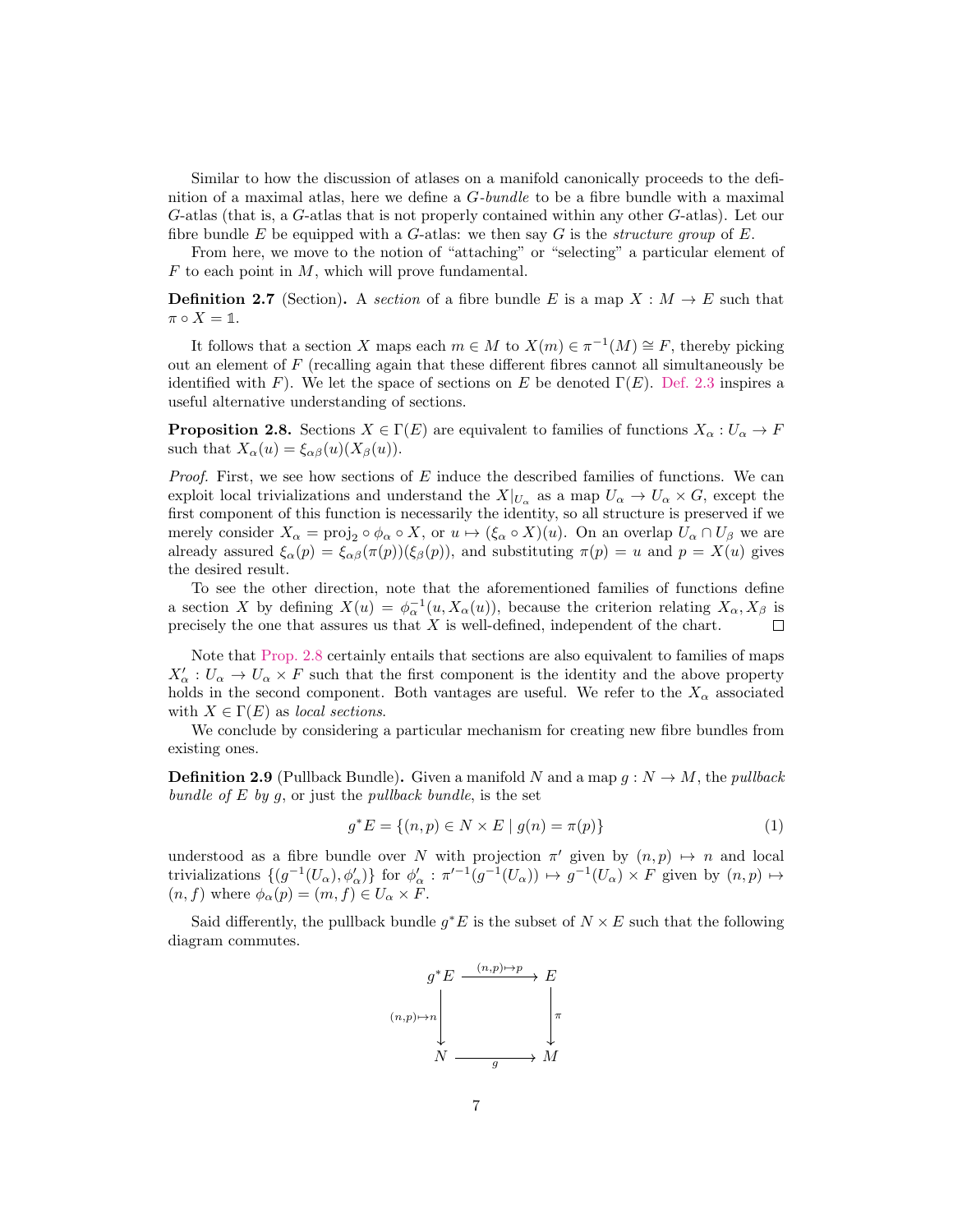The local trivializations can also be understood as follows, recalling the projection  $\pi'$  on  $g^*E$  is the map  $(n, p) \mapsto n$ .



In essence, the pullback bundle just assigns the fibres  $\pi^{-1}(m)$  above m in E to  $g^{-1}(m)$  (i.e., the base point goes from m to  $g^{-1}(m)$ ).

We conclude by noting that from any two fibre bundles we are free to form the direct sum of fibre bundles by taking products of the projection map and of local trivializations in the obvious fashion. Similarly straightforward constructions give rise to tensor and exterior products of fibre bundles.

#### <span id="page-7-0"></span>2.2 Vector Bundles

We now consider a class of fibre bundles with a very convenient property: namely, that fibres are endowed with vector space structure. In particular, these bundles will ultimately provide a natural framework for the matter fields arising in gauge theory (although these vector bundles will associated bundles in particular).

**Definition 2.10** (Vector Bundle). A vector bundle of rank  $k$ , or just a vector bundle is a fibre bundle  $V \hookrightarrow W \to M$  for V a k-dimensional vector space with projection  $\pi$  such that  $\pi^{-1}(m)$  has the structure of a k-dimensional vector space for all  $m \in M$  and for each local trivialization  $\phi_{\alpha} : \pi^{-1}(U_{\alpha}) \to U_{\alpha} \times V$  the map  $v \mapsto \phi_{\alpha}^{-1}(m, v)$  from  $V \to \pi^{-1}(m)$  is linear.

Let  $W \to M$  be a vector bundle. Note that this definition requires that the transition functions associated to a rank-n vector bundle (evaluated at a point  $m \in M$ ) are linear as well (being the composition of linear maps). In particular, vector bundles with fibre (vector space) V could be equivalently characterized as being  $GL(V)$ -bundles.

**Example 2.11** (Tangent Bundle). Given a manifold M, for each  $m \in M$  we have the tangent space  $T_mM$ . If we take the union  $TM = \cup_{m \in M} T_mM$ , we refer to TM as the tangent bundle to M, TM is a vector bundle of rank dim(M). In particular, if  $\{(U_{\alpha}, \phi_{\alpha})\}$  is a atlas on M and  $\pi: TM \to M$  is the projection mapping  $v \in T_mM$  to m, then  $\{(\pi^{-1}(U_\alpha), \varphi_\alpha)\}\$ is a local trivialization where  $\varphi_\alpha(v) = (\pi(v), (\phi_\alpha)_*(v)) \in U_\alpha \times \mathbb{R}^n$ . Evidently  $\pi^{-1}(m) = T_m M$ , so we have a vector space structure, and  $v \mapsto \varphi_{\alpha}^{-1}(m, v) = (\varphi_{\alpha})_*^{-1}(v)$  is linear, assuring us that  $TM$  is indeed a vector bundle.

**Definition 2.12** (Vector Subbundle). A vector subbundle of rank  $\ell$ , or just a subbundle of W is  $W' = \bigcup_{m \in M} W'_m$  where each  $W'_m$  is a linear subspace of  $\pi^{-1}(m) \subset W$ , and W' is a vector bundle with projection  $\pi|_{W'}$ .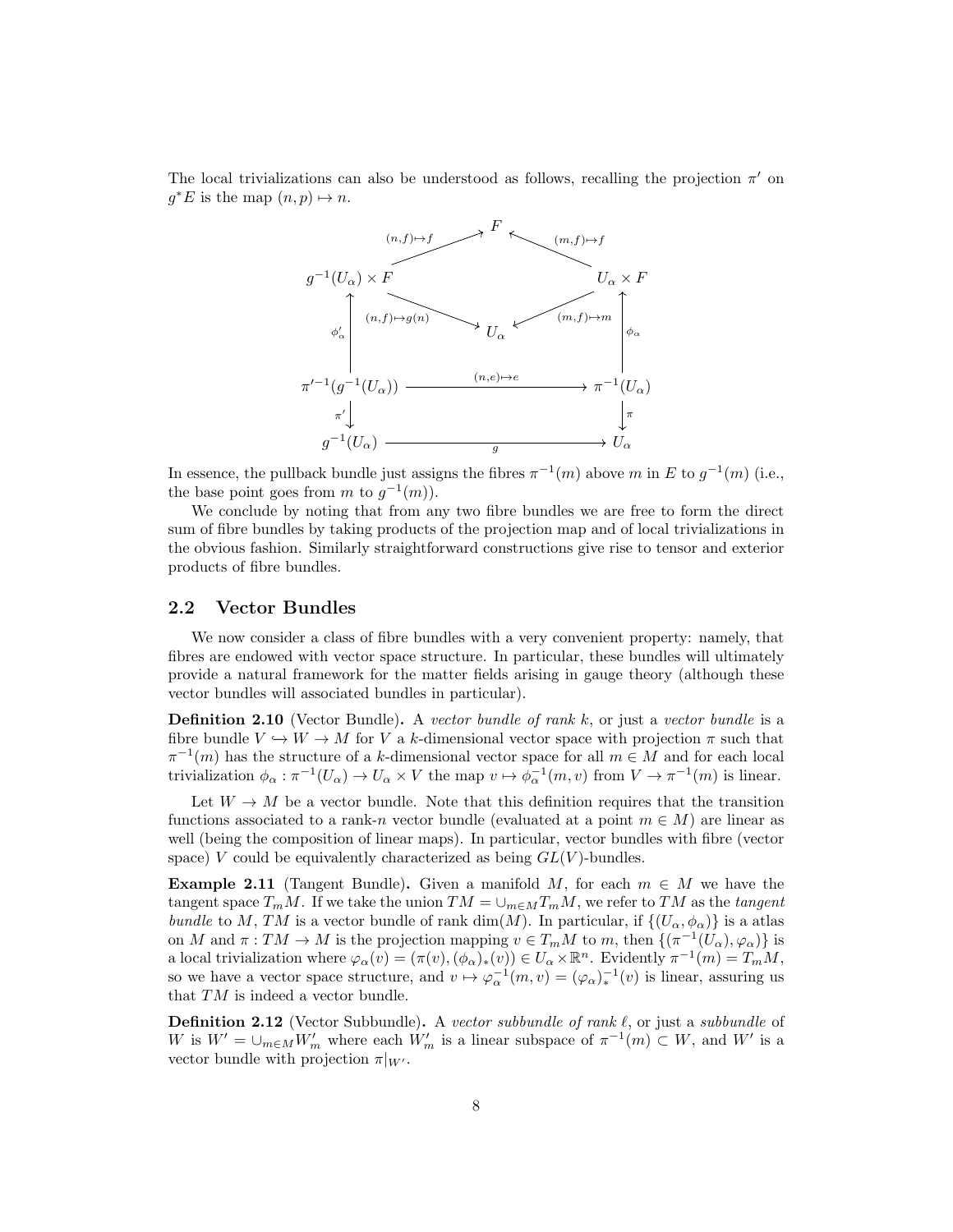Definition 2.13 (Similar-Base Vector Bundle Morphism). An *(iso)morphism* between vector bundles  $W_1 \to M, W_2 \to M$  is an (iso)morphism of fibres bundles such that each  $f|_{\pi_{W_1}^{-1}(m)} : \pi_{W_1}^{-1}(m) \mapsto \pi_{W_2}^{-1}(f(m))$  is a linear map.

Said differently, vector bundle morphisms preserve fibres (points in  $\pi_{W_1}^{-1}(m)$ ) are mapped to  $\pi_{W_2}^{-1}(m)$  and act linearly on those fibres.

We note that the linearity of vector bundle transition functions assures us that there is a canonical 0 in each fibre  $\pi^{-1}(m)$   $(m \in M)$ , hence we are free to consider the 0 section of a vector bundle, or equivalently, the trivial subbundle  $M \times \{0\}$ .

Direct sums and tensor products of vector bundles remain vector bundles, as one would expect and hope. For the remainder of the text, we adopt the shorthand  $\Gamma(M) = \Gamma(TM)$ ,  $\mathcal{J}_{\ell}^{k}(M) = \Gamma([\otimes_{i=1}^{k} T^{M}] \otimes [\otimes_{i=1}^{k} T^{*}M]),$  and  $\Omega^{k}(M)$  denoting  $\Gamma(\Lambda^{k} T^{*}M)$  or, equivalently, the antisymmetrization of  $\mathcal{T}_{k}^{0}(M)$  (that is, if  $\omega \in \Omega^{k}(M)$ , then  $\omega(m)$  is a k-form on  $T_{m}M$ ).

#### <span id="page-8-0"></span>2.3 Principal Bundles

We now consider a distinct class of bundles which extra structure that equips them to ultimately describe the gauge bosons arising in gauge theory.

**Definition 2.14** (Principal G-Bundle). A *principal G-bundle*, or just a principal bundle, is a G-bundle  $P$  whose fibre is the Lie group  $G$  and whose transition functions are left multiplication by elements of  $G$  (i.e.,  $G$  is the structure group).

Let  $(P, M, G, \pi)$  be a principal G-bundle. Let  $p \in P$  satisfy  $\pi(p) = u \in U_\alpha$  and  $\phi_\alpha(p) = u$  $(u, h)$ . There is a right action of  $G \ni g$  on P given by  $pg = \phi_{\alpha}^{-1}(u, hg)$ . We assure ourselves that this action is well-defined by noting that if  $p \in U_\beta$  as well, then

$$
pg = \phi_{\beta}^{-1}(u, \xi_{\beta\alpha}(u)(h)g) = \phi_{\beta}^{-1}(u, \xi_{\beta\alpha}(u)(hg)) = \phi_{\alpha}^{-1}(u, hg),
$$
\n(2)

where the second equality exploits the fact that  $\xi_{\beta\alpha}(u)$  is actually an element of G acting by left multiplication, and left and right multiplication in G commute. Note that we will write  $\xi_{\beta\alpha}(u)g$  sometimes instead of  $\xi_{\beta\alpha}(u)(g)$  because  $\xi_{\beta\alpha}(u)$  is a geniune element of G acting by left multiplication on g. Finally, we note the following important fact.

**Corollary 2.15.** Let  $(U_\alpha, \phi_\alpha)$  be a local trivialization on P: then  $\xi_\alpha$  is G-equivariant.

*Proof.* Let  $\phi_{\alpha}(p) = (m, h)$ . Then, evidently,  $\xi_{\alpha}(pg) = \xi_{\alpha}(\phi_{\alpha}^{-1}(u, hg)) = hg = \xi_{\alpha}(p)g$ .  $\Box$ 

We now turn our attention to principal bundle morphisms.

Definition 2.16 (Similar-Base Morphism of Principal Bundles). An *(iso)morphism* between principal bundles  $P \to M$ ,  $Q \to M$  is an (iso)morphism of fibres bundles such that each  $f|_{\pi_P^{-1}(m)} : \pi_Q^{-1}(m) \to \pi_W^{-1}(f(m))$  is a group (isomorphism) homomorphism.

**Definition 2.17.** An *automorphism* of P is a G-equivariant isomorphism  $P \rightarrow P$ .

**Example 2.18** (Frame Bundle). Recall that a frame on  $T_mM$  is a choice of basis

$$
\{v_1, \ldots, v_n\} \subset T_m M \tag{3}
$$

Let  $F_m$  denote the space of all such bases of  $T_mM$  and let  $F(TM) = \bigcup_{m \in M} F_m$ . We refer to  $F(TM)$  as the *frame bundle of TM*, and we now exhibit its principal  $GL(\mathbb{R}^n)$ -bundle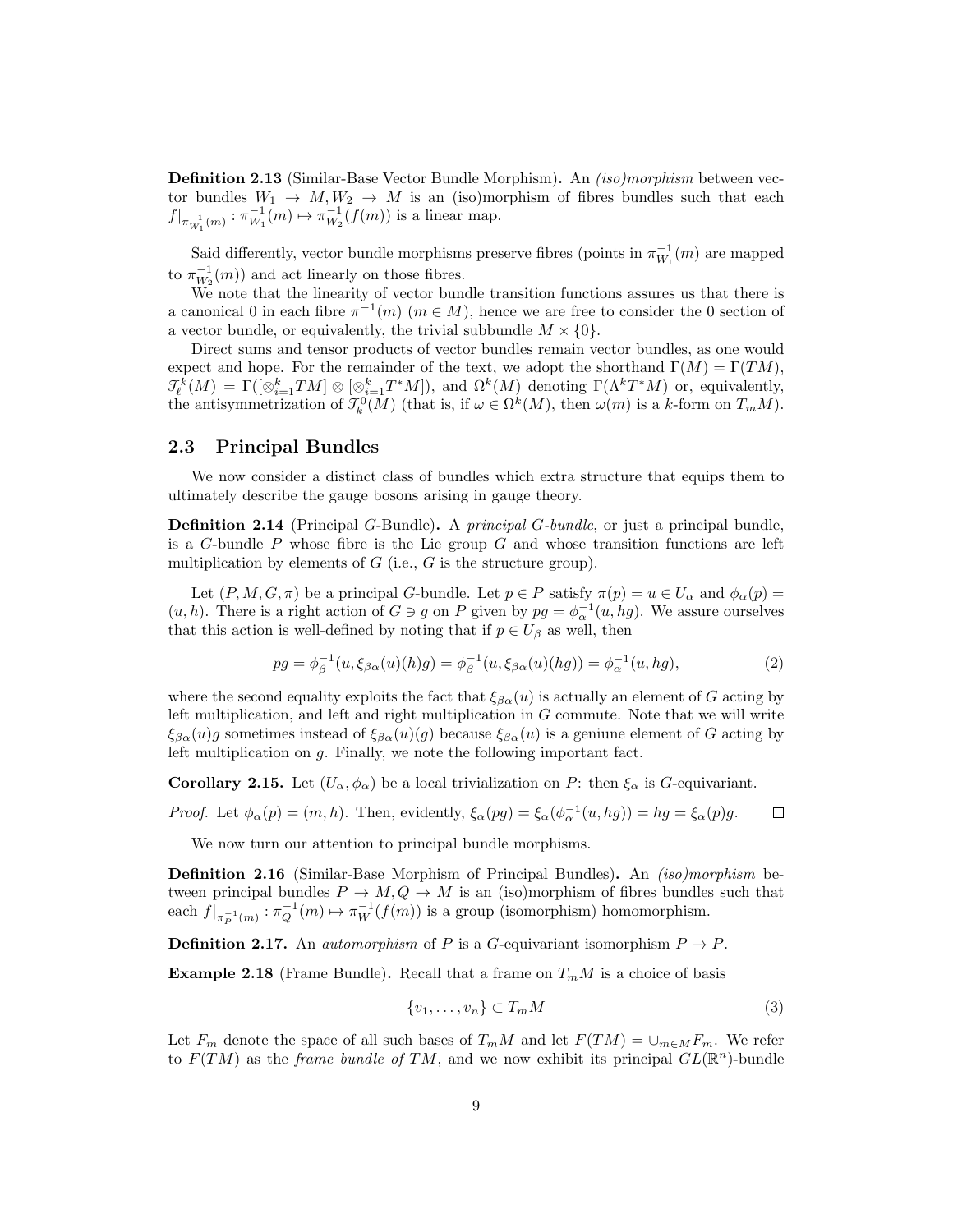structure. Certainly we have the natural projection  $\pi : F(TM) \to M$  by  $v \mapsto m$  if v is a frame for  $T_mM$ . Now, let  $\{(U_\alpha, \phi_\alpha)\}\)$  be an atlas for M. Fix  $v = \{v_1, \ldots, v_n\} \in F_m \subset$  $F(TM)$  for  $m \in U_\alpha$  and observe that to each  $v_j$  we can associate  $v_j^\alpha \in \mathbb{R}^n$  by  $v_j^\alpha = (\phi_\alpha)_*(v_j)$ (identifying tangent spaces to points in  $\mathbb{R}^n$  with  $\mathbb{R}^n$  via translation). Moreover, because v is a frame, the matrix  $v^{\alpha} \in M_n$  given by  $(v^{\alpha})_{ij} = (v_j^{\alpha})_i$  is invertible, hence  $v^{\alpha} \in GL(\mathbb{R}^n)$ . We can thus define local trivializations  $\{(U_\alpha, \psi_\alpha)\}\$  on  $F(TM)$  by  $v \mapsto (\pi(v), v^\alpha) \in U_\alpha \times GL(\mathbb{R}^n)$ . If, additionally,  $v \in U_\beta$  then observe that  $v_j^\alpha = (\phi_\alpha \circ \phi_\beta^{-1})_*(v_j^\beta)$ , hence the transition function  $\xi_{\alpha\beta}(m): GL(\mathbb{R}^n) \to GL(\mathbb{R}^n)$  associated with the overlap  $\pi^{-1}(U_\alpha \cap U_\beta)$  is the map  $v^{\beta} \mapsto [\phi_{\alpha} \circ \phi_{\beta}^{-1}]v^{\alpha}$  where  $[\phi_{\alpha} \circ \phi_{\beta}^{-1}] \in GL(\mathbb{R}^{n})$  is the matrix given by expressing the map  $(\phi_\alpha \circ \phi_\beta^{-1})_*$  in the bases of  $T_{\phi_\alpha(m)} \mathbb{R}^n$ ,  $T_{\phi_\beta(m)} \mathbb{R}^n$  induced by the charts  $\phi_\alpha$ ,  $\phi_\beta$ . This is left multiplication by  $GL(\mathbb{R}^n)$ , hence  $F(TM)$  is a principal  $GL(\mathbb{R}^n)$ -bundle.

For brevity, we refer to  $F(TM)$  as  $F(M)$ . Note that the above construction can be generalized to arbitrary vector bundles  $E \to M$  with fibre V: then the bundle of frames  $F(E) \to M$  is a principal  $GL(V)$  bundle.

For our convenience in future sections, let  $R_g$ ,  $L_g$ ,  $A_g$  denote right multiplication, left multiplication, and conjugation on G by  $g \in G$  (either on G or upon a set on which G acts, trusting that context will clarify this ambiguity). We conclude by noting that because  $G$ acts upon itself freely and transitively, the  $G$  action on  $P$  must also be free and transitive.

#### <span id="page-9-0"></span>2.4 Associated Bundles

A left action of G on a space W induces a new bundle from P in the following way; as we have alluded to, these bundles will ultimately facilitate the description of matter particles.

<span id="page-9-2"></span>**Definition 2.19** (Associated Bundle). The associated bundle to P by a left action of  $G$ on S is the fibre bundle with entire space  $E = (P \times V)/G$ , where the G action here is  $(p, x)g = (pg, g^{-1}x);$  a base space M; a base space open cover  $\{U_{\alpha}\}\$ inherited from P; and transition functions  $\xi'_{\alpha\beta}$  given by  $u \mapsto (x \mapsto \xi_{\alpha\beta}(u)x)$ .

Let E be the fibre bundle associated to P by a representation  $\rho$ . We sometimes denote this fibre bundle by  $P \times_{\rho} V$ , where  $\rho$  is the G-action on V. We observe that the transition functions defined above apply the fact that  $\xi_{\alpha\beta}(u)$  is an element of G and G acts on V on the left. Additionally, we note that we have appealed to [Def. 2.3](#page-5-0) (rather than our original definition) in constructing the associated bundle. Finally, it's worth noticing that  $E$  is, by definition, a G-bundle, albeit not a principal one.

<span id="page-9-1"></span>Example 2.20 (Adjoint Bundle). Given a principal G-bundle, any representation of G upon a vector space induces an associated bundle. To exhibit this, we consider a particular associated bundle arising in this fashion from any principal bundle P.

Letting Aut(G) denote the automorphism group of the Lie group  $G$ , recall the adjoint action of G upon itself: namely, the map Ad :  $G \to \text{Aut}(G)$  given by  $g \mapsto \text{Ad}(g)$  such that  $\text{Ad}(g)(h) = g^{-1}hg.$ 

Now, recall that the Lie algebra  $\mathfrak g$  to a Lie group  $G$  is the space of left-invariant vector *fields* endowed with the Lie bracket  $[ , ] : \mathfrak{g} \times \mathfrak{g} \rightarrow \mathfrak{g}$  given by the Lie bracket of vector fields. By left-invariant vector fields we mean vector fields  $v$  on  $G$  which obey the property  $(L_g)_*v(h) = v(gh)$  for  $g, h \in G$ . It follows that Ad induces a map ad :  $G \to Aut(\mathfrak{g})$  by  $g \mapsto \text{ad}(g) = \text{Ad}(g)_*$ . Hence, by [Def. 2.19](#page-9-2) we are free to consider the bundle associated the principal G-bundle  $P$  by the adjoint representation on  $G$  on  $\mathfrak{g}$ .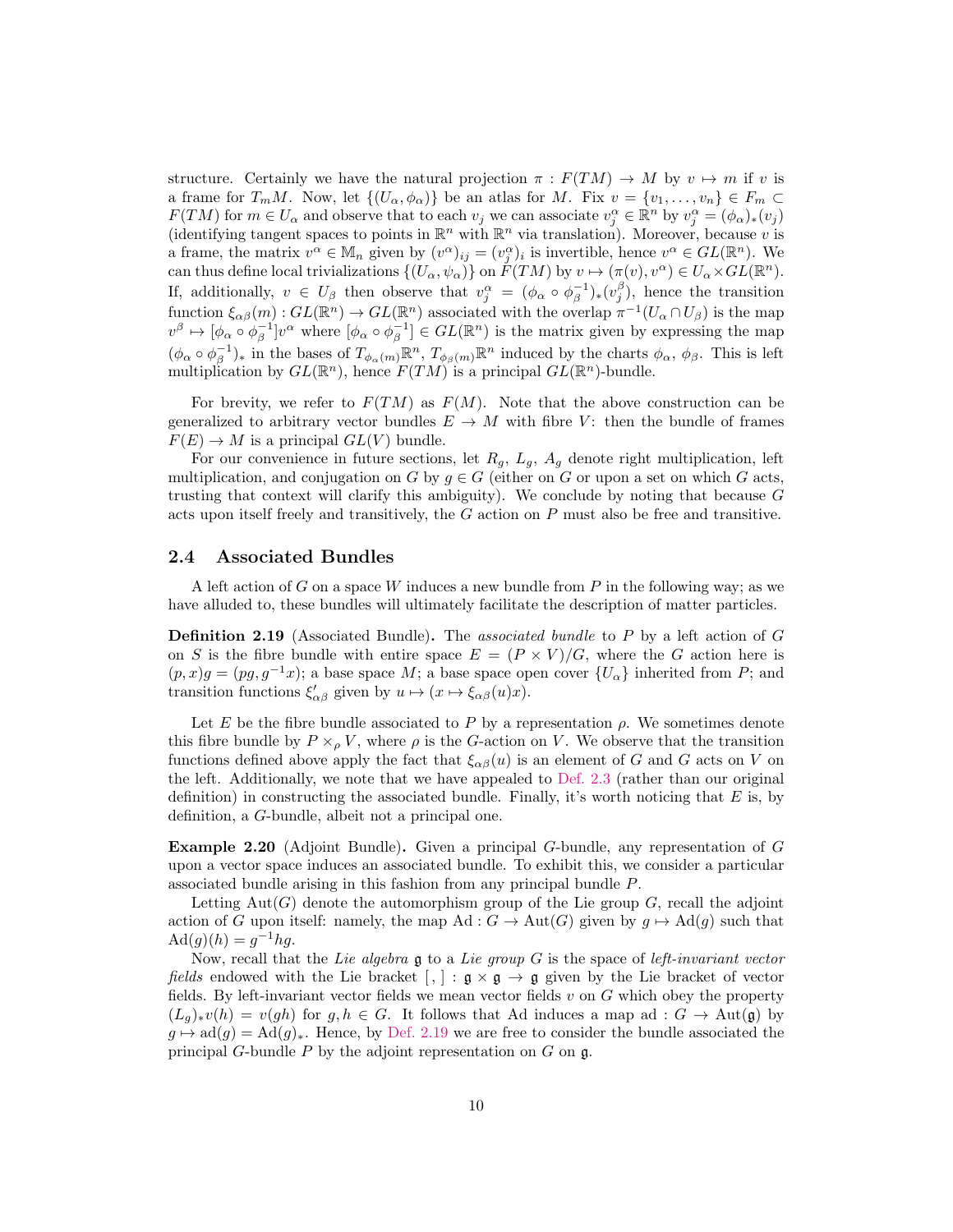The *adjoint bundle associated to P*, or just the *adjoint bundle*, is then the vector bundle  $\mathfrak{g} \hookrightarrow \text{ad } P \to M$  associated to P by the adjoint representation of G on g.

Many familiar examples of vector bundles are associated bundles in disguise: for example, the tangent bundle TM is associated to  $F(M)$  by the fundamental representation of  $GL(\mathbb{R}^n)$ on  $\mathbb{R}^n$ , and the tensor bundles  $\mathcal{I}_{\ell}^k(M)$  (tensor are associated to  $F(M)$  by tensor products of this representation.

#### <span id="page-10-0"></span>2.5 Vertical Bundles

In anticipation of our discussion of connections, before concluding our consideration of bundles it would be prudent to briefly build some theory for an important particular type of vector bundle: in particular, the vertical bundle, which is a canonical subbundle to the tangent bundle of a principal bundle.

Note that the G action on our principal bundle P entails that  $p \in P$  induces a map  $\sigma_p$ :  $G \to P$  by  $q \mapsto pq$ . The pushforward of these maps then associate a canonical vector field on P to each element of g, which we here interpret as  $T_eG$  (e being the identity element of  $G$ ).

**Definition 2.21** (Fundamental Vector Field). The *fundamental vector field* associated to  $A \in \mathfrak{g}$  on P is the element  $A^\# \in \Gamma(P)$  given by  $A^\#(p) = (\sigma_p)_*(A)$  for  $p \in P$ .



We denote elements in the image of fundamental vector fields as *fundamental vectors*. The set of fundamental vectors in a given  $T_pP$  coincides with an intrinsically defined canonical linear subspace of  $T_pP$ , and the map  $(\sigma_p)_*$  identifies g with this space isomorphically. Specifically, recall that, given a manifold M and a submanifold  $N \subset M$ , for  $m \in N$  the tangent space  $T_m N$  is a linear subspace of  $T_m M$ . We have canonical submanifolds  $\pi^{-1}(m) \subset P$  for  $m \in M$ —the fibres of P—and it turns out that the fundamental vector fields form exactly the tangent spaces to this submanifold.

To prove this, though, it is actually useful to introduce an alternative characterization for fundamental vector fields. In particular, observe that if  $A \in \mathfrak{g}$  and we interpret A as a tangent vector in  $T_eG$ , then if A were the tangent vector  $c'_A(0)^1$  $c'_A(0)^1$  to a curve  $c_A$  on G, then  $A^{\#}(p)$  would necessarily be the tangent vector  $(\sigma \circ c_A)'(0)$ . To define  $A^{\#}$  in terms of a curve, then, suffices to find a curve  $c_A$  for any A. There is, of course, no unique candidate, but there is a canonical one: namely,  $c_A(t) = \exp(At)$ . In fact,  $\exp : \mathfrak{g} \to G$  is often defined such that this is its fundamental property. Hence, we have the following definition.

<span id="page-10-2"></span>Definition 2.22 (Fundamental Vector Field, Alternative Definition). The fundamental vector field associated to  $A \in \mathfrak{g}$  on P is the element  $A^{\#} \in \Gamma(P)$  such that  $A^{\#}(p)$  is the tangent vector  $c'_{p,A}(0)$  where the curve  $c_{p,A}$  is given by  $t \mapsto p \exp(At)$ .

<span id="page-10-1"></span><sup>&</sup>lt;sup>1</sup>We comment once, as a reminder, that, given a curve g, by  $g'(\tau) = \frac{d}{dt} g|_{t=\tau}$  we mean  $g_*(1)$  for  $1 \in T_{\tau} \mathbb{R}$ .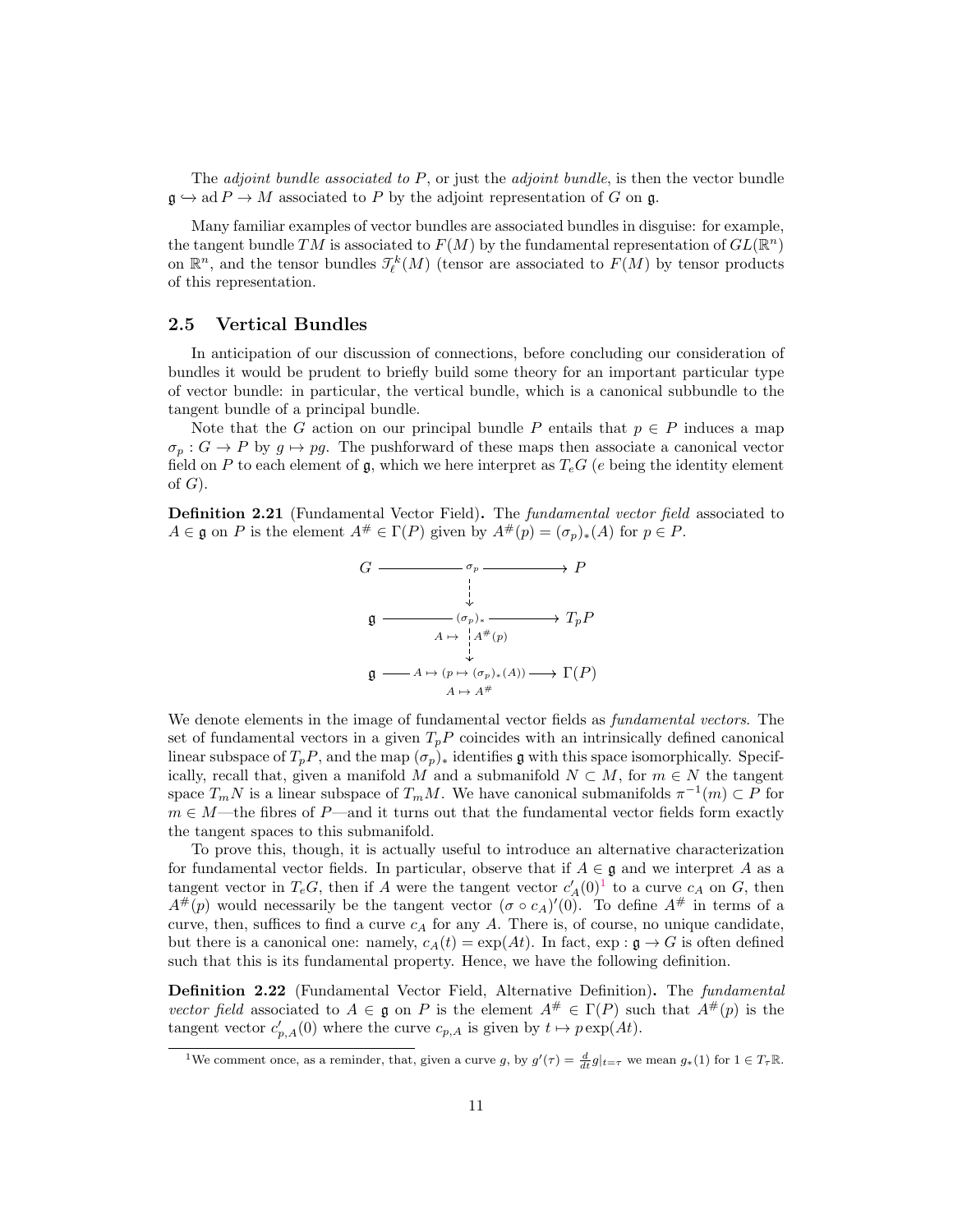With this definition in hand, we are now prepared to demonstrate the aforementioned desired result.

<span id="page-11-0"></span>**Proposition 2.23.** The linear map  $A \mapsto A^{\#}(p)$  is an isomorphism  $\mathfrak{g} \to T_p \pi^{-1}(m)$  for  $m = \pi(p)$ 

*Proof.* Certainly, this is possible because  $\pi^{-1}(b) \cong G$ , hence

$$
\dim T_p \pi^{-1}(b) = \dim T_e G = \dim \mathfrak{g}.\tag{4}
$$

Then, because the G action on P preserves fibres, the curve  $c_{p,A}(t)$  is contained in  $\pi^{-1}(m)$  $(\pi(pg) = \pi(p) = m)$ , hence elements of the image of the pushforward  $(c_{p,A})_*$  are necessarily contained in the linear subspace  $T_{pg}\pi^{-1}(m) \subset T_{pg}P$ .

It suffices now to show that the map is, in fact, surjective on this subspace. Let  $v \in$  $T_p \pi^{-1}(m)$ : it follows that we have a curve  $c : (-\varepsilon, \varepsilon) \to \pi^{-1}(m)$  such that  $c'(0) = v$ . Because the G action on this fibre is transitive (being merely left multiplication), we are assured that for each  $t \in (-\varepsilon, \varepsilon)$  there is a  $g(t)$  satisfying  $c(t) = c(0)g(t) = pq(t)$ ; in particular,  $g(0) = e$ . Because this action is smooth,  $g(t): (-\varepsilon, \varepsilon) \to G$  is a smooth curve. Moreover, recalling earlier definitions, we have  $c = \sigma_p \circ g$ , so

$$
v = c'(0) = (\sigma_p \circ g)'(0) = (\sigma_p)_* (g'(0)) = A^{\#}(p)
$$
\n(5)

as long as we define  $A = g'(0) \in \mathfrak{g}$  (identifying the Lie algebra with  $T_eG$ ). The surjectivity of  $A \mapsto A^{\#}(p)$  follows, concluding our proof that this map is an isomorphism. П

This proposition motivates the following definition.

**Definition 2.24** (Vertical subspace). The vertical subspace of  $T_p P$  is  $V_p = T_p \pi^{-1}(m)$  for  $\pi(p) = m$ .

To reiterate, [Prop. 2.23](#page-11-0) illustrates that  $V_p \cong \mathfrak{g}$  as vector spaces. Additionally, from the proof of [Prop. 2.23](#page-11-0) we note that tangent vectors in  $V_p$  are necessarily mapped to 0 by  $\pi_*$  (as they are tangent to curves that are trivial when composed with  $\pi$ ), giving us the alternative definition  $V_p = \ker(\pi_*|_{T_pP}).$ 

Returning to our vertical subspace, we comment that the name "vertical subspace" itself arises because the fibre, in some sense, extends out "vertically" from the base manifold. Hence, we can understand  $T_pP$  as consisting of "vertical vectors" directly tangent to the fibre. We will shortly have a (non-canonical) notion of "horizontal vectors" that are intuitively tangent to the base manifold (enabling a decomposition of the  $T_pM$  into vertical and horizontal subspaces, similar to how the tangent space to a product is the product of tangent spaces). This notion will be intimately related to our ultimate definition of a connection.

These vertical subspaces come together to form a bundle in their own right, a subbundle of TP.

**Definition 2.25** (Vertical Bundle). The vertical bundle of  $P$ ,  $VP$ , is the vector bundle

$$
VP = \bigcup_{p \in P} V_p \tag{6}
$$

equipped with the local trivializations of  $TP$  restricted to  $V_p$  in each  $T_pP$ .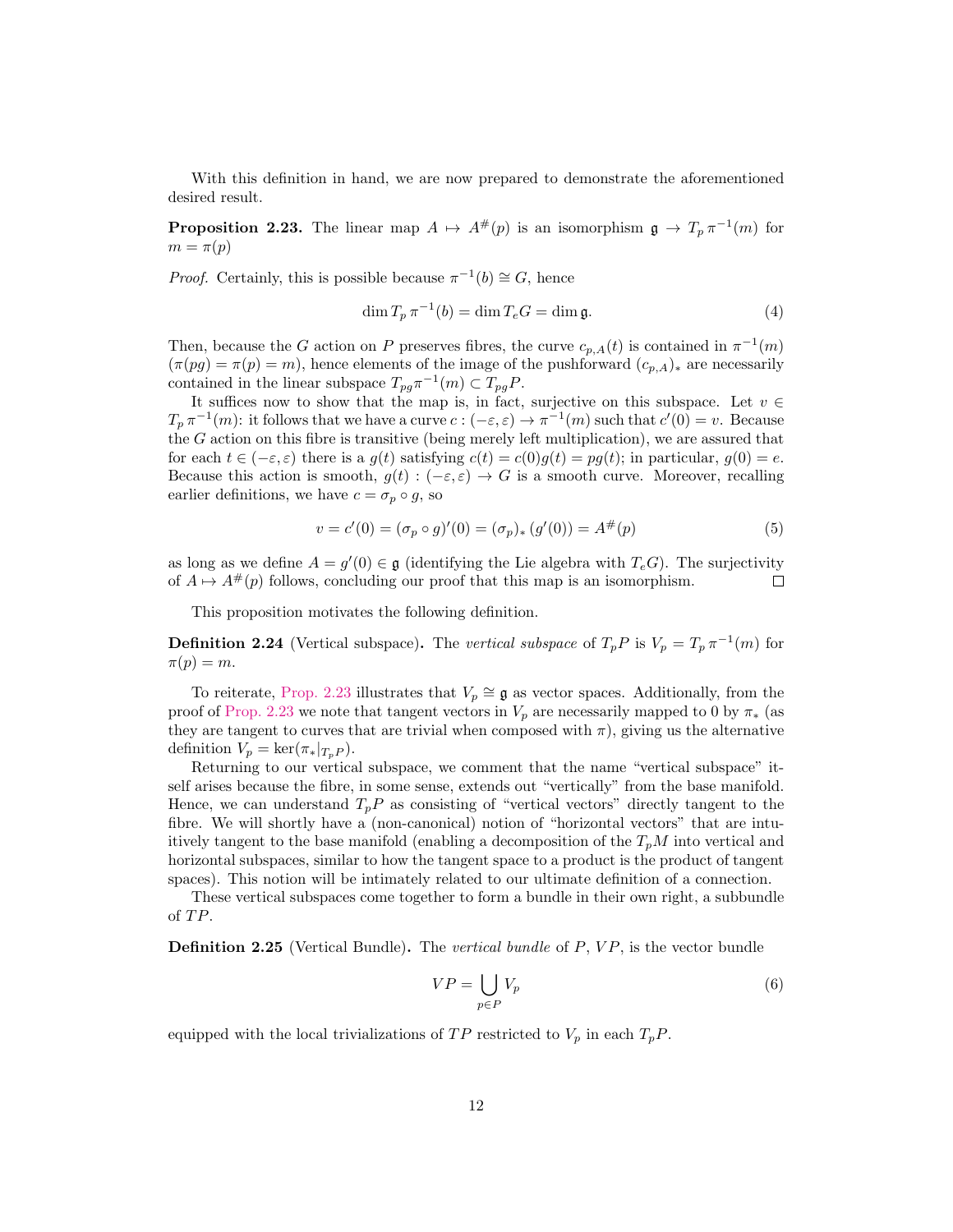We refer to vectors in  $V_p \,\subset T_pP$  and sections of VP as vertical. Note that all vertical vector fields are fundamental by [Prop. 2.23.](#page-11-0) We now exhibit an important property of fundamental vector fields (sections of  $VP$ ). First, however, we require some preliminary ideas.

**Definition 2.26.** A flow on M is a map  $\phi(t, m) : (-\varepsilon, \varepsilon) \times M \to M$  such that  $\phi(0, m) = m$ and  $\phi(t, \phi(s, m)) = \phi(t + s, m)$ .

Recall that a vector field v on M induces a flow  $\phi$  on M such that, defining  $\phi_m$  to be the curve  $t \mapsto \phi(t, m)$ , we have  $\phi'_m(t) = v(m(t))$ . Indeed, by the existence and uniqueness of ordinary differential equations, such curves exist and form a well-defined  $\phi(t, m)$ , although we acknowledge that the permitted values of t will, in general, vary with m. We let  $\phi_t$ :  $M \to M$  denote the diffeomorphism  $m \mapsto \phi(t, m)$ , and we will often let these maps  $\phi_t$ denote the flow.

<span id="page-12-1"></span>**Lemma 2.27.** Given a vector field  $X \in \Gamma(M)$ , its associated flow  $\phi_t : M \to M$ , and a diffeomorphism  $g: M \to M$ , the vector field  $g_*(X)$  has associated flow  $g \circ \phi_t \circ g^{-1}$ .

Proof. First, recall the following differential geometric fact.

$$
X(f) = \lim_{t \to 0} \frac{1}{t} \Big[ (f \circ \phi_t)(m) - f(m) \Big]. \tag{7}
$$

Now, recall that, because tangent vectors map functions to scalars (as a directional derivative), vector fields map functions to functions. Hence, we can consider  $g_*(X)(f)(m)$  for  $f: M \to \mathbb{R}$  and  $m \in M$ : the evaluation of the function  $g_*(X)(f)$  at  $m \in M$ .

$$
g_*(X)(f)(m) = X(f \circ g)(g^{-1}(m))
$$
  
= 
$$
\lim_{t \to 0} \frac{1}{t} \Big[ ([f \circ g] \circ \phi_t)(g^{-1}(m)) - (f \circ g)(g^{-1}(m)) \Big]
$$
  
= 
$$
\lim_{t \to 0} \frac{1}{t} \Big[ (f \circ (g \circ \phi_t \circ g^{-1}))(m) - f(m) \Big].
$$

It follows that  $g \circ \phi_t \circ g^{-1}$  is the flow associated with  $g_*(X)^2$  $g_*(X)^2$ .

 $\Box$ 

This next result is a foundational Lie theoretic result.

<span id="page-12-2"></span>**Proposition 2.28.** Given Lie groups  $G, H$  and a Lie group homomorphism  $\phi : G \to H$ , the following diagram commutes.



Proof. See Th. 3.32 in [\[16\]](#page-53-0)

We are now prepared to prove our main result.

 $\Box$ 

<span id="page-12-3"></span><span id="page-12-0"></span> $2$ Proof inspired by [\[10,](#page-52-2) Th. 3.2, Sec. 1.2.3]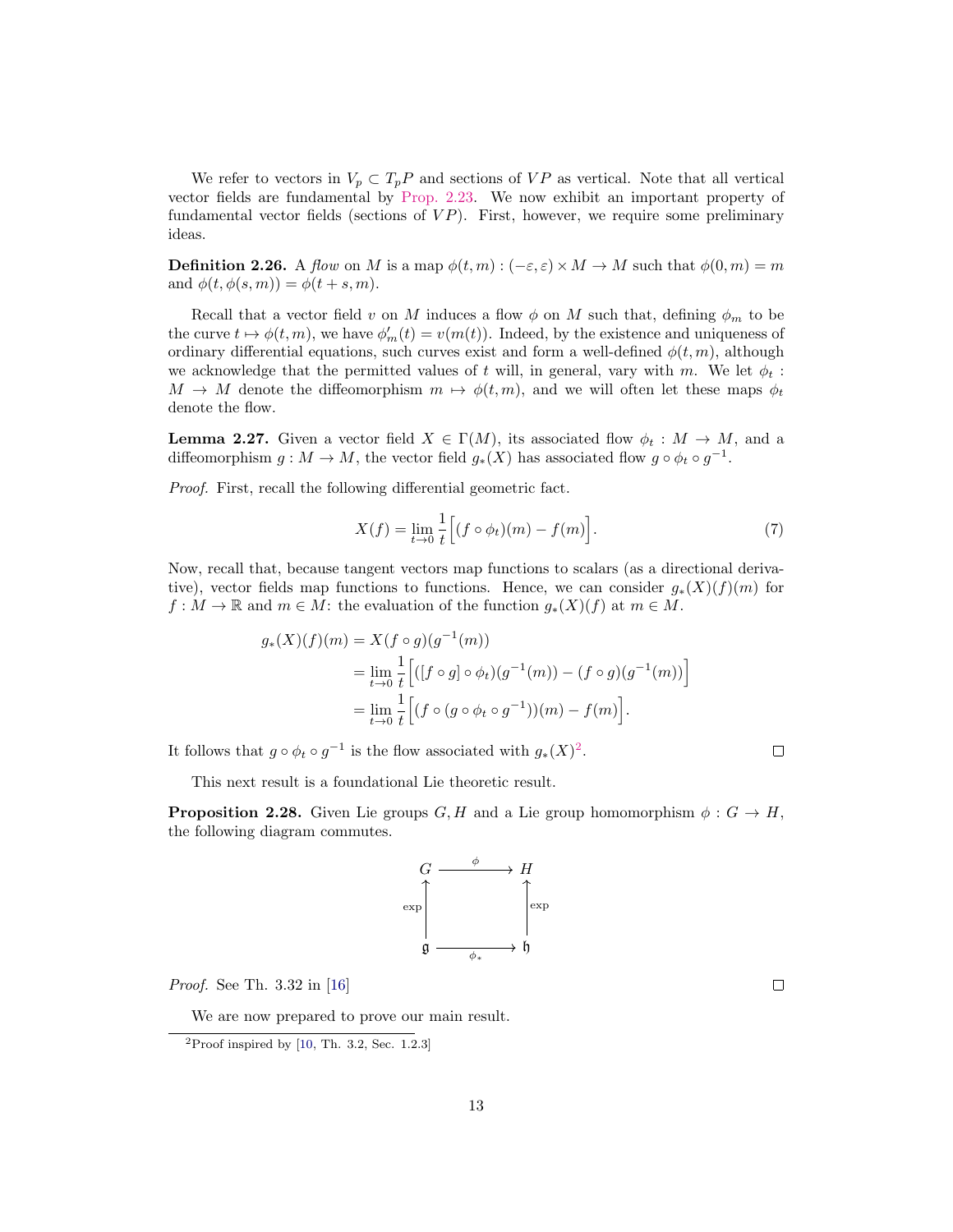**Proposition 2.29.** The element  $\text{ad}(g^{-1})(A) \in \mathfrak{g}$  has fundamental vector field  $(R_g)_*A^{\#}$  for  $g \in G$ .

*Proof.* Fix  $A \in \mathfrak{g}$  and let  $a : \mathbb{R} \to G$  denote the map  $t \mapsto \exp(At)$ . By [Def. 2.22,](#page-10-2)  $A^{\#}(p)$  is tangent to the curve  $\sigma_p \circ a$  at  $t = 0$ , hence the flow associated to  $A^{\#}$  is  $\phi(t,p) = (\sigma_p \circ a)(t)$ pa(t). It follows that  $\phi_t : P \to P$  is then  $R_{a(t)}$ . Thus, by [Lem. 2.27,](#page-12-1) we are assured that  $(R_q)_*A^{\#}$  has associated flow  $R_{qa(t)q-1}$ . From here, it follows from [Prop. 2.28](#page-12-2) that

$$
ga(t)g^{-1} = A_{g^{-1}} \exp(At) = \exp(A(g^{-1})_*(At)) = \exp(t \text{ ad}(g^{-1})(A)).
$$
 (8)

Hence, the flow associated to  $(R_a)_*A^{\#}$  is  $R_{\text{ad}(g^{-1})(A)}$ , which in turn is the flow associated to the fundamental vector field  $ad(g^{-1})(A)$ , delivering the desired result<sup>[3](#page-13-0)</sup>.



We close by commenting on the fact that the adjoint bundle ad  $P$  featured in [Ex. 2.20](#page-9-1) and the vertical bundle  $VP$  are actually closely related. First, we can construct a natural vector bundle isomorphism between  $VP$  and the trivial vector bundle  $P \times \mathfrak{g}$ . In particular, any element of VP is given by the evaluation of a fundamental vector field at a point  $p \in P$ : i.e., every element of  $VP$  is of the form  $A^{\#}(p)$ , which can merely be mapped to  $(p, A) \in P \times \mathfrak{g}$ . Now, let G act on  $P \times \mathfrak{g}$  in the natural way:  $(p, A) \mapsto (pg, \text{ad}(g^{-1})(A))$ , the so-called diagonal action. We can then quotient  $P \times \mathfrak{g}$  by this action, identifying  $(p, A) \sim (p, A)g$ . Comparison with [Def. 2.19](#page-9-2) reveals that this space  $(P \times g)/G$  is exactly ad P: we summarize this result as follows.

<span id="page-13-1"></span>**Proposition 2.30.** The quotient of  $VP$  by the natural diagonal  $G$  action can be identified with  $ad P$ .

This entails a correspondence on the level of sections.

<span id="page-13-2"></span>**Corollary 2.31.** The space of  $G$ -equivariant sections of  $VP$  can be identified with the space of sections of ad P.

*Proof.* Given  $X \in \Gamma(VP)$ , define  $\overline{X} : M \to VP/G$  by  $\overline{X}(m) = [X(p)]$  for  $p \in \pi^{-1}(m)$  given  $m \in M$ . This is well-defined because for  $p, q \in \pi_P^{-1}(m)$ , we are assured that  $p = qg$  for some  $g \in G$ , so

$$
[X(p)] = [X(qg)] = [((R_g)_* \circ X)(q)] = [X(q)] \tag{9}
$$

as  $(R_g)_*$  preserves cosets on  $VP/G$ . Because  $VP/G$  is identifiable with ad P, the map  $X \mapsto \overline{X}$  sends G-equivariant sections of VP to sections of ad P.

Conversely, given  $\overline{X} \in \Gamma(\text{ad } P)$ , we can define a G-equivariant  $X \in \Gamma(VP)$  by letting  $X(p)$  be such that  $[X(p)] = \overline{X}(\pi_P(p))$ . This is well-defined because each coset in  $VP/G$ contains a unique element in the fibre  $\pi_{TP}^{-1}(p)$ . In particular, we are merely letting  $X(p)$  be that unique element for the coset  $[X(\pi_P(p))]$ . П

<span id="page-13-0"></span> ${}^{3}$ Proof inspired by [\[10,](#page-52-2) Prop. 1.2, Sec. 2.2.1]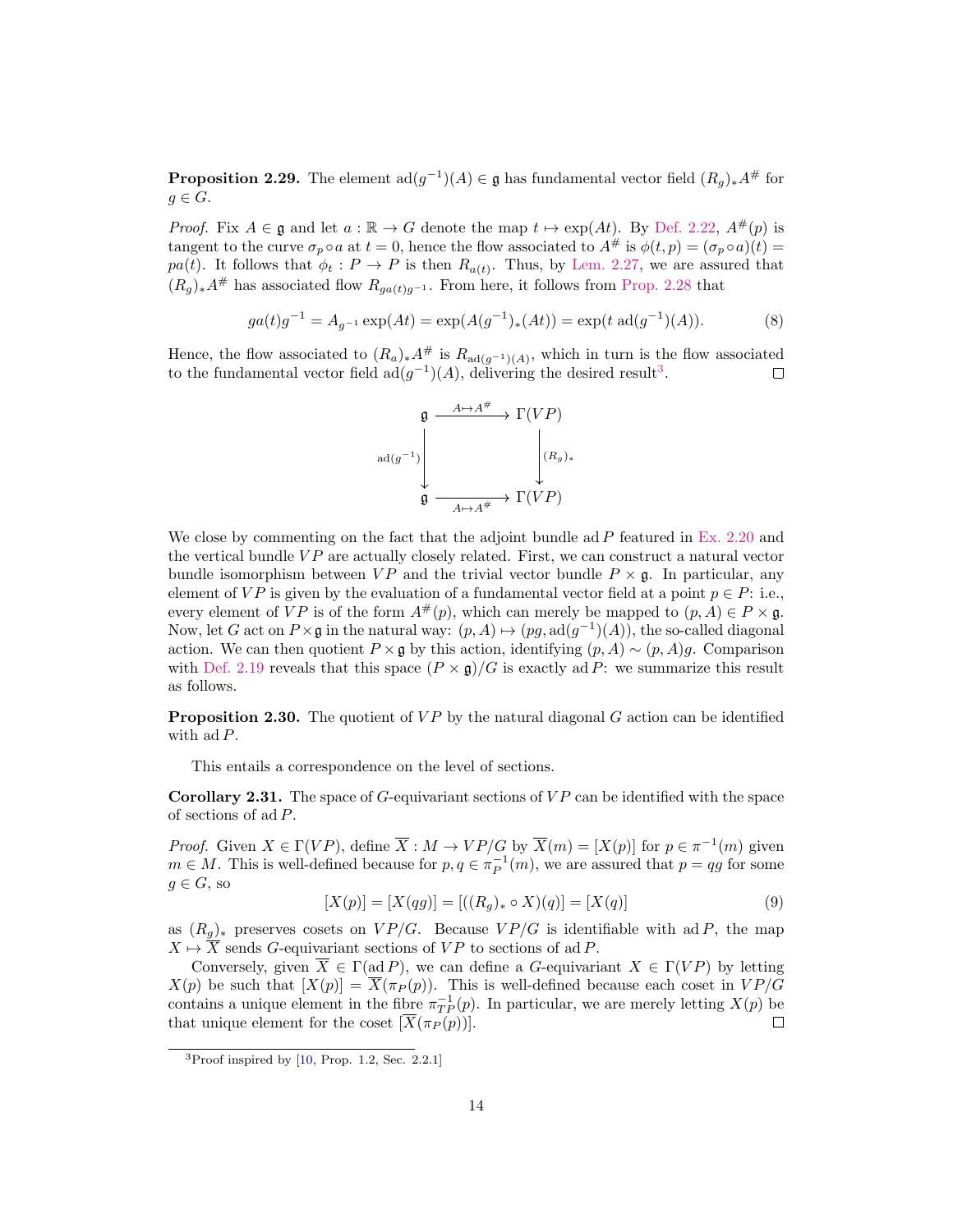## <span id="page-14-0"></span>3 Connections

#### <span id="page-14-1"></span>3.1 Defining Connections on Principal Bundles

#### <span id="page-14-2"></span>3.1.1 The Atiyah Sequence

We chose to introduce our first notion of connections—connections on principal bundles through a slightly longer route than is conventional, building on the bundle theory we have now developed. This has the advantage of elegantly elucidating precisely how and why three equivalent formulations of connections coincide. To achieve this goal, we must construct the so-called Atiyah sequence, a process we now commence. This approach is inspired by [\[9,](#page-52-3) Appendix A]

Recalling our principal bundle  $P \to M$  with projection  $\pi$ , consider the pullback bundle  $\pi^*TM$ , a vector bundle over P. There is a natural map  $\overline{\pi}:TP \to \pi^*TM$  given by  $v \mapsto$  $(\pi_{TP}(v), \pi_*(v)) \in P \times TM$ . The codomain of  $\overline{\pi}$  is indeed  $\pi^*TM$ : if we let  $w \in T_pP$  and  $\pi(p) = m \in M$ , then  $\pi_*(w) \in T_mM$ , hence  $\pi_{TM}(\overline{\pi}(v))$  is indeed  $m = \pi(p)$  as we require by [Def. 2.9.](#page-6-1) Said differently,  $\bar{\pi}$  is the map that ensures the commutativity of the following diagram.



In particular, by this commutativity and the linearity of pushforwards, the map  $\bar{\pi}$  is a morphism between vector bundles of the same base. Moreover, we actually have the following short exact sequence of vector bundles over P.

$$
0\longrightarrow VP\stackrel{\iota}{\longrightarrow}TP\stackrel{\overline{\pi}}{\longrightarrow} \pi^*TM\longrightarrow 0
$$

Here,  $\iota$  is the natural inclusion of  $VP \subset TP$ . Now, consider the G action on TP given by  $v \mapsto (R_g)_*(v)$  and the G action on  $\pi^*TM$  given by  $(p, v) \mapsto (pg, v)$ . Because we already established a G action on  $VP$  in the discussion leading up to [Prop. 2.30](#page-13-1) (the adjoint action, achieved through identification with  $P \times \mathfrak{g}$ , not the restriction of the action on  $TP$ ), we now have a G action on each of the non-trivial terms in the above sequence. In particular, the two non-trivial maps in our sequence— $\iota$  and  $\bar{\pi}$ —are equivariant with respect to these G actions. That is, the following diagram commutes (identifying  $VP$  with  $P \times \mathfrak{g}$  as we have shown).

$$
(p,A) \mapsto (pg, ad(g^{-1})(A)) \downarrow \qquad \qquad \downarrow p \longrightarrow T P \longrightarrow \pi^* TM
$$

$$
(p,A) \mapsto (pg, ad(g^{-1})(A)) \downarrow \qquad \qquad \downarrow v \mapsto (R_g)_*(v) \qquad \qquad \downarrow (p,v) \mapsto (pg,v)
$$

$$
VP \longrightarrow TP \longrightarrow \pi^* TM
$$

<span id="page-14-3"></span>Note that the left square here follows from [Prop. 2.29.](#page-12-3) The commutativity of the right square follows from a lemma we show now.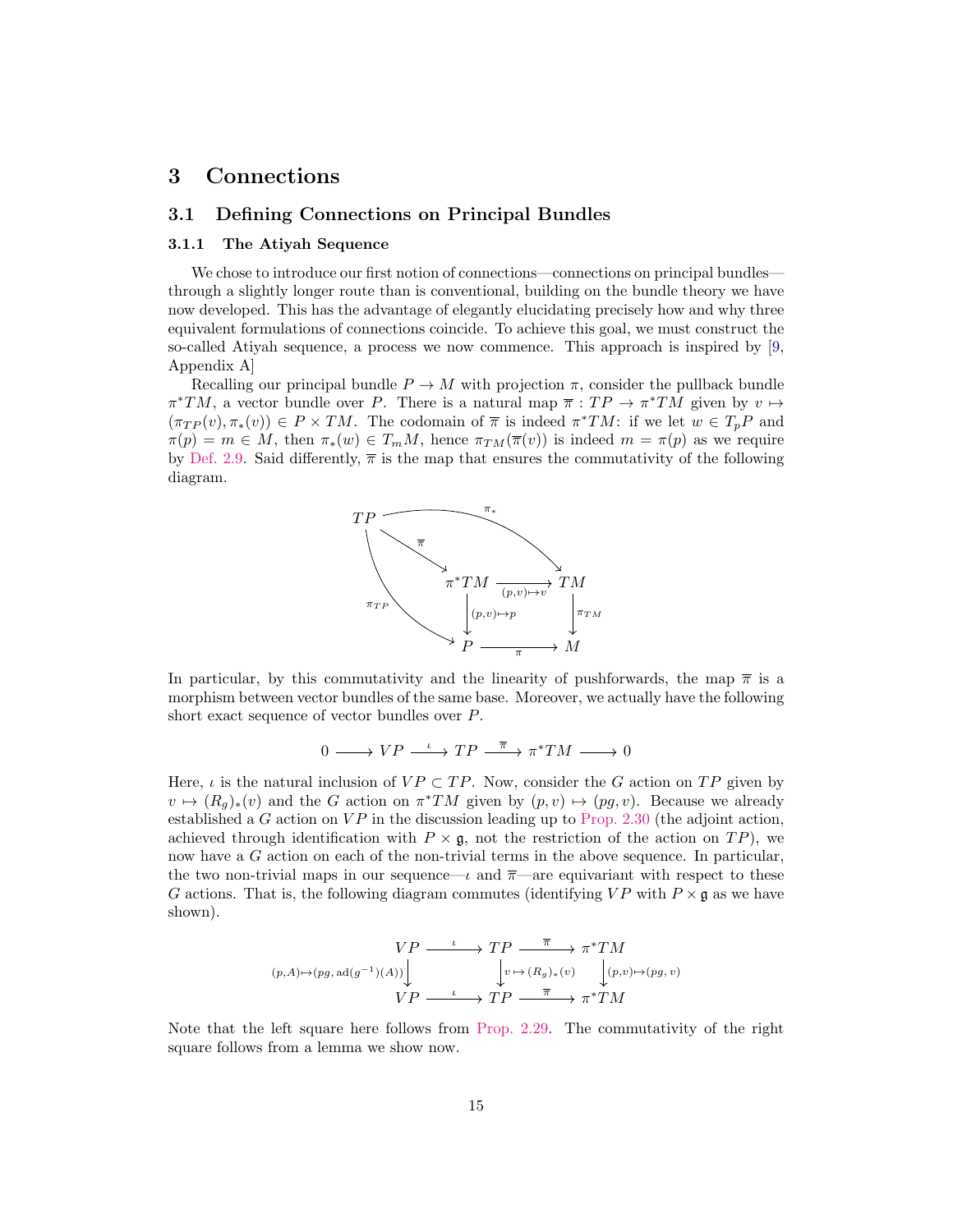**Lemma 3.1.** The map  $\pi_*$  is invariant under  $(R_q)_*.$ 

*Proof.* To show this, we exploit local trivializations. Let  $p \in P$ ,  $m = \pi(p)$ , and  $(U, \phi)$  be a local trivialization of P such that  $p \in U$ . For the duration of this proof, we identify  $\pi^{-1}(U_{\alpha})$  with  $U_{\alpha} \times G$ , which entails an identification of their respective tangent bundles. Let  $v \in T_pP$ , hence  $v' = (R_g)_*(v) \in T_{pg}P$ . It suffices to show  $\pi_*$  acts the same on  $v, v'$ . Exploiting our identification,  $v = x + y$  and  $v' = x' + y'$  for  $x, x' \in T_m U$  and  $y, y' \in T_h G$ (recalling  $T_{(m,h)}U_\alpha \times G \cong T_mU_\alpha \oplus T_hG$  in the sense of vector spaces). Note now that  $R_g$ acts on this local trivialization by  $(m, h) \mapsto (m, hg)$ , hence if  $v = c'(t)$  for  $c(t) = (m(t), h(t))$ (shrinking the domain of  $c$  to keep its image in the local trivialization), then  $v'$  is tangent to the curve  $c(t)g = (m(t), h(t)g)$  at t. In other words, the first component of the curves corresponding to  $v, v'$  coincide, hence x and  $x'$  coincide, and in particular

$$
\pi_*(v) = \pi_*(x) = \pi(x') = \pi_*(v')
$$
\n(10)

 $\Box$ 

because  $T_h G \subset T_{(m,h)}U_\alpha \times G$  lies in the kernel of  $(\pi_U)_*.$ 

The short exact sequence we are considering here is referred to as the *Atiyah sequence*. Actually, it is typically the quotient of this sequence by the G actions which bears that name, but it is equivalent to consider this sequence equipped with equivariant maps, so we follow this simpler route instead<sup>[4](#page-15-0)</sup>.

We recall that in the category of, for example, Abelian groups, if we have a short exact sequence

$$
0 \longrightarrow A \xrightarrow{\alpha} B \xrightarrow{\beta} C \longrightarrow 0
$$

then we say that the sequence splits if we have an isomorphism  $B \cong A \oplus C$ ; moreover, we actually have that the following three are equivalent.

|              | Direct Sum Split: an isomorphism $\chi : B \to A \oplus C$ such that $\chi \circ \alpha = \iota_1$ and |
|--------------|--------------------------------------------------------------------------------------------------------|
|              | $\beta \circ \chi^{-1} = \text{proj}_2$                                                                |
| Left Split:  | a morphism $\phi : B \to A$ such that $\phi \circ \alpha = \mathbb{1}$                                 |
| Right Split: | a morphism $\psi : C \to B$ such that $\beta \circ \psi = \mathbb{1}$                                  |

Note that the domain of 1 varies in the above definitions. In particular,  $\chi$  induces  $\phi =$ proj<sub>1</sub>  $\circ \chi$  and  $\psi = \chi^{-1} \circ \iota_2$  while  $\phi, \psi$  induce  $\chi = \text{im}(\alpha) \oplus \text{ker}(\phi)$  and  $\chi = \text{im}(\psi) \oplus \text{ker}(\beta)$ , respectively, thereby completing the equivalence. This is all exhibited through the following diagram.

$$
0 \longrightarrow A \underset{\iota_1 = a \mapsto (a,0)}{\overset{\alpha}{\longleftrightarrow}} B \underset{A \oplus C}{\overset{\beta}{\longleftrightarrow}} C \longrightarrow 0
$$
  

$$
\downarrow \qquad \qquad \downarrow \qquad \downarrow \qquad \downarrow \qquad \downarrow \qquad \downarrow \qquad \downarrow \qquad \downarrow \qquad \downarrow \qquad \downarrow \qquad \downarrow \qquad \downarrow \qquad \downarrow \qquad \downarrow \qquad \downarrow \qquad \downarrow \qquad \downarrow \qquad \downarrow \qquad \downarrow \qquad \downarrow \qquad \downarrow \qquad \downarrow \qquad \downarrow \qquad \downarrow \qquad \downarrow \qquad \downarrow \qquad \downarrow \qquad \downarrow \qquad \downarrow \qquad \downarrow \qquad \downarrow \qquad \downarrow \qquad \downarrow \qquad \downarrow \qquad \downarrow \qquad \downarrow \qquad \downarrow \qquad \downarrow \qquad \downarrow \qquad \downarrow \qquad \downarrow \qquad \downarrow \qquad \downarrow \qquad \downarrow \qquad \downarrow \qquad \downarrow \qquad \downarrow \qquad \downarrow \qquad \downarrow \qquad \downarrow \qquad \downarrow \qquad \downarrow \qquad \downarrow \qquad \downarrow \qquad \downarrow \qquad \downarrow \qquad \downarrow \qquad \downarrow \qquad \downarrow \qquad \downarrow \qquad \downarrow \qquad \downarrow \qquad \downarrow \qquad \downarrow \qquad \downarrow \qquad \downarrow \qquad \downarrow \qquad \downarrow \qquad \downarrow \qquad \downarrow \qquad \downarrow \qquad \downarrow \qquad \downarrow \qquad \downarrow \qquad \downarrow \qquad \downarrow \qquad \downarrow \qquad \downarrow \qquad \downarrow \qquad \downarrow \qquad \downarrow \qquad \downarrow \qquad \downarrow \qquad \downarrow \qquad \downarrow \qquad \downarrow \qquad \downarrow \qquad \downarrow \qquad \downarrow \qquad \downarrow \qquad \downarrow \qquad \downarrow \qquad \downarrow \qquad \downarrow \qquad \downarrow \qquad \downarrow \qquad \downarrow \qquad \downarrow \qquad \downarrow \qquad \downarrow \qquad \downarrow \qquad \downarrow \qquad \downarrow \qquad \downarrow \qquad \downarrow \qquad \downarrow \qquad \downarrow \qquad \downarrow \qquad \downarrow \qquad \downarrow \qquad \downarrow \qquad \downarrow \qquad \downarrow \qquad \downarrow \qquad \downarrow \qquad \
$$

Category theory generalizes this notion with the splitting lemma, which holds for all Abelian categories: while the category of vector bundles over a fixed base manifold isn't Abelian, it ends up being sufficiently nice such that the splitting lemma still holds.

<span id="page-15-0"></span><sup>&</sup>lt;sup>4</sup>Otherwise, we would have to jump through some unpleasant hoops, like proving that  $TP/G$  is a vector bundle.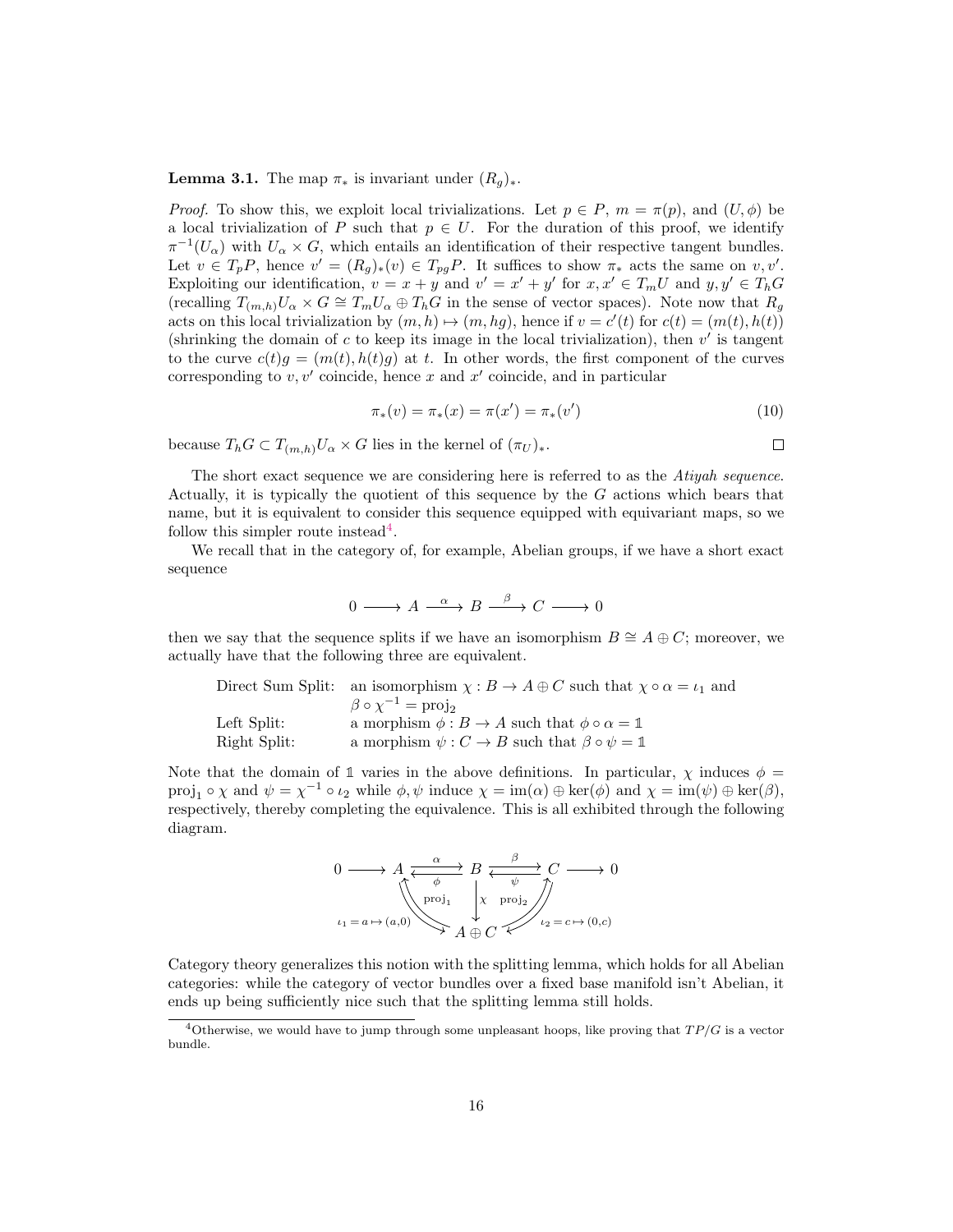There are three equivalent notions of a connection on a principal bundle  $P$ , which are referred to as an *Ehresmann connection*, a *connection one-form*, and a *horizontal lift*. These three objects correspond to the direct sum split, left split, and right split, respectively, of the Atiyah sequence associated with  $P$  that we just developed in the previous section. Moreover, these respective objects induce each other in the same way outlined in the previous paragraph.

Before commencing, for utility, we present the previous diagram in the context of the Atiyah sequence.

$$
0 \longrightarrow VP \xrightarrow{\iota} TP \xrightarrow{\overline{\pi}} \pi^* TM \longrightarrow 0
$$
  
\n
$$
\downarrow^{\text{proj}_1} \qquad \downarrow^{\varphi} \qquad \text{proj}_2
$$
  
\n
$$
\iota_1 = v \mapsto (v,0) \qquad \qquad VP \oplus \pi^* TM \qquad \qquad \iota_2 = v \mapsto (0,v)
$$

In the next three sections, we will show the correspondence between the three equivalent notions of principal bundle connections and the three splits of the Atiyah sequence. In the following section, we prove the splitting lemma in the context of the Atiyah sequence, showing that these splits are all equivalent. A roadmap for our endeavor is as follows.



Given the abstraction of this formalism and approach, we conclude here by providing a concrete example of how this splitting works.

Example 3.2 (Split Short Exact Sequence in Category of Vector Spaces). This example operated in the category of vector spaces: hence, within this example, all morphisms are in that category. Let

$$
0 \longrightarrow U \stackrel{\alpha}{\longrightarrow} V \stackrel{\beta}{\longrightarrow} W \longrightarrow 0
$$

be a short exact sequences of vector spaces. Necessarily, then, if  $k, \ell, m$  are the dimensions of U, V, W, respectively, then  $\ell = k+m$ . We now briefly show how short exact sequences induce each other. We follow the same path specified in the above roadmap: namely, showing the direct sum split implies and is implied by each of the other two splits. Intuitively,  $\alpha$  can be thought of as an inclusion and  $\beta$  as a projection with kernel  $\alpha(U)$ .

We begin by showing how the direct sum split entails left and right splits. Let  $\varphi$ :  $V \to U \oplus W$  be a direct sum split: this is an isomorphism such that  $\varphi \circ \alpha$  is the same thing as the map  $U \ni u \mapsto (u, 0) \in U \oplus W$  and  $\beta \circ \varphi^{-1}$  is the same thing as the map  $U \oplus W \ni (u, w) \mapsto w \in W$ . In particular, we can define a distinguished linear subspace in V by  $Y = \varphi^{-1}(\{0\} \oplus W)$ . Observe that this subspace is necessarily complementary to  $X = \alpha(U) = \varphi^{-1}(U \oplus \{0\})$ . It is from this linear subspace X that we can construct left and right splits.

Concretely, let  $a_1, \ldots, a_k, b_1, v_m$  be a basis for V such that  $a_i \in X$  and  $b_j \in Y$ . From here, we can define a left split  $\omega$  by  $a_i \mapsto \alpha^{-1}(a_i)$  (noting that  $\alpha$  is an isomorphism onto its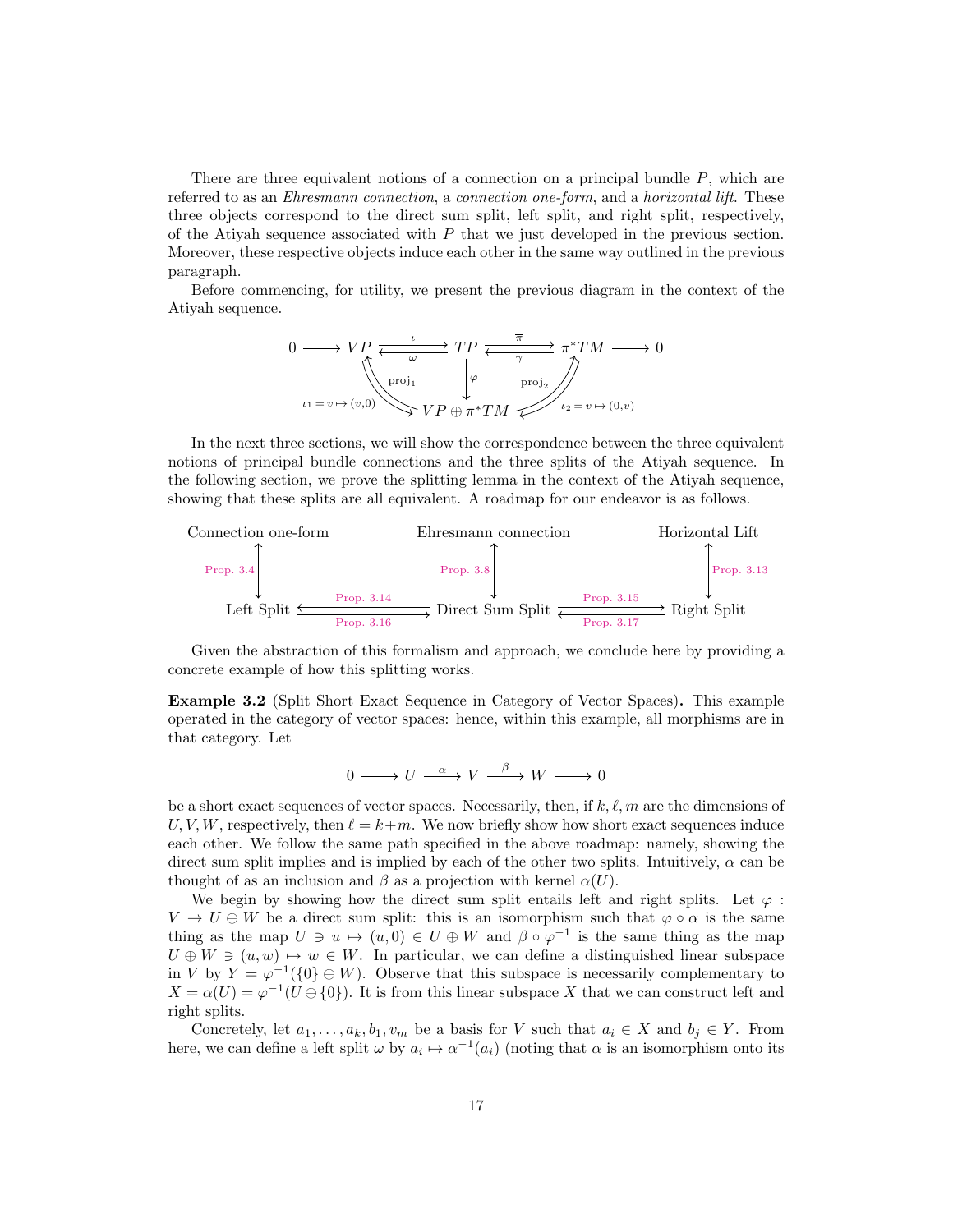image  $\alpha(U)$ ) and  $b_j \mapsto 0$ . That is, by distinguishing a complementary subspace Y to  $\alpha(U)$ in V, the direct sum split enabled the definition of a projection back onto  $\alpha(U) \cong U^5$  $\alpha(U) \cong U^5$ .

A right split then arises by defining  $\gamma$  by  $w \mapsto \varphi^{-1}(0, w)$ . Similar to the left split, the distinguishment of the complementary subspace Y permitted the definition of an isomorphism between W and a subspace of  $V^6$  $V^6$ .

Now we consider how the left and right splits enable direct sum splits. Certainly our direct sum split  $\varphi$  must be the product map  $\alpha^{-1} \times 0$  on  $\alpha(U)$  to satisfy the direct sum split definition: thus, it suffices to determine the behavior of  $\varphi$  on a complementary subspace. But the left and right splits each determine a canonical complementary subspace  $Y$ : for a left split  $\omega$ , this is the kernel of  $\omega$ , and for a right split  $\gamma$ , this is the image of  $\gamma$ . In either case,  $\varphi$  is determined by identifying Y with  $\{0\} \oplus W \subset U \oplus W$  (the inverse of our approach when we began with the direct sum split). The precise details of this identification are fixed by the condition  $\beta \circ \varphi^{-1} = \text{proj}_2$ : namely, on Y we must have that  $\varphi$  must be the product map  $0 \times \beta$ .

#### <span id="page-17-0"></span>3.1.2 Ehresmann Connection

Ehresmann connections on principal bundles are typically initially introduced as follows.

Definition 3.3 (Ehresmann Connection). A principal G-bundle Ehresmann connection, or just an Ehresmann connection, is the selection of a subbundle  $HP \subset TP$  of rank n such that  $VP + HP = TP$ ,  $(R_q)_*$  leaves HP invariant for  $g \in G$ , and  $H_p = HP \cap T_pP$  depends smoothly on  $p \in P$ .

We refer to the  $H_p$  as horizontal subspaces and their elements as horizontal vectors. Note that it follows from this definition and some linear algebra that  $VP \cap HP$  is the trivial subbundle of TP, and that  $(R_q)_*(H_p) = H_{pq}$  (that is,  $(R_q)_*$  is a surjection between horizontal subspaces). Indeed, it is this trivial intersection that justifies our use of  $+$  (as compared to ⊕). Additionally, our smoothness condition may seem initially ill-posed, but we really mean that for any  $p \in P$  there should be a neighborhood U for which we can select a local set of (smooth) vector fields  $v^1, \ldots, v^{\dim(M)} \in \Gamma(U)$  such that at each  $q \in U$ we have that  $v^1(q), \ldots, v^{\dim(M)}(q)$  span  $H_q$ . Finally, we comment that it follows from the rank-nullity theorem that  $\pi_*|_{HP}$  is a vector bundle isomorphism  $HP \to TM$ : indeed, this holds more generally for any subbundle complementary to  $VP$  in  $TP$ .

We argue that this notion of a connection coincides with that of an equivariant direct sum split of the Atiyah sequence in the sense defined earlier. That is, Ehresmann connections *HP* are in correspondence with equivariant maps  $\varphi : TP \to VP \oplus \pi^*TM$  (where the G action on the direct sum is the just the canonical action in each space, separately).

<span id="page-17-1"></span>**Proposition 3.4.** There is a bijection between the set of Ehresmann connections on P and the set of equivariant direct sum splits of the Atiyah sequence.

*Proof.* First, let HP be an Ehresmann connection. Let  $u \in TP$ : thus,  $u = v + h$  for  $v \in VP$ ,  $h \in HP$ . Define a map  $\varphi:TP \to VP \oplus \pi^*TM$  by  $v + h \mapsto (v, \overline{\pi}(h)) = (v, (p, \pi_*(h)))$ . This is a direct sum split as it is a vector bundle isomorphism that commutes appropriately with

<span id="page-17-2"></span> $5$ Otherwise, there was no such canonical projection without additional structure, such as an inner product, which would've given us an orthogonal subspace.

<span id="page-17-3"></span> ${}^{6}$ The previous footnote is just as relevant here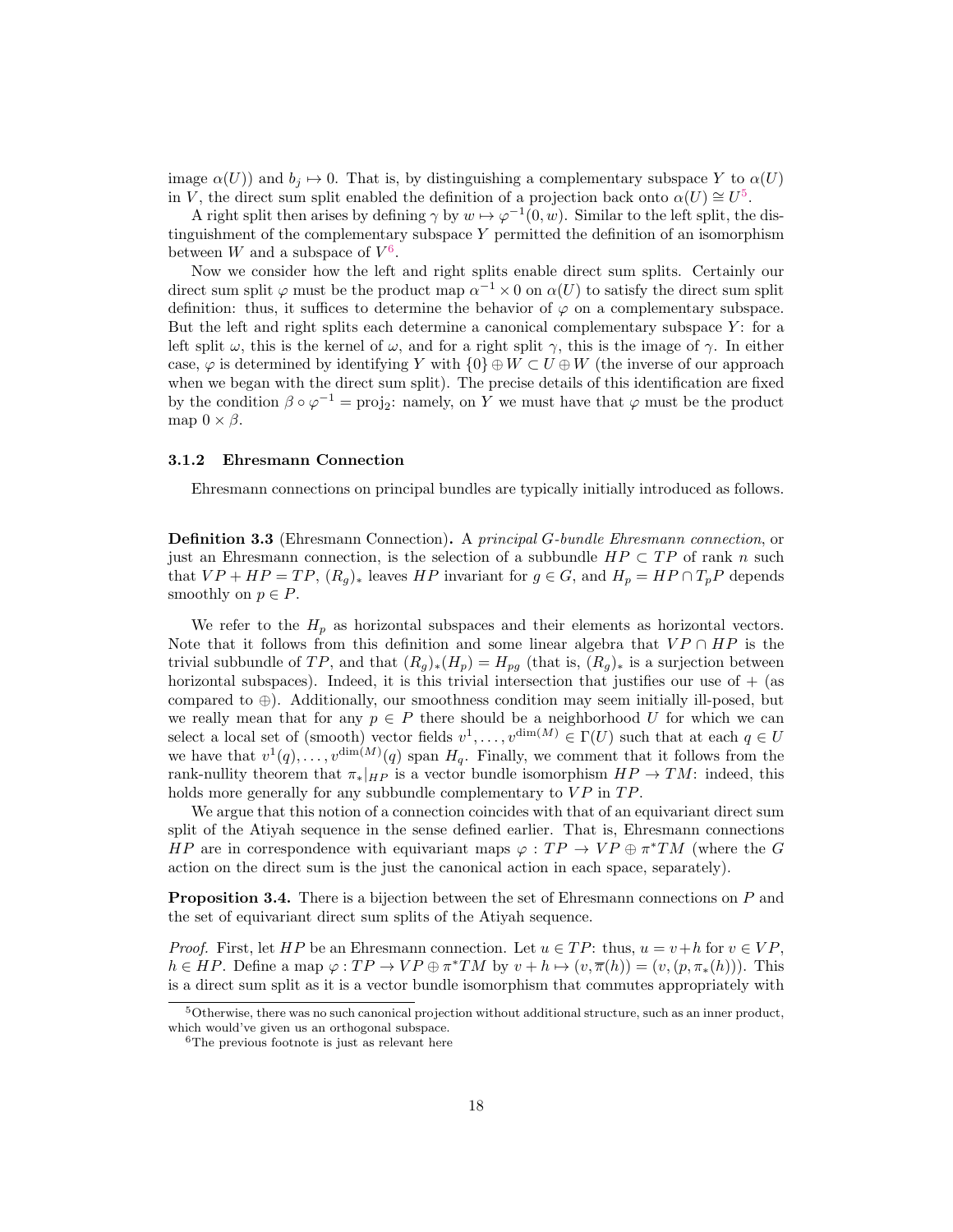our full Atiyah sequence diagram. We now exhibit equivariance: observe the following.

$$
\varphi((R_g)_*(u)) = \left(\varphi((R_g)_*(v)), \varphi((R_g)_*(h))\right) = \mathrm{ad}(g^{-1})(v) + \varphi(h')
$$
\n(11)

Note here that  $h' \in HP$  because of the  $(R_g)_*$  invariance of  $HP$ ; thus, because  $\pi_*|_{HP}$  is a vector bundle isomorphism, there is a unique  $w \in TM$  such that  $\pi_*(h) = w = \pi_*(h')$ (recalling from [Lem. 3.1](#page-14-3) that  $\pi_*$  is invariant under  $(R_g)_*$ ). Hence,  $\varphi(h') = (0, (pg, \pi_*(h')) =$  $(0,(pg,\pi_*(h))$  and, summarizing,

$$
\varphi((R_g)_*(v+h)) = \left(\mathrm{ad}(g^{-1})(v), (pg, \pi_*(h))\right) \tag{12}
$$

as we desire. Moreover, this induced equivariant direct sum is unique because of the aforementioned uniqueness of  $w \in TM$ .

Now let  $\varphi$  be a direct sum split of the Atiyah sequence: that is, an equivariant vector bundle isomorphism  $TP \to VP \oplus \pi^* TM$ . Define an Ehresmann connection  $HP$  by  $\varphi^{-1}(0 \oplus$  $\pi^*TM$ ). Evidently this is rank n and  $VP + HP = TP$ . Consider invariance under  $(R_g)_*$ : if we let  $h \in HP$ , then  $h = \varphi^{-1}(0, (p, w))$  for  $w = \pi_*(h) \in TM$ , then

$$
(R_g)_*(h) = (R_g)_*(\varphi^{-1}(0, (p, w))) = (R_g)_*(\varphi^{-1}(0, (p, w)))
$$
  
=  $\varphi^{-1}(0, (p, w)g) = \varphi^{-1}(0, (pg, w)) \in HP$  (13)

Hence, we have  $(R_q)_*$  invariance. Finally, to show smooth dependence on p, pick any local frame  $\{v^1(q), \ldots, v^n(q)\}$  of TM around  $\pi(p)$  (e.g., the one induced by a chart around p on M), pull this frame back to  $\pi^*TM$  to form the local sections  $\{(p, v^1(\pi(p))), \ldots, (p, v^n(\pi(p)))\},\$ then pull these vector fields back to TP to make  $\{\varphi^{-1}(0,(p,v^1(\pi(p)))) , \varphi^{-1}(0,(p,v^n(\pi(p)))) \}$ and we have local (smooth) vector fields spanning  $H<sub>q</sub>$  at each q in the neighborhood around p. It follows that  $HP$  is an Ehresmann connection.  $\Box$ 

#### <span id="page-18-0"></span>3.1.3 Connection One-form

We begin by constructing the notion of a vector-valued form.

**Definition 3.5** (E-Valued Form). An E-valued k-form on M for a vector bundle  $E \mapsto M$ is a section of the vector bundle  $E \otimes T_k^0(M)$ .

The name comes from the idea that the evaluation of an  $E$ -valued  $k$ -form on  $k$  vector fields on  $M$  leaves us with a section of  $E$ . We denote the space of  $E$ -valued  $k$ -forms on  $M$ , by  $\Omega^k(M, E)$  We now consider a special, simple case.

**Definition 3.6** (Vector-Valued Form). A vector-valued k-form on M is an  $(M \times V)$ -valued  $k$ -form on  $M$ , where  $V$  is some vector space.

We denote the space of vector-valued k-forms on M by  $\Omega^k(M, V)$  if V is the vector space. Often times, we merely want our  $k$ -forms to return elements of a vector space, without the full structure of a non-trivial vector bundle. Indeed, we immediately apply this new notion; canonically, discussions of connections on principal bundles transition swiftly to the definition of a special vector-valued on  $P$ : the connection one-form.

**Definition 3.7** (Connection One Form). A *connection one-form on P* is a g-valued oneform  $\omega$  on P such that  $\omega(A^{\#})(p) = (p, A)$  and  $\omega$  is equivariant as a map  $TP \to \mathfrak{g} \times P$ , recalling  $\mathfrak{g} \times P \cong VP$  in the sense of vector bundles isomorphisms and the natural action of G on this space discussed adjacent to [Prop. 2.30.](#page-13-1)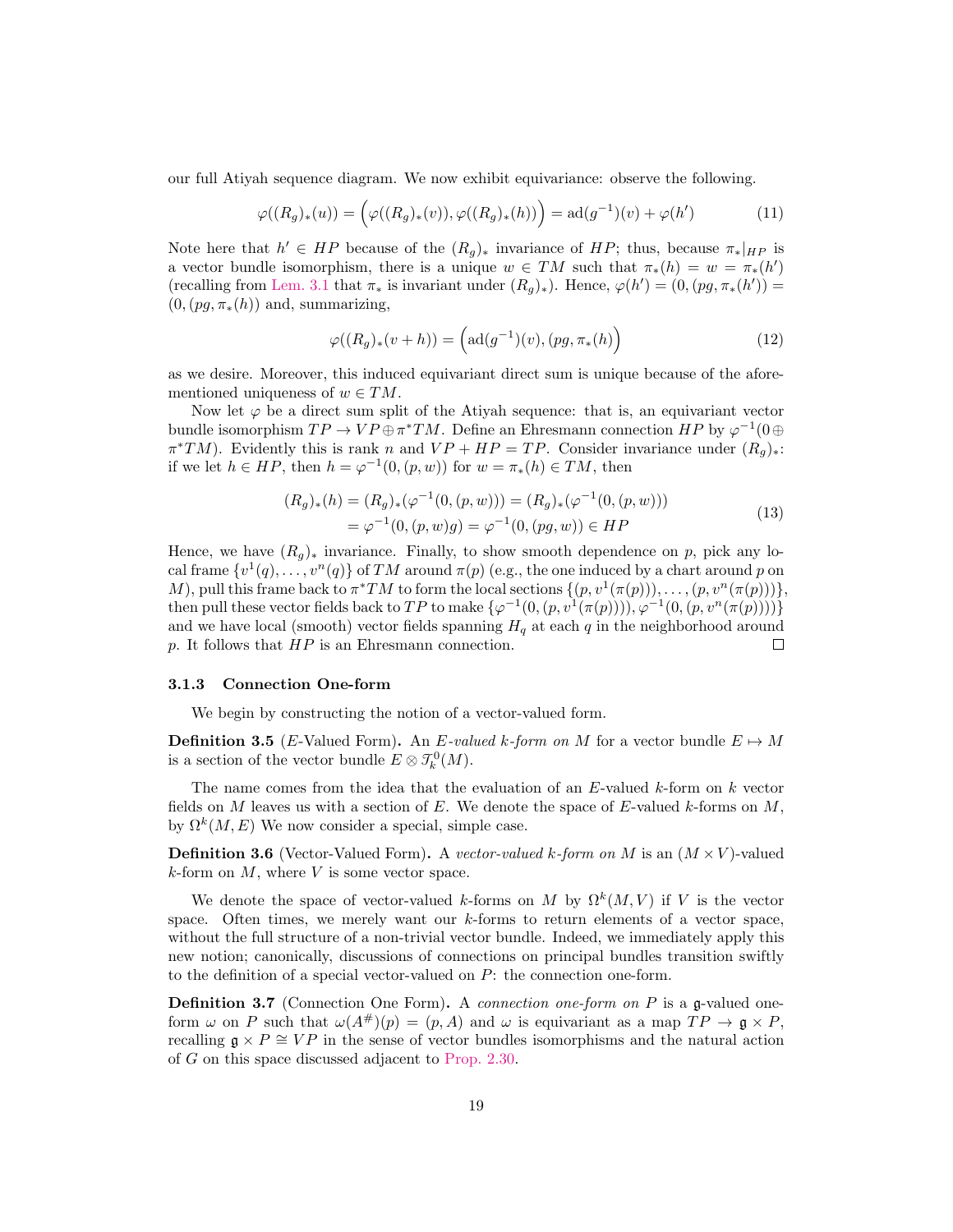Recall that  $P \times \mathfrak{g}$  is isomorphic to VP. Additionally, we comment at this point that it follows from [Cor. 2.31](#page-13-2) that, equivalently, connection one-forms are ad P-valued one forms on M.

A connection  $HP$  induces a connection one-form  $\omega$  (and vice versa) by the definition  $\ker(\omega) = HP$ , but we will return to this correspondence later. Right now, we are interested in showing the equivalence between connection one-forms and equivariant left splits of the Atiyah sequence, or equivariant vector bundle morphisms  $\omega : TP \to VP$ . This is a rather straightforward task.

<span id="page-19-1"></span>**Proposition 3.8.** There is a bijection between the set of connection one-forms on P and the set of equivariant left splits of the Atiyah sequence.

*Proof.* First, let  $\omega$  be a connection one-form on P. This can already be understood as a vector bundle morphism  $TP \rightarrow VP$ , the necessary composition law is automatically satisfied by the requirement  $\omega(A^{\#})(p) = (p, A)$ , and equivariance follows trivially from the very definition of a connection one-form.

Now, let  $\omega$  be a left split of the Atiyah sequence: that is, an equivariant vector bundle morphisms  $TP \to VP$ . As a linear map  $TP \to P \times \mathfrak{g}$ , we immediately have that this is a g-valued one-form on P. Moreover, because  $\iota \circ \omega$  must be the identity, we have the desired equality  $\omega(A^{\#})(p) = (p, A)$ , and the equivariance is again trivially assured.  $\Box$ 

We conclude by noting a particular important way in which the horizontal lift can act.

**Definition 3.9** (Horizontal Lift of Vector Field). Given a horizontal lift  $\gamma$ , the *horizontal* lift of a vector field  $V \in \Gamma(M)$ , denoted by  $\tilde{V}$ , is given by  $p \mapsto \gamma((p, V(\pi_P(p))))$ 

#### <span id="page-19-0"></span>3.1.4 Horizontal Lift

We introduce the general notion of a lift.

**Definition 3.10** (Lift of Curves). Given a curve  $c:(-\varepsilon,\varepsilon) \to M$ , a lift of c to  $p \in \pi^{-1}(c(0))$ in P is a curve  $\overline{c}_p$ :  $(-\varepsilon,\varepsilon) \to P$  such that  $\pi_*(\overline{c}'(t)) = c'(t)$  and  $\overline{c}_{pg}(t) = \overline{c}_p(t)g$ .

In the presence of a connection, we say a lift is horizontal if the tangent vectors to any lifted curve are horizontal. In fact, connections give rise to unique horizontal lifts, and horizontal lifts give rise to connections by taking the union of all horizontal lifts of all curves on  $M$ . Among lifts, horizontal lifts tend to be the ones worth emphasizing.

Horizontal lifting of curves actually reduces to the following notion of horizontal lifting of individual vectors. We formalize this as follows.

**Definition 3.11** (Lift of Vectors). A *horizontal lift* is a bundle morphism  $\gamma : \pi^*TM \to TP$ such that  $\overline{\pi} \circ \gamma = \mathbb{1}$  and  $\gamma(pg, w) = (R_q)_* \gamma(p, w)$ .

Given a vector  $v \in T_m M$ , the lift allows us to "lift" v into any tangent space  $T_p P$  for any p above m. The pullback bundle  $\pi^*TM$  is precisely the natural object to describe the pairs  $(p, v)$  which are both "above" m in their respective bundles. This lift is termed horizontal because its inverse is  $\bar{\pi}$ , whose kernel consists precisely of vertical vectors, hence the image of the lift is complementary to these vertical vectors, or is "horizontal."

We then have the following result.

**Proposition 3.12.** Horizontal lifts (of vectors) give rise to a unique horizontal lift for any curve on  $M$ : that is, a lift such that the tangent vectors to the lifted curves all lie within the image of the lift (of vectors).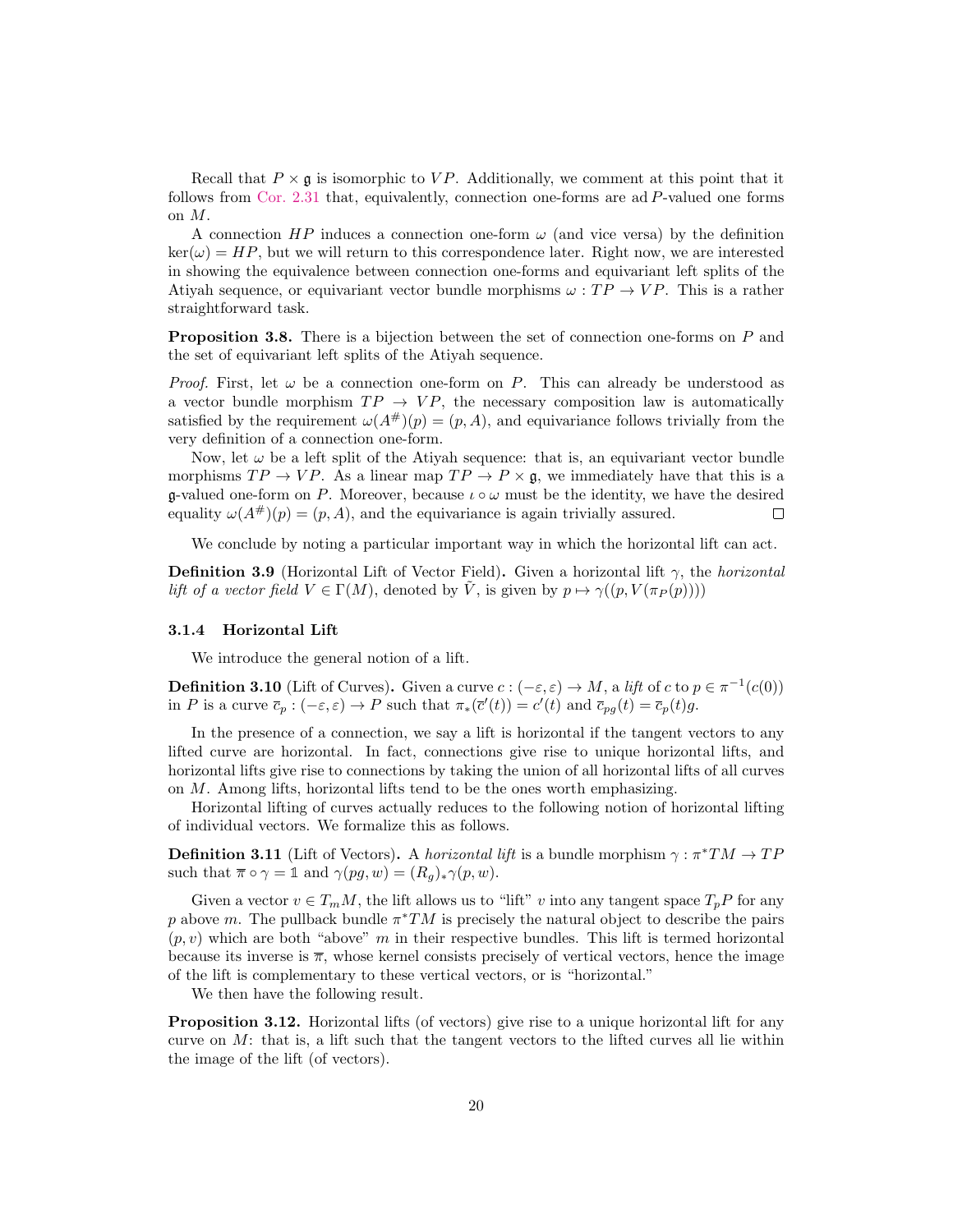Proof. See Prop. 2.1 in Chapter 2.2 of [\[10\]](#page-52-2).

There really isn't much to say regarding the equivalence between horizontal lifts and left splits of the Atiyah sequence: it follows directly.

<span id="page-20-1"></span>**Proposition 3.13.** There is a bijection between the set of horizontal lift operations on  $P$ and the set of equivariant right splits of the Atiyah sequence.

#### <span id="page-20-0"></span>3.1.5 Equivalence of Connection Definitions

We now prove a series of propositions assuring us that our three notions of connection— Ehresmann connection, connection one-form, and horizontal lift—coincide. That is, we complete the bottom row of our diagram of correspondences, which for convenience we recall here.



Additionally, also for convenience, we recall the Atiyah sequence and its splits. In particular, this diagram exhibits how right and left splits are formed from direct sum splits in obvious fashions.

$$
0 \longrightarrow VP \xleftarrow{\iota} T P \xleftarrow{\overline{\pi}} \pi^* TM \longrightarrow 0
$$
  
\n
$$
\downarrow^{\text{proj}_1} \qquad \downarrow^{\varphi} \qquad \text{proj}_2
$$
  
\n
$$
\iota_1 = v \mapsto (v,0) \qquad \qquad VP \oplus \pi^* TM \qquad \qquad \iota_2 = v \mapsto (0,v)
$$

<span id="page-20-3"></span>**Proposition 3.14.** Direct sum splits  $\varphi$  induce right splits  $\omega$  in the Atiyah sequence.

*Proof.* Given a direct sum split  $\varphi$ , take  $\omega = \text{proj}_1 \circ \varphi$ . Recalling our first map in the sequence,  $\iota: VP \to TP$ , note that  $\omega \circ \iota = \text{proj}_1 \circ \varphi \circ \iota = \text{proj}_1 \circ \iota_1 = \mathbb{1}$ , where  $\iota_1: VP \to VP \oplus \pi^* TM$ is the canonical inclusion. Moreover,  $\omega$  is necessarily an equivariant morphism, being the composition of equivariant morphisms. П

<span id="page-20-4"></span>**Proposition 3.15.** Direct sum splits  $\varphi$  induce left splits  $\gamma$  in the Atiyah sequence.

*Proof.* Given a direct sum split  $\varphi$ , take  $\gamma = \varphi^{-1} \circ \iota_2$ , recalling  $\iota_2 : \pi^*TM \to VP \oplus \pi^*TM$ is the canonical inclusion. Recalling our first map in the sequence,  $\iota : VP \rightarrow TP$ , note that  $\overline{\pi} \circ \gamma = \overline{\pi} \circ \varphi^{-1} \circ \iota_2 = \text{proj}_2 \circ \iota_2 = \mathbb{1}$ . Moreover,  $\gamma$  is necessarily an equivariant morphism, being the composition of equivariant morphisms.  $\Box$ 

<span id="page-20-2"></span>**Proposition 3.16.** Left splits  $\omega$  induce direct sum splits  $\varphi$  in the Atiyah sequence.

<span id="page-20-5"></span>*Proof.* By the rank-nullity theorem, a left split  $\omega$  induces the decomposition of TP into  $\text{Im}(\iota) \oplus \ker(\omega) \cong VP \oplus \ker(\omega)$  (isomorphic as vector bundles). We can define  $\varphi$  by mapping  $(v, h) \in VP \oplus \text{ker}(\omega)$  to  $(v, \overline{\pi}(h))$ . Also due to rank-nullity (as previously mentioned),  $\overline{\pi}$  is an (equivariant) vector bundle isomorphism when restricted to a subbundle complementary to  $VP$ , hence  $\varphi$  is an equivariant vector bundle isomorphism (being equivariant in each component). Finally, we certainly have that  $\iota \circ \varphi$  is the canonical injection  $\iota_1$  and  $\bar{\pi} \circ \varphi^{-1} =$  $proj_2$ .  $\Box$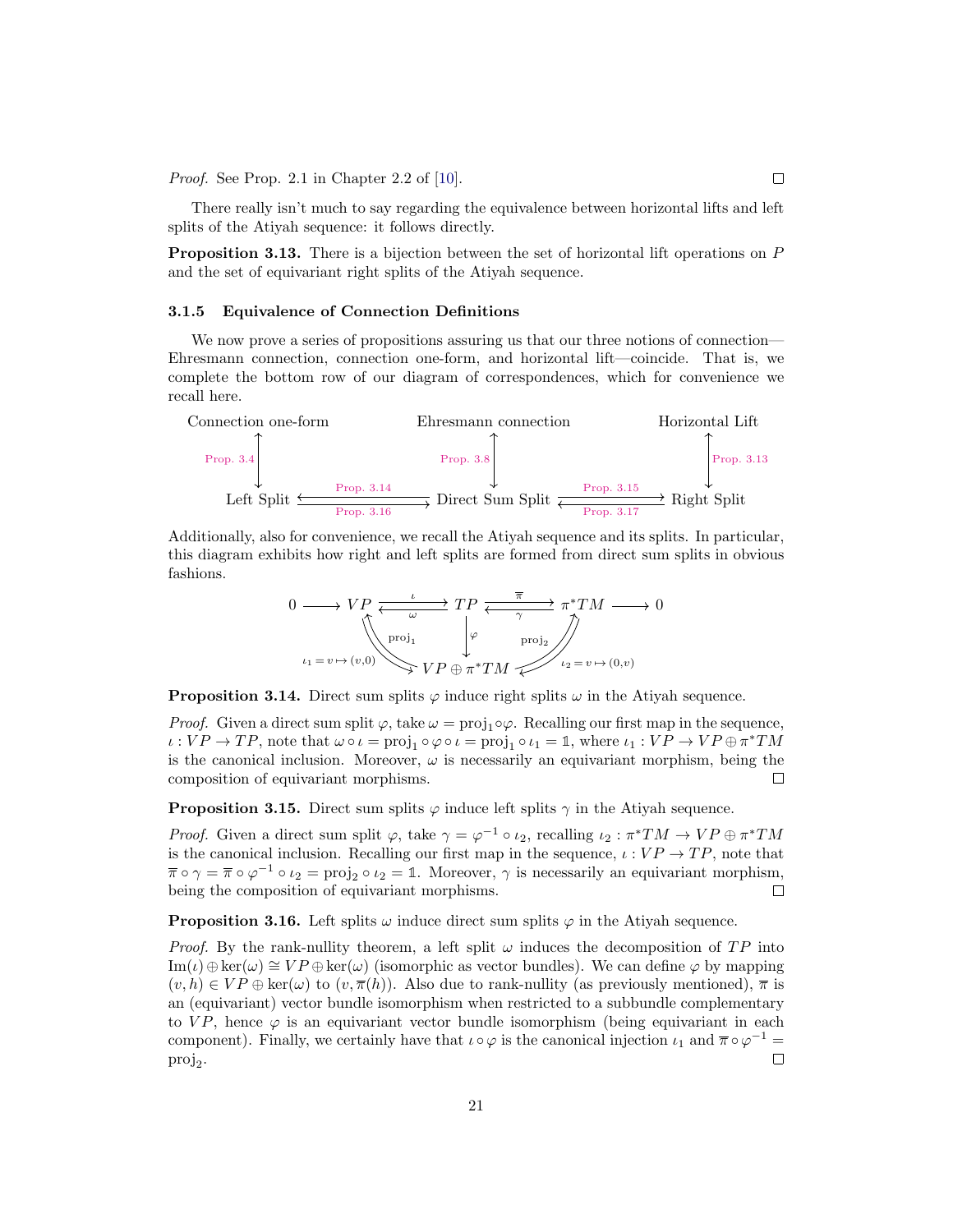**Proposition 3.17.** Right splits  $\gamma$  induce direct sum splits  $HP$  in the Atiyah sequence.

Proof. This argument effectively coincides with that of [Prop. 3.16,](#page-20-2) with the decomposition  $TP \cong \text{Im}(\iota) \oplus \text{ker}(\omega) \cong VP \oplus \text{ker}(\omega)$  replaced by  $TP \cong \text{ker}(\overline{\pi}) \oplus \text{Im}(\gamma) \cong VP \oplus \text{Im}(\gamma)$ . Equivariance and diagram commutativity follow readily.  $\Box$ 

Having exhibited this equivalence, we will now refer to principal bundle connections in general, by which we mean an Ehresmann connection, connection one-form, and horizontal lift, simultaneously.

#### <span id="page-21-0"></span>3.2 Properties of Connections

#### <span id="page-21-1"></span>3.2.1 Lie Bracket on Principal Bundles

We will find it useful to understand how fundamental and horizontal vectors behave with respect to the Lie bracket of vector fields on P. We recall that  $[X, Y] = \mathcal{L}_X(Y)$  $\frac{d}{dt}(\phi_t)_*X|_{t=0}$  where  $X, Y \in \Gamma(P)$ ,  $\mathcal L$  is the Lie derivative, and  $\phi_t$  is the flow associated with Y . First, we consider the case where both vector fields are fundamental: this behavior is characterized as follows.

<span id="page-21-2"></span>**Proposition 3.18.** The map  $A \mapsto A^{\#}$  is a Lie algebra homomorphism from the Lie algebra **g** to the Lie algebra of vector fields on P: that is, given  $A, B \in \mathfrak{g}, [A^\#, B^\#] = [A, B]^\#$ .

*Proof.* Recall that the flow associated to  $B^{\#}$  is  $R_{b(t)}$  for  $b(t) = \exp(Bt)$ , as shown in the proof of [Prop. 2.29.](#page-12-3) Thus, as we have just recalled,

$$
[A^{\#}, B^{\#}] = \frac{d}{dt}(R_{b(t)})_{*}(A^{\#})|_{t=0}
$$
  
= 
$$
\frac{d}{dt}(\text{ad}(b(t)^{-1})(A))^{\#}|_{t=0}
$$
  
= 
$$
\frac{d}{dt}(\text{ad}(-b(t))(A))^{\#}|_{t=0}
$$
  
= 
$$
\left(\frac{d}{dt}(\text{ad} \circ -b)(-t)|_{t=0}(A)\right)^{\#}
$$

Here, we have used [Prop. 2.29.](#page-12-3) Embedded in this expression we have

$$
\frac{d}{dt}(\text{ad}\circ -b)(t)|_{t=0} = ((\text{ad})_* \circ (-b)_*)(1) = (\text{ad})_* (-B) \tag{14}
$$

where  $1 \in T_0\mathbb{R}$  and we observe that  $(-b)_*(1) = (-b)'(0) = -B$ . Moreover, it is a Lie theoretic fact that  $(\text{ad})_*(B)(C) = [B, C]$  for  $B, C \in \mathfrak{g}$ , hence

$$
[A^{\#}, B^{\#}] = ((ad)_{*}(-B)(A))^{\#}
$$
  
=  $(ad_{*}(-B)(A))^{\#}$   
=  $[-B, A]^{\#}$   
=  $[A, B]^{\#}$ 

 $\Box$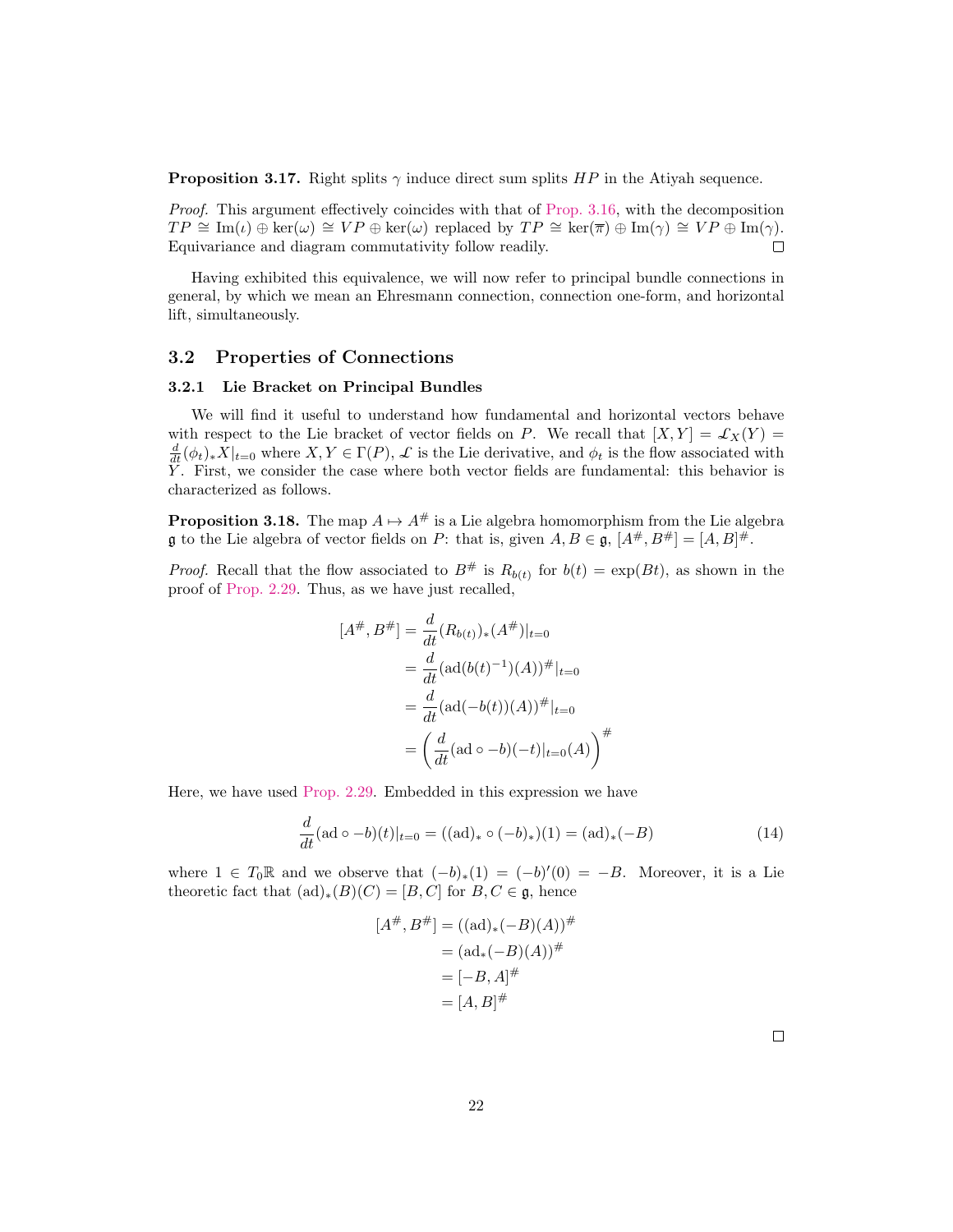Notice that, as a corollary to this result, given two vertical vector fields  $X, Y \in \Gamma(VP)$ such that for  $p \in P$  we have  $X(p) = A^{\#}(p)$ ,  $Y(p) = B^{\#}(p)$  for  $A, B \in \mathfrak{g}$ , it follows that  $[X, Y](p) = [A, B]^{\#}(p)$ . Additionally, we also conclude form this result that  $\Gamma(VP)$  is closed under the Lie bracket.

Now we consider the case where one vector field is fundamental and the other is horizontal.

<span id="page-22-3"></span>**Proposition 3.19.** The Lie bracket  $[X, A^{\#}]$  for  $X \in \Gamma(HP)$  and  $A \in \mathfrak{g}$  is horizontal.

*Proof.*  $[X, A^{\#}] = \frac{d}{dt}(R_{\exp(At)})_*X|_{t=0}$  and HP is invariant under  $(R_g)_*$  for  $g \in G$ , thus  $(R_{\exp(At)})_*X$  is horizontal for any t, making the difference quotient for this derivative also a horizontal vector.  $\Box$ 

Finally, we consider the case of two horizontal vector fields

<span id="page-22-4"></span>**Proposition 3.20.** The Lie bracket of two horizontal vector fields  $X, Y \in \Gamma(HP)$  is horizontal if and only if  $\Omega(X, Y) = 0$ , where  $\Omega$  is the curvature of the connection.

This is an initial motivation for curvature on principal bundles. We will prove this result upon our introduction of the curvature in a few sections.

We conclude by considering a useful, related result.

<span id="page-22-1"></span>**Proposition 3.21.** The Lie bracket  $[X, A^{\#}]$  vanishes for  $A \in \mathfrak{g}$  and  $X \in \Gamma(P)$  such that  $(R_q)_*(X) = X$  for each  $q \in G$ .

Proof.

$$
[X, A^{\#}] = \frac{d}{dt} (R_{\exp(At)})_* X|_{t=0} = \frac{d}{dt} X|_{t=0} = 0
$$
\n<sup>(15)</sup>

We say that such an  $X$  is  $G\text{-}invariant$ .

<span id="page-22-2"></span>**Example 3.22.** A horizontal lift  $\gamma$  (that is, a G-equivariant vector bundle morphism  $\pi^{-1}TM \to TP$  which behaves the right way with the Atiyah sequence) induces a map  $\Gamma(M) \to \Gamma(P)$ . In particular, letting  $\pi$  be the projection  $P \to M$ , given  $X \in \Gamma(M)$  we can form a  $X' \in \Gamma(\pi^*TM)$  by  $X'(p) = (p, (X \circ \pi)(p))$ . We can then define  $X''(p) = (\gamma \circ X')(p) \in$ Γ(P). Moreover, letting  $g \in G$ ,

$$
(R_g)_* X''(p) = (R_g)_* \gamma(p, (X \circ \pi)(p)) = \gamma(pg, (X \circ \pi)(p)) = \gamma(pg, (X \circ \pi)(pg)) = X''(pg)
$$
 (16)

where we have exploited that  $\pi(p) = \pi(pg)$ . Hence, X'' is G-invariant. More broadly, horizontal lifts of vector fields on  $M$  are a nice class of examples of  $G$ -invariant vector fields on P.

#### <span id="page-22-0"></span>3.2.2 Basic Forms

Of the tensor fields on  $P$ , those with a certain specific set of properties is distinguished, both for their convenient behavior with the structure we have and will introduce (namely, connections and covariant derivatives) and for their physical relevance. We take the time here to quickly develop their theory. The definitions are, at present, not well-motivated, but their utility will be rapidly revealed in the ensuing sections.

Let  $\rho$  be a G-action on a vector space V and let  $E = P \times_{\rho} V$  be an associated bundle to P, a principal bundle with connection.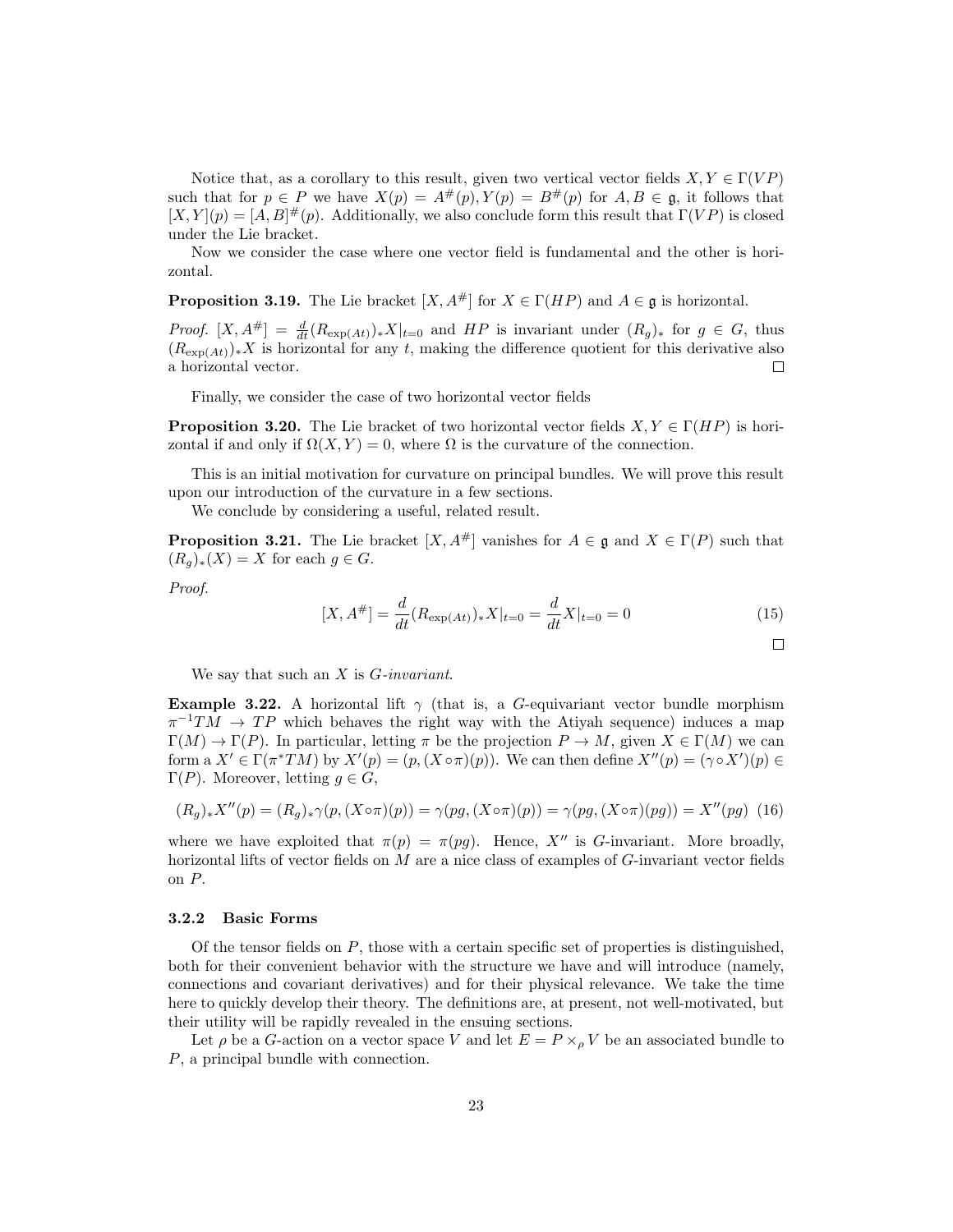**Definition 3.23** (Horizontal Form). A V-valued differential  $k$ -form on  $P$  is horizontal if it vanishes whenever any of its arguments are vertical.

If we understand V-valued differential  $k$ -forms as maps sending  $k$  vector fields to a section of  $P \times V$ , we have G-actions in both the domain (applying  $(R_q)_*$ ) to the arguments of the form, or applying  $(R_g)^*$  to the form) and the codomain  $(\rho, \text{ which we often suppress and})$ just write gv for  $v \in V$ ). Thus, we have a well-defined notion of equivariance.

**Definition 3.24** (Basic Form). G-equivariant (with respect to  $\rho$ ) horizontal V-valued kforms on P are called *basic*. We use  $\Omega_{\rho}^{k}(P, V)$  to the space of such basic forms.

It is straightforward to see that  $\Omega_{\rho}^{k}(P,V)$  forms a submodule of  $\Omega^{k}(P,V)$ . Significantly, these basic forms on  $P$  that we are considering actually have two special properties: first, they descend in a well-defined fashion to forms on  $M$ , and second, these associated forms on M can be understood as taking values in  $E$  rather than merely in  $V$ . Thus, we can identify  $\Omega_{\rho}^{k}(P,V)$  with  $\Omega^{k}(M,E)$ . We achieve this with the following construction. By definition, for each  $p \in P$  (letting  $\pi(p) = m$ ) we have a map  $f_p : V \to \pi_E^{-1}(x)$  given by  $v \mapsto [p, v]$ . Now, let  $\alpha \in \Omega_{\rho}^{k}(P, V)$ : to this element we can associate  $\alpha^{\spadesuit} \in \Omega^{\overline{k}}(M, E)$  given by

$$
\alpha^{\spadesuit}(m)(v_1, \ldots, v_k) = (f_p \circ \alpha(p))(\gamma(p, v_1), \ldots, \gamma(p, v_k))
$$
\n(17)

for  $v_1, \ldots, v_k \in T_m M$ ,  $p \in \pi^{-1}(m)$ , and  $\gamma$  the horizontal lift associated to the given connection. Conversely, let  $\beta \in \Omega^k(M, E)$ , to this element we can associate  $\beta^*$  defined by

$$
\beta^{\clubsuit}(p)(u_1,\ldots,u_k) = (f_p^{-1} \circ \beta(m))(\pi_*(u_1),\ldots,\pi_*(u_k))
$$
\n(18)

for  $u_1, \ldots, u_k \in T_pP$  and  $\pi$  the projection on P. From here, we prove the following

<span id="page-23-0"></span>**Proposition 3.25.** The maps  $\alpha \mapsto \alpha^*$  and  $\beta \mapsto \beta^*$  are isomorphisms  $\Omega^k_\rho(P, V) \to$  $\Omega^k(M,E)$  and  $\Omega^k(M,E) \to \Omega_{\rho}^k(P,V)$  and are mutual inverses: in particular,  $\Omega_{\rho}^k(P,V)$ and  $\Omega^k(M, E)$  are isomorphic as modules.

*Proof.* That these constructions are inverses follows from the requirement  $\overline{\pi} \circ \gamma = 1$  we've imposed upon horizontal lifts. For the following result to hold, then, it thus suffices to show that these are well-defined maps on the specified domains and codomains. We retain the definitions provided in the paragraphs leading up to this proposition.

We begin by exhibiting two important properties of  $f_p$ . Let  $g \in G$  and  $v \in V$ : then, because  $(pg, v), (p, gv)$  are both elements of the coset  $[p, v] \in E$ , it follows that

$$
f_{pg}(v) = [pg, v] = [p, gv] = f_p(gv)
$$
\n(19)

Moreover, if  $w = f_p(v) = f_{pg}(g^{-1}v)$  we have

$$
(f_{pg}^{-1} \circ f_{pg})(g^{-1}v) = (f_{pg}^{-1} \circ f_p)(v) \Longrightarrow g^{-1}v = f_{pg}^{-1}(w) \Longrightarrow g^{-1}f_p^{-1}(w) = f_{pg}^{-1}(w) \tag{20}
$$

We now begin with the map  $\alpha \mapsto \alpha^{\spadesuit}$ . It suffices to show that  $\alpha^{\spadesuit}(m)$  is well-defined independent of the choice of  $p \in \pi^{-1}(m)$ . Due to the transitivity of the G-action on fibres of P, it suffices to show equivalence for  $p, pg \in \pi^{-1}(m)$ . We can see this as follows, exploiting the (pseudo) equivariance we noted for  $f_p$  and the (genuine) equivariance of  $\gamma$ ,  $\alpha$ .

$$
(f_{pg} \circ \alpha(p))(\gamma(pg, v_1), \dots, \gamma(pg, v_k)) = (f_p \circ L_g \circ \alpha(p))((R_g)_{*}\gamma(p, v_1), \dots, (R_g)_{*}\gamma(p, v_k))
$$
  
= 
$$
(f_p \circ L_g \circ L_{g^{-1}} \circ \alpha(p))(\gamma(p, v_1), \dots, \gamma(p, v_k))
$$
  
= 
$$
(f_p \circ \alpha(p))(\gamma(p, v_1), \dots, \gamma(p, v_k))
$$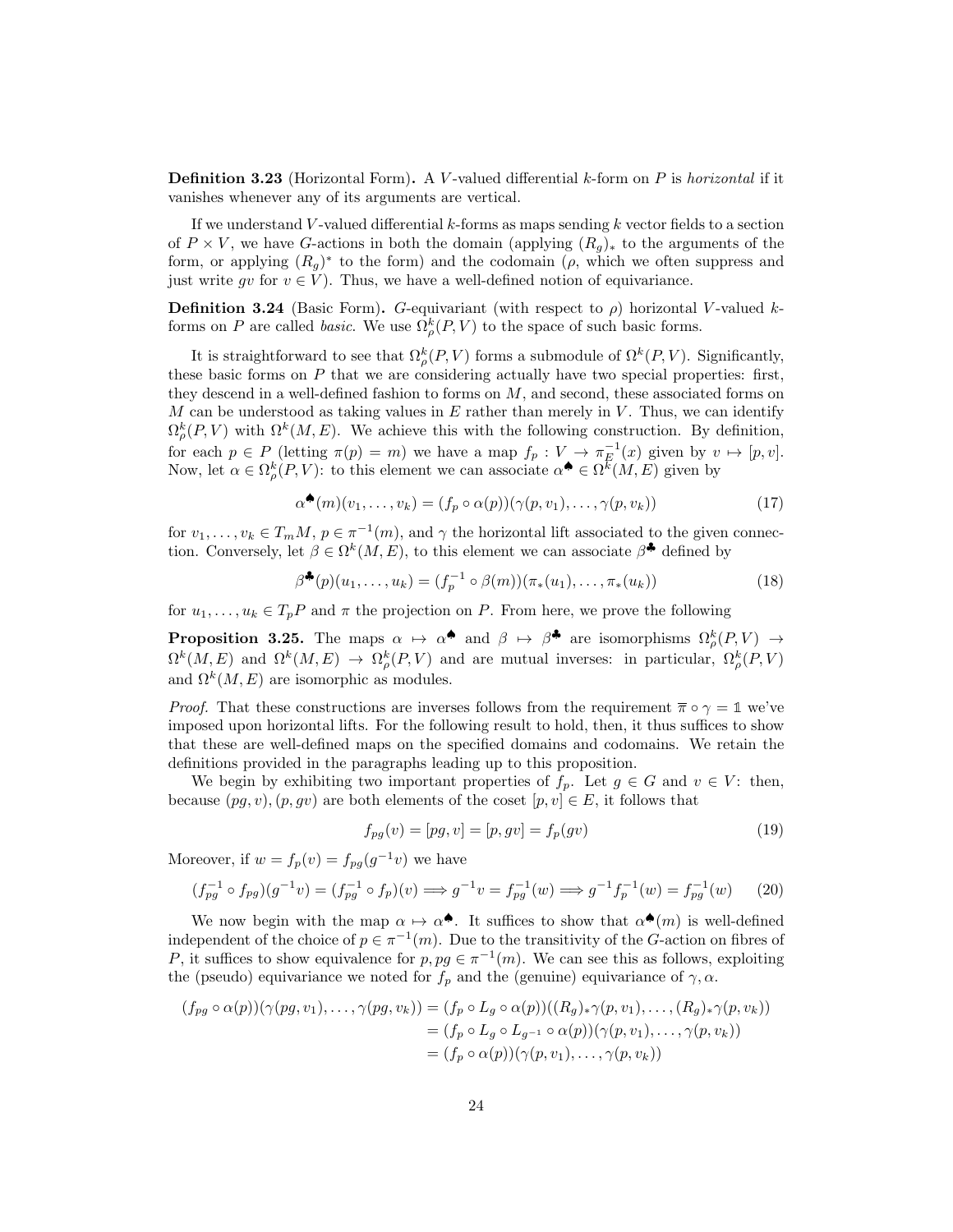Now we turn our attention to  $\beta \mapsto \beta^*$ . It suffices here to show that  $\beta^*$  is basic. It is evident that it is horizontal (we are applying  $\pi_*$  to the arguments, whose kernel is vertical vectors), so G-equivariance is the sole remaining property to be shown. We see this as follows, recalling that  $\pi_*$  is invariant under  $(R_q)_*.$ 

$$
\beta^{\clubsuit}(pg)((R_g)_*(u_1),..., (R_g)_*(u_k)) = (f_{pg}^{-1} \circ \beta(m))(\pi_*(u_1),..., \pi_*(u_k))
$$
  
=  $g^{-1}(f_p^{-1} \circ \beta(m))(\pi_*(u_1),..., \pi_*(u_k))$   
=  $g^{-1}(f_p^{-1} \circ \beta(m))(\pi_*(u_1),..., \pi_*(u_k))$   
=  $g^{-1}\beta^{\clubsuit}(p)(u_1,..., u_k)^7$ 

We comment that ♦ need not have been constructed with exactly the horizontal lift compatible with the connection in hand: it could have been any choice of horizontal lift, but given the fact that a connection was already necessarily present for  $\Omega_{\rho}^{k}(P,V)$  to have been well-defined, it was convenient to take the canonical choice of horizontal lift.

To conclude, we present a particular definition we will exploit later. Specifically, we have a natural way for  $\Omega^k_\rho(P, \mathfrak{g})$  to act upon  $\Omega^k(P, V)$ ; namely, we exploit the fact that  $\rho: G \to GL(V)$  induces  $\rho_* : \mathfrak{g} \to \mathfrak{gl}(V) \cong \text{End}(V) \cong V \otimes V^*$  (isomorphic as vector spaces). Additionally, at this point we (sparingly) begin our use Penrose abstract index notation [\[15,](#page-52-4) Sec. 2.2.4].

**Definition 3.26.** Given  $\alpha \in \Omega_{\rho}^{k}(P, \mathfrak{g})$  and  $\beta \in \Omega^{\ell}(P, V)$ , we define  $\alpha \wedge_{\rho} \beta$  by

$$
(\alpha \wedge_{\rho} \beta)_{a_1...a_{k+\ell}} = (\rho_* \circ \alpha)_{[a_1...a_k} (\beta_{a_{k+1}...a_{k+\ell}}])
$$
\n(21)

For clarity, here  $\rho_* \circ \alpha$  is interpreted as as map  $T_pM \otimes \cdots \otimes T_pM \to V^* \otimes V$  at each  $p \in P$  (with vector field inputs being associated to Penrose abstract indices above) and likewise  $\beta: T_pM \otimes \cdots \otimes T_pM \to V$ , hence the evaluation of  $\rho_* \circ \alpha$  can, in turn, be applied to the evaluation of  $\beta$ . We recall that square brackets are used to denote antisymmetrization. Finally, we use the  $\wedge_{\rho}$  notation because of the resemblence that the formula has to the regular wedge product.

For our utility, we take a moment to provide a more verbose formula for the above construction that lends itself toward computation.

<span id="page-24-0"></span>
$$
(\alpha \wedge_{\rho} \beta)(p)(v_1, \dots, v_{k+\ell}) = \frac{1}{k!\ell!} \sum_{\sigma \in S_{k+\ell}} \text{sgn}(\sigma) \rho_* \left( \alpha(p)(v_{\sigma(1)}, \dots, v_{\sigma(k)} ) \right) \left( \beta(v_{\sigma(k+1)}, \dots, v_{\sigma(k+\ell)}) \right) \tag{22}
$$

Here,  $S_{k+\ell}$  is the symmetric group on  $k+\ell$  objects with elements  $\sigma:\{1,\ldots,k+\ell\}\to$  $\{1,\ldots,k+\ell\}$ , understood as permutations (i.e., bijections).

Before departing from this section, we insert a final comment emphasizing a particular case of this construction: namely, the case  $\alpha \in \Omega_{\text{ad}}^k(P, \mathfrak{g})$  and  $\beta \in \Omega^{\ell}(P, \mathfrak{g})$ . Because  $ad_* : \mathfrak{g} \to \text{End}(G)$  acts by  $A \mapsto [A, \cdot]$ , in this case [Eq. 22](#page-24-0) becomes

$$
(\alpha \wedge_{\text{ad}} \beta)(p)(v_1, \dots, v_{k+\ell}) = \frac{1}{k!\ell!} \sum_{\sigma \in S_{k+\ell}} \text{sgn}(\sigma)[\alpha(p)(v_{\sigma(1)}, \dots, v_{\sigma(k)}), \beta(v_{\sigma(k+1)}, \dots, v_{\sigma(k+\ell)})]
$$
(23)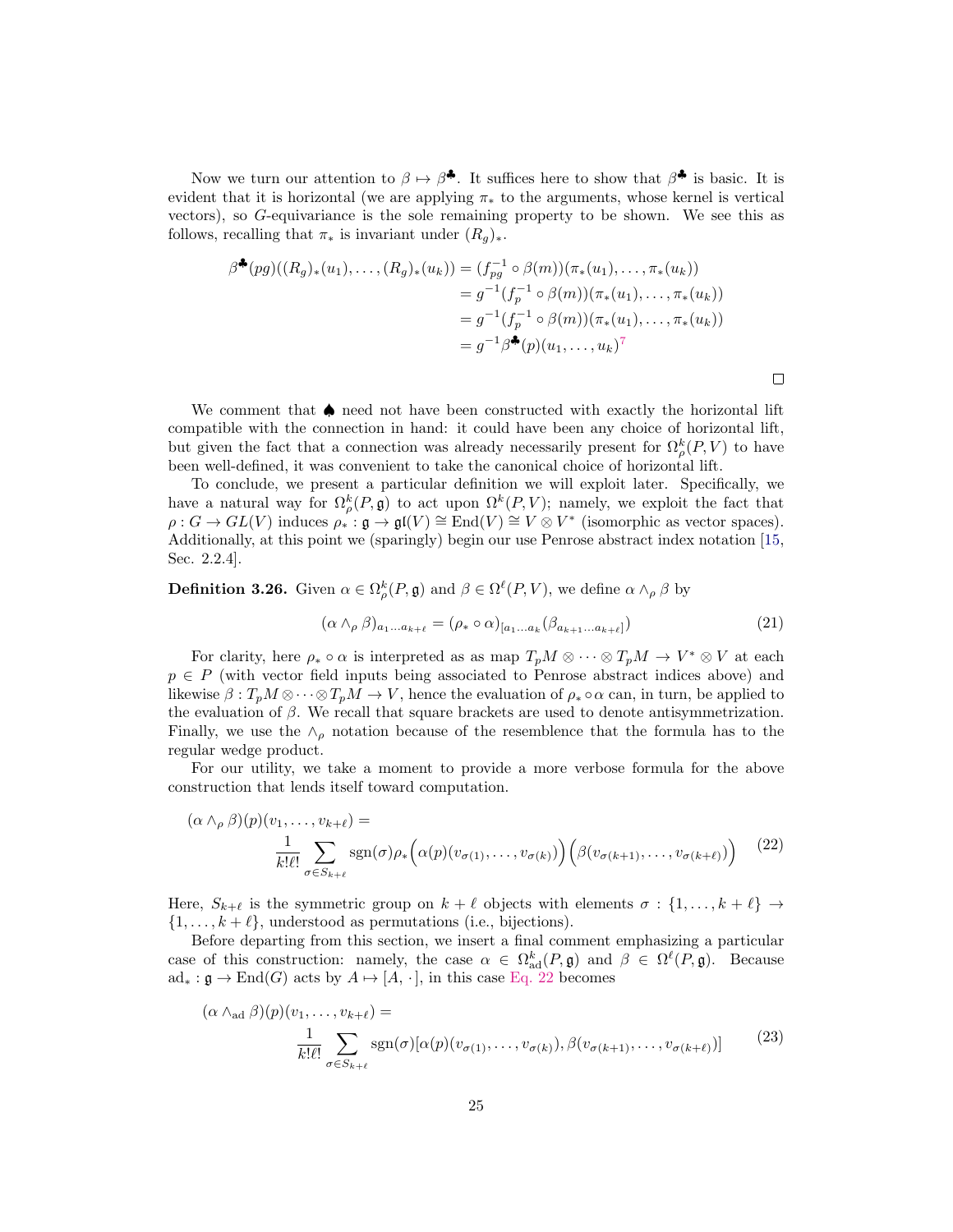Consequently, in this special case, we use the notation  $(\alpha \wedge_{\alpha} \beta) = [\alpha, \beta]$ , but be warned that this notation obscures the antisymmetrization that is still happening here. For instance, if  $k = \ell = 1$  for  $\alpha, \beta$ , we have that  $[\alpha, \beta](X, Y)$  does not equal  $[\alpha(X), \beta(Y)]$ , as one might intuitively think from the notation, but rather  $[\alpha(X), \beta(Y)] - [\alpha(X), \beta(Y)]$ . Indeed, we even have that  $[\alpha, \alpha](X, Y) = 2[\alpha(X), \alpha(Y)]$ , as will be manifest in the proof of [Th. 3.39.](#page-34-1)

#### <span id="page-25-0"></span>3.2.3 Space of Connections

We have established a correspondence between Ehresmann connections, connection oneforms, and horizontal lifts. We now wish to consider the set of such objects for a given principal bundle  $P$ , and to do this we adopt the perspective of connection one-forms, given their natural algebraic structure. In particular, letting the space of connection one-forms on P be  $\mathcal{A}(P)$ , because elements of  $\mathcal{A}(P)$  are sections of the tensor bundle ad  $P \otimes \Omega^1(P)$ ,  $\mathcal{A}(P)$ is a subset of the  $C^{\infty}(P)$ -module  $\Gamma(\text{ad }P \otimes \Omega^1(P)) = \Omega^1(P, \text{ad }P)$ . But there is an immediate a subtlety here. We are free to apple the module operations to elements of  $\mathcal{A}(P)$ , but  $\mathcal{A}(P)$ is not a submodule itself: indeed, given a fundamental vector field  $A^{\#}$  on P associated to  $A \in \mathfrak{g}$ , we require that  $\omega \in \mathcal{A}(P)$  satisfy  $\omega(A^{\#}) = A$ , but given  $\omega, \omega' \in \mathcal{A}(P)$ , we have both that  $f\omega(A^{\#}) = fA \neq A$  for  $f \in C^{\infty}(P)$  (where  $(fA)(p) = (p, f(p)A)$ , identifying ad P with  $P \times \mathfrak{g}$  and  $(\omega + \omega') (A^{\#}) = 2A \neq A$ . That is,  $\mathcal{A}(P)$  isn't closed under either module operation. Evidently, the structure of  $\mathcal{A}(P)$  is more complicated.

To move toward understanding  $\mathcal{A}(P)$ , consider the evaluation of  $\omega - \omega'$  ( $\omega, \omega' \in \mathcal{A}(P)$ ) on  $V \in \Gamma(P)$  such that  $V(p) \in VP$  for all  $p \in P$ : that is, V is strictly vertical. By definition  $\omega, \omega'$  are required to map fundamental vectors to their associated lie algebra elements. Hence  $\omega, \omega'$  coincide on V, so their difference vanishes, and more broadly the difference of two connection one-forms vanishes when their argument is vertical. It follows that a difference of connection one-forms is horizontal. Moreover, we are already aware that connections are G-equivariant, hence their differences are as well. Hence, in tandem, differences of connection one-forms are basic, or  $\omega - \omega' \in \Omega^1_{ad}(P, \mathfrak{g})$ .

As the reader may recognize, a set where the elements themselves do not appear to have any kind of linear structure but their differences do often admits a characterization as an affine space. Because any space of basic one-forms forms a module, we consider the following definition in particular.

**Definition 3.27.** An *affine module* is a set A acted upon regularly (that is, freely and transitively) by the additive group associated with a module  $B$  (that is, the group given by B and module addition). We say A is an affine module modelled on B

We use the terminology "modelled on" because the affine module  $A$  is really in bijection with B: fix any element of  $a \in A$ , identify it with  $0 \in B$ , then identify  $a' \in A$  with the  $b \in B$  such that  $a' = b + a$  (again, interpreting a as 0).

By definition, given an affine module A with group B and  $a, a' \in A$ , there is a unique  $b \in B$  such that  $a + b = a'$ , hence it is natural to define  $a - a' = b$ : now we see how this lines up with what we have seen regarding  $\mathcal{A}(P)$ . Indeed, basic one-forms are the natural objects to add to connection one-forms: they don't affect the behavior of the original connection oneform on vertical vectors and the preserve the equivariance. This next result then naturally follows.

<span id="page-25-1"></span>**Proposition 3.28.**  $\mathcal{A}(P)$  is an affine  $C^{\infty}(P)$ -module modelled on  $\Omega_{ad}^{1}(P, \mathfrak{g})$ .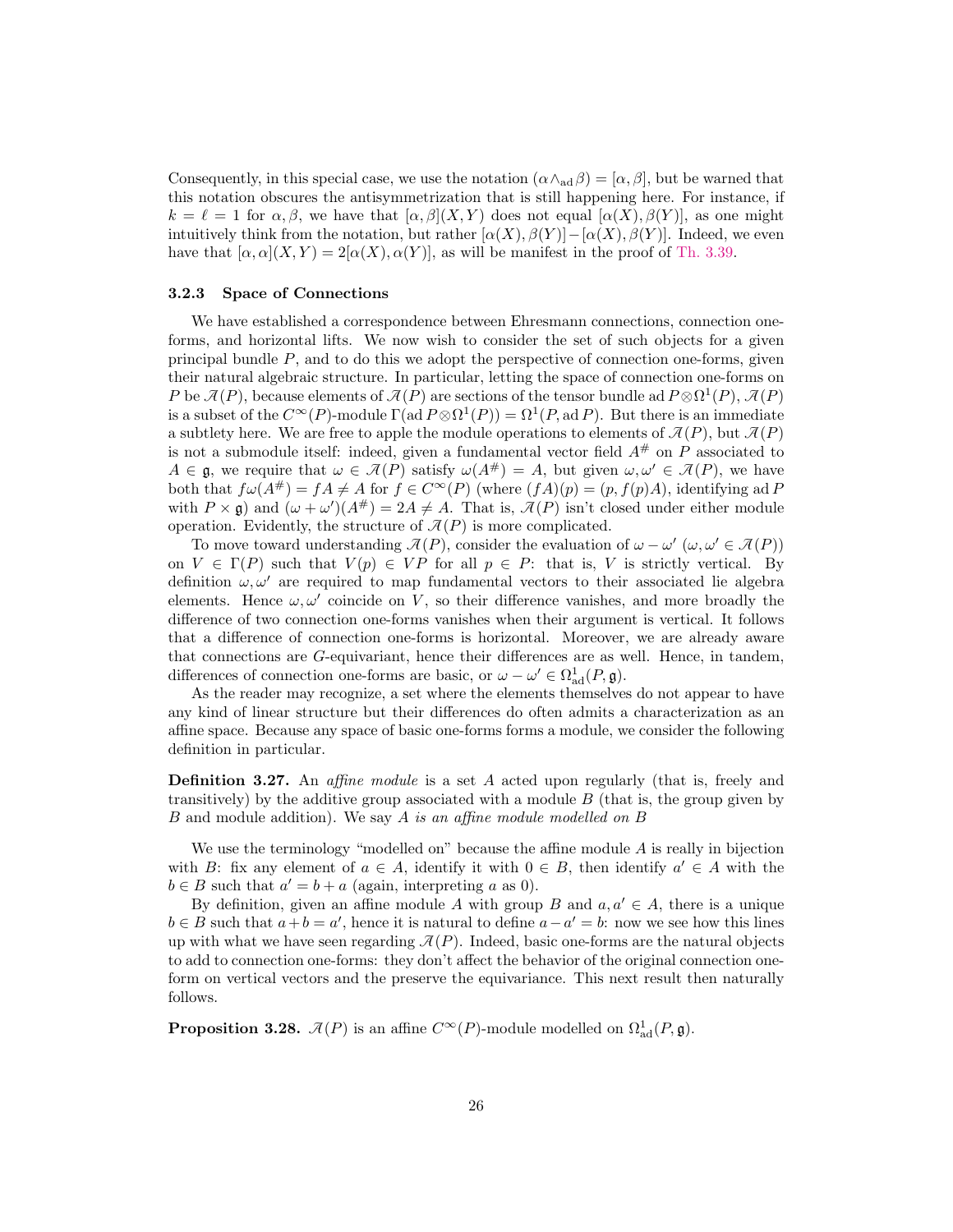#### <span id="page-26-0"></span>3.2.4 Local Connection One-Form

The local trivializations of  $P$  enable us to locally pullback a connection one-form to  $M$ . We achieve this as follows.

Definition 3.29 (Canonical Local Section). The *canonical local section* associated to a given local trivialization  $(U_{\alpha}, \phi_{\alpha})$  is the section  $\psi_{\alpha}: U_{\alpha} \to \pi^{-1}(U_{\alpha}) \subset P$  given by  $x \mapsto$  $\phi_{\alpha}^{-1}(x,e)$  where  $e \in G$  is the identity element.

**Definition 3.30** (Local Connection 1-form). Given a connection one-form  $\omega$  on P, the local connection one-form on  $U_{\alpha}$ ,  $\omega_{\alpha}$  is the g-valued one-form on  $U_{\alpha}$  defined by  $(\psi_{\alpha})^*\omega$ .

We now turn our attention to the transformation behavior of the local connection oneforms between local trivializations on an overlap  $U_{\alpha} \cap U_{\beta}$ . We briefly recall a relevant Lie theoretic object, then present the main result.

**Definition 3.31.** The Maurer-Cartan one-form  $\theta$  is the g-valued one-form on G acting canonically by  $w(g)(v) = (L_{q^{-1}})_*(v) \in T_e G \cong \mathfrak{g}$  (isomorphic as vector spaces) for  $v \in T_g G$ 

<span id="page-26-3"></span>**Theorem 3.32.** Given local connection one-forms  $\omega_{\alpha}$ ,  $\omega_{\beta}$  defined on  $U_{\alpha}$  and  $U_{\beta}$ , respectively, the following transformation law holds at  $u \in U_\alpha \cap U_\beta$ .

$$
(\omega_{\beta}(u)) = \mathrm{ad}(\xi_{\alpha\beta}^{-1}(u)) \circ \omega_{\alpha}(u) + (L_{\xi_{\alpha\beta}^{-1}(u)} \circ \xi_{\alpha\beta})_{*}
$$
(24)

$$
= \mathrm{ad}(\xi_{\alpha\beta}^{-1}(u)) \circ \omega_{\alpha}(u) + \xi_{\alpha\beta}^{*}\theta(u) \tag{25}
$$

*Proof.* Let  $p \in P$  and  $u = \pi(p)$ . We begin by observing that

<span id="page-26-2"></span>
$$
\psi_{\alpha}(u) = \phi_{\alpha}^{-1}(u, e)
$$
  
=  $\phi_{\alpha}^{-1}(u, \xi_{\alpha\beta}(u)\xi_{\beta\alpha}(u))$   
=  $\phi_{\alpha}^{-1}(u, \xi_{\alpha\beta}(u)e)\xi_{\beta\alpha}(u)$   
=  $\phi_{\beta}^{-1}(u, e)\xi_{\beta\alpha}(u)$   
=  $\psi_{\beta}(u)\xi_{\beta\alpha}(u)$ .

Let  $\sigma: U_{\alpha} \to P \times G$  be  $u \mapsto (\psi_{\alpha}(u), \xi_{\alpha\beta}(u))$  and  $\rho: P \times G \to P$  be the right action of G on *P*. This means  $\psi_{\beta} = (\rho \circ \sigma)(u)$ .

<span id="page-26-1"></span>

Consider the pushforward of both sides of  $\psi_{\beta} = \psi_{\beta} \xi_{\beta \alpha}$  at  $u \in U_{\alpha}$ .

$$
(\psi_{\beta})_* = (\rho \circ \sigma)_*
$$
  
=  $\rho_* \circ \sigma_*$   
=  $\rho_*|_{T_{\psi_{\alpha}(u)}P \times \{0\}} \circ (\psi_{\alpha})_* + \rho_*|_{\{0\} \times T_{\xi_{\alpha\beta}(u)}G} \circ (\xi_{\alpha\beta})_*$  (26)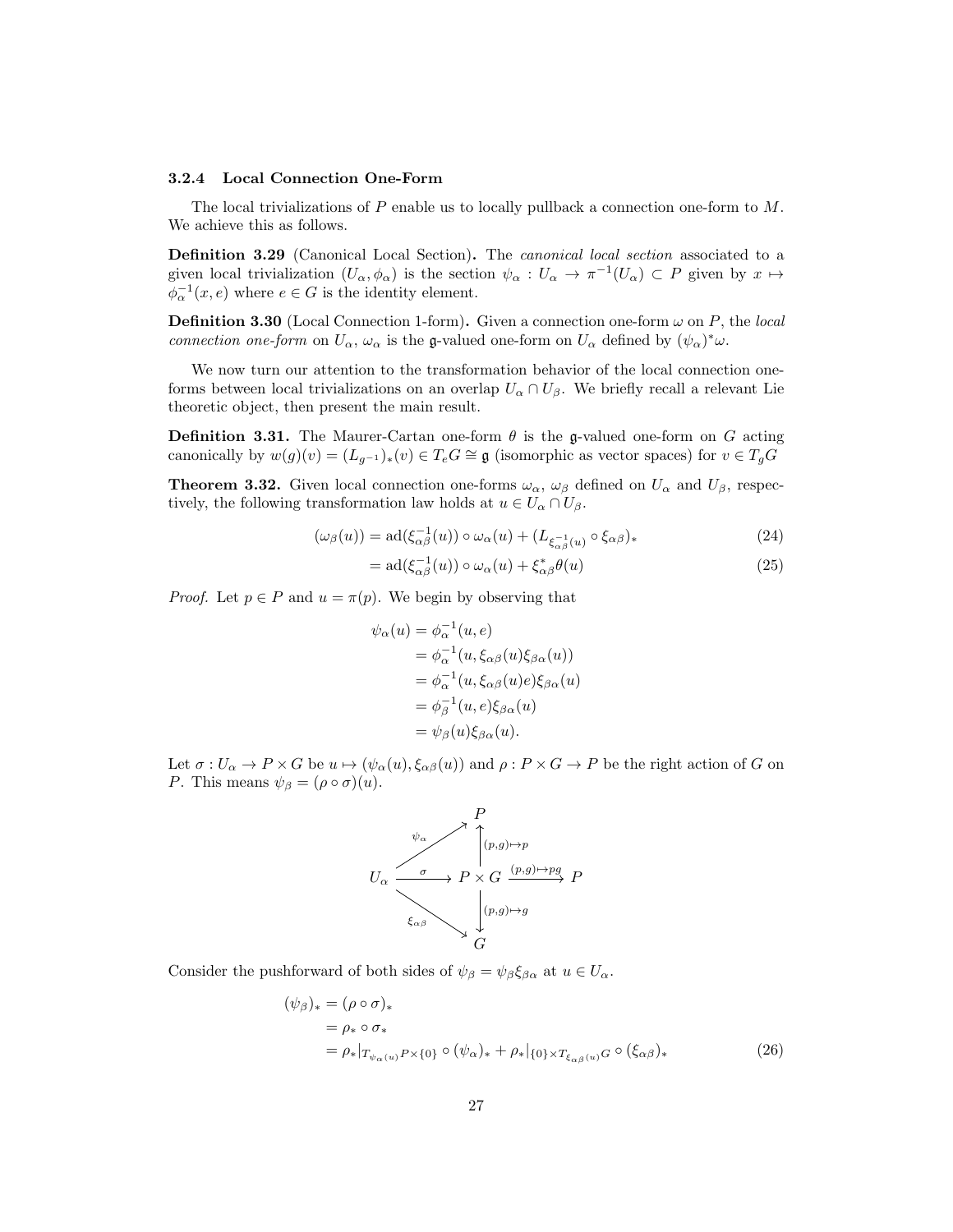Here, we have exploited the chain rule and the decomposition of a tangent space to a product manifold as a product of tangent spaces. At this point, observe that  $T_{\psi_{\alpha}(u)}P \times \{0\}$ is the tangent space to the submanifold  $P \times {\{\xi_{\alpha\beta}(u)\}} \subset P \times G$  at  $(\psi_{\alpha}(u), \xi_{\alpha\beta}(u))$ , and the restriction of  $\rho$  to this submanifold is  $g \mapsto g \xi_{\alpha\beta}(u)$ , or  $R_{\xi_{\alpha\beta}(u)}$ , hence

$$
\rho_*|_{T_{\psi_\alpha(u)}P \times \{0\}} = (R_{\xi_{\alpha\beta}(u)})_*,\tag{27}
$$

By an analogous argument, if we recall from [Section 2.5](#page-10-0) that  $\sigma_{\psi_{\alpha}(u)}: G \to P$  acts by  $g \mapsto \psi_\alpha(u)g$ , we have that

$$
\rho_*|_{\{0\} \times T_{\xi_{\alpha\beta}(u)}G} = (\sigma_{\psi_\alpha(u)})_*.
$$
\n(28)

At this point, we consider it useful to explicitly clarify the domains of our pushforwards, so we briefly adopt the d notation for the pushforward in doing the next few computations. Consider the second term on the right hand side of [Eq. 26.](#page-26-1)

$$
d(\sigma_{\psi_{\alpha}(u)})_{\xi_{\alpha\beta}(u)} \circ d(\xi_{\alpha\beta})_u = d(\sigma_{\psi_{\beta}(u)(\xi_{\alpha\beta}(u))^{-1}})_{\xi_{\alpha\beta}(u)} \circ d(\xi_{\alpha\beta})_u
$$
  
=  $d(\sigma_{\psi_{\beta}(u)} \circ L_{(\xi_{\alpha\beta}(u))^{-1}})_{\xi_{\alpha\beta}(u)} \circ d(\xi_{\alpha\beta})_u$   
=  $d(\sigma_{\psi_{\beta}(u)})_e \circ d(L_{(\xi_{\alpha\beta}(u))^{-1}})_{\xi_{\alpha\beta}(u)} \circ d(\xi_{\alpha\beta})_u$ 

Hence,

$$
d(\psi_{\beta})_u = d(R_{\xi_{\alpha\beta}(u)})_{\psi_{\alpha}(u)} \circ d(\psi_{\alpha})_u + d(\sigma_{\psi_{\beta}(u)})_e \circ d(L_{(\xi_{\alpha\beta}(u))^{-1}})_{\xi_{\alpha\beta}(u)} \circ d(\xi_{\alpha\beta})_u
$$
 (29)

Or, returning back to our subscript ∗ notation for pushforwards,

$$
(\psi_{\beta})_* = (R_{\xi_{\alpha\beta}(u)})_* \circ (\psi_{\alpha})_* + (\sigma_{\psi_{\beta}(u)})_* \circ (L_{(\xi_{\alpha\beta}(u))^{-1}})_* \circ (\xi_{\alpha\beta})_* \tag{30}
$$

We proceed by applying the connection one-form  $\omega$  to both sides.

$$
\omega \circ (\psi_{\beta})_{*} = \omega \circ (R_{\xi_{\alpha\beta}(u)})_{*} \circ (\psi_{\alpha})_{*} + \omega \circ (\sigma_{\psi_{\beta}(u)})_{*} \circ (L_{(\xi_{\alpha\beta}(u))^{-1}})_{*} \circ (\xi_{\alpha\beta})_{*}
$$
(31)

The left hand side is  $\omega \circ (\psi_{\beta})_* = \psi_{\beta}^* \omega = \omega_{\beta}$ . The first term on the right hand side is

$$
\omega \circ (R_{\xi_{\alpha\beta}(u)})_* \circ (\psi_{\alpha})_* = (R_{\xi_{\alpha\beta}(u)}^* \omega) \circ (\psi_{\alpha})_*
$$
  

$$
= (\mathrm{ad}(\xi_{\alpha\beta}(u)^{-1}) \circ \omega) \circ (\psi_{\alpha})_*
$$
  

$$
= \mathrm{ad}(\xi_{\alpha\beta}(u)^{-1}) \circ (\omega \circ (\psi_{\alpha})_*)
$$
  

$$
= \mathrm{ad}(\xi_{\alpha\beta}(u)^{-1}) \circ \psi_{\alpha}^* \omega
$$
  

$$
= \mathrm{ad}(\xi_{\alpha\beta}(u)^{-1}) \circ \omega_{\alpha}
$$

Now we consider the second term on the left hand side. The pushforward  $(\sigma_{\psi_{\beta}(u)})_*$  maps to fundamental vectors, but the connection one-form then maps these directly back to the same Lie algebra element: i.e.,  $\omega \circ (\sigma_{\psi_{\beta}(u)})_* = \mathbb{1}$ . Putting these results together, it follows that

<span id="page-27-0"></span>
$$
\omega_{\beta}(u) = \text{ad}(\xi_{\alpha\beta}^{-1}(u)) \circ \omega_{\alpha}(u) + (L_{\xi_{\alpha\beta}^{-1}(u)})_{*} \circ (\xi_{\alpha\beta})_{*}
$$
(32)

Finally, we note that the map  $(L_{\xi_{\alpha\beta}^{-1}(u)})_*$  on G is precisely the Maurer-Cartan one-form, hence the second term in [Eq. 32](#page-27-0) is  $\xi_{\alpha\beta}^* \theta(u)$ , finishing the proof<sup>[8](#page-27-1)</sup>  $\Box$ 

<span id="page-27-1"></span> $8P$ roof inspired by [\[10,](#page-52-2) Th. 1.6, Sec. 2.2.1]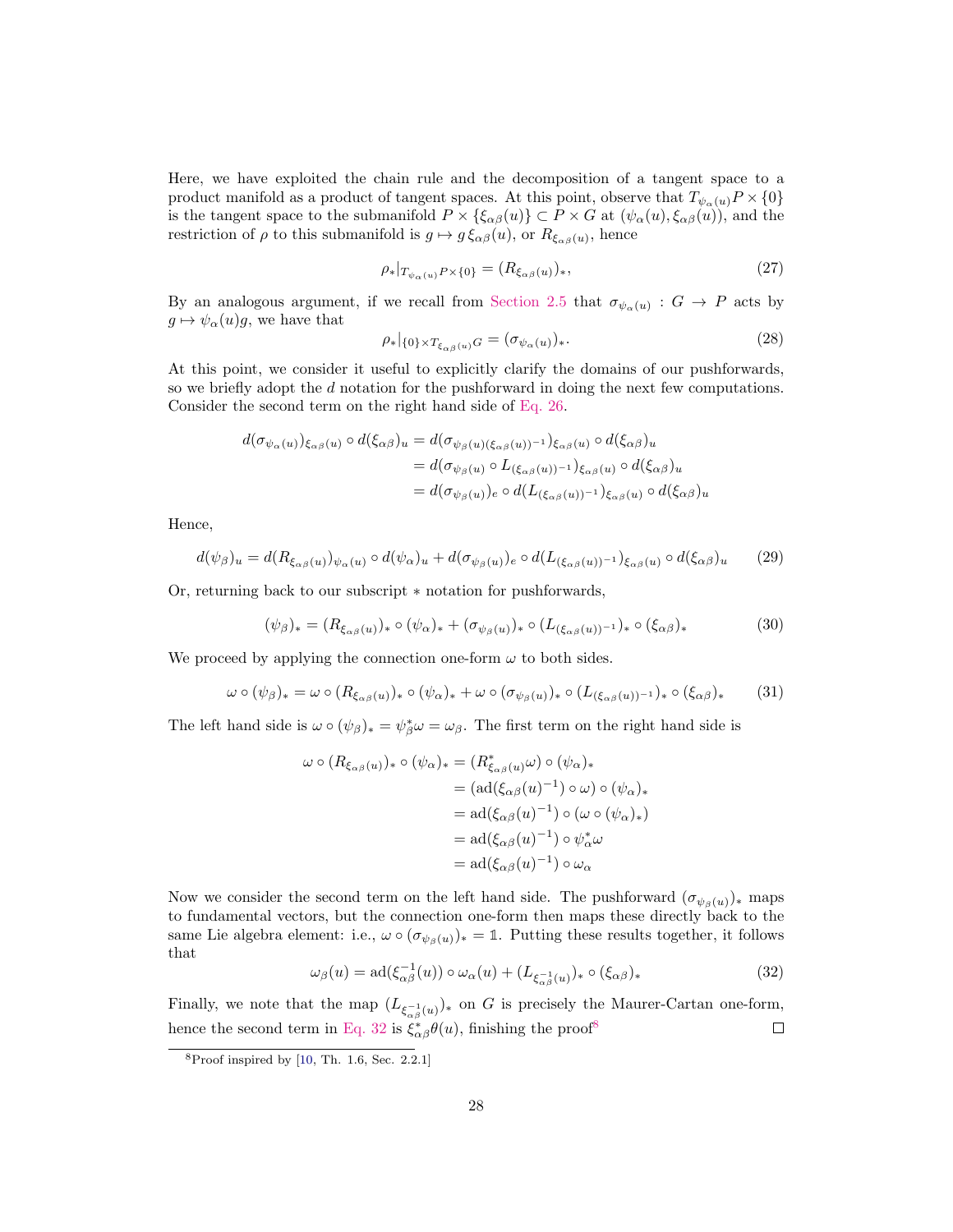For clarity, because we have

$$
U_{\alpha} \cap U_{\beta} \xrightarrow{\xi_{\alpha\beta}} G \xrightarrow{L_{\xi_{\alpha\beta}(u)^{-1}}} \{e\}
$$

where this is merely a diagram and not a short exact sequence, we can understand [Eq. 24](#page-26-2) as follows.



Here,  $\cong$  is of course an isomorphism of vector spaces.

Additionally, we comment that [Eq. 24](#page-26-2) doesn't take the form that conventionally appears in both the mathematical and physical literature. In particular, the following typically features instead.

<span id="page-28-0"></span>
$$
\omega_{\beta} = \text{ad}(g^{-1})\omega_{\alpha} + g^{-1}dg \tag{33}
$$

Here,  $g$  is the transition function with values in  $G$ . In this notation,  $dg$  is the pushforward. The confusing part here is the object  $g^{-1}$ , which has somehow replaced the pushforward of left multiplication by  $q$ . This is substantiated by the idea that for matrix Lie groups, the push forward of left multiplication coincides with left multiplication. This follows directly from the differential geometric fact that pushforwards of linear transformations (e.g., multiplication by elements of matrix Lie groups) coincide with the linear transformation themselves in an extrinsic, embedded-in- $\mathbb{R}^n$  setting. However, we seize this opportunity to explore this idea a different way. Namely, we specialize to the case  $G = SU(2)$ , the special unitary group of degree 2, and demonstrate that the image of  $T_g SU(2)$  under  $g^{-1} \in SU(2)$  is, in fact,  $T_e SU(2) \cong \mathfrak{su}(2)$  (vector space isomorphism) as we require. This at least shows that the codomain of term two of [Eq. 33](#page-28-0) makes sense.

**Example 3.33.** Recall the definition of  $SU(2)$ .

$$
SU(2) = \left\{ \begin{pmatrix} \alpha & \beta \\ -\overline{\beta} & \overline{\alpha} \end{pmatrix} \; \middle| \; \alpha, \beta \in \mathbb{C}, |\alpha|^2 + |\beta|^2 = 1 \right\} \subset \mathbb{M}_2(\mathbb{C}) \tag{34}
$$

We are interested in exhibiting that the pushforward  $(L_g)_*: T_h SU(2) \mapsto T_{gh} SU(2)$  (omitting the restriction notation) coincides with the left action of the matrix  $g$  on the elements of  $T<sub>b</sub>SU(2)$  when this tangent space is viewed as a subset of  $\mathbb{M}_2(\mathbb{C})$ , the complex vector space of  $2 \times 2$  complex matrices (i.e., explicitly using the embedding  $SU(2) \subset M_2(\mathbb{C})$ ). In particular, we demonstrate that  $g^{-1}(T_gSU(2)) \subset T_eSU(2)$  (that they are isomorphic then follows from the invertibility of the matrix  $g^{-1}$ ).

We begin by developing a convenient interpretation of  $SU(2)$ : namely, exhibiting that it is identifiable with  $S^3$ . We are free to identify  $\mathbb{M}_2(\mathbb{C}) \cong \mathbb{C}^4 \cong \mathbb{R}^8$  (equivalence in the sense of vector space isomorphisms) in the canonical way: in particular,

$$
\begin{pmatrix} a+bi & c+di \\ e+fi & g+hi \end{pmatrix} \mapsto \begin{pmatrix} a & b & c & d & e & f & g & h \end{pmatrix}^{\top}
$$
 (35)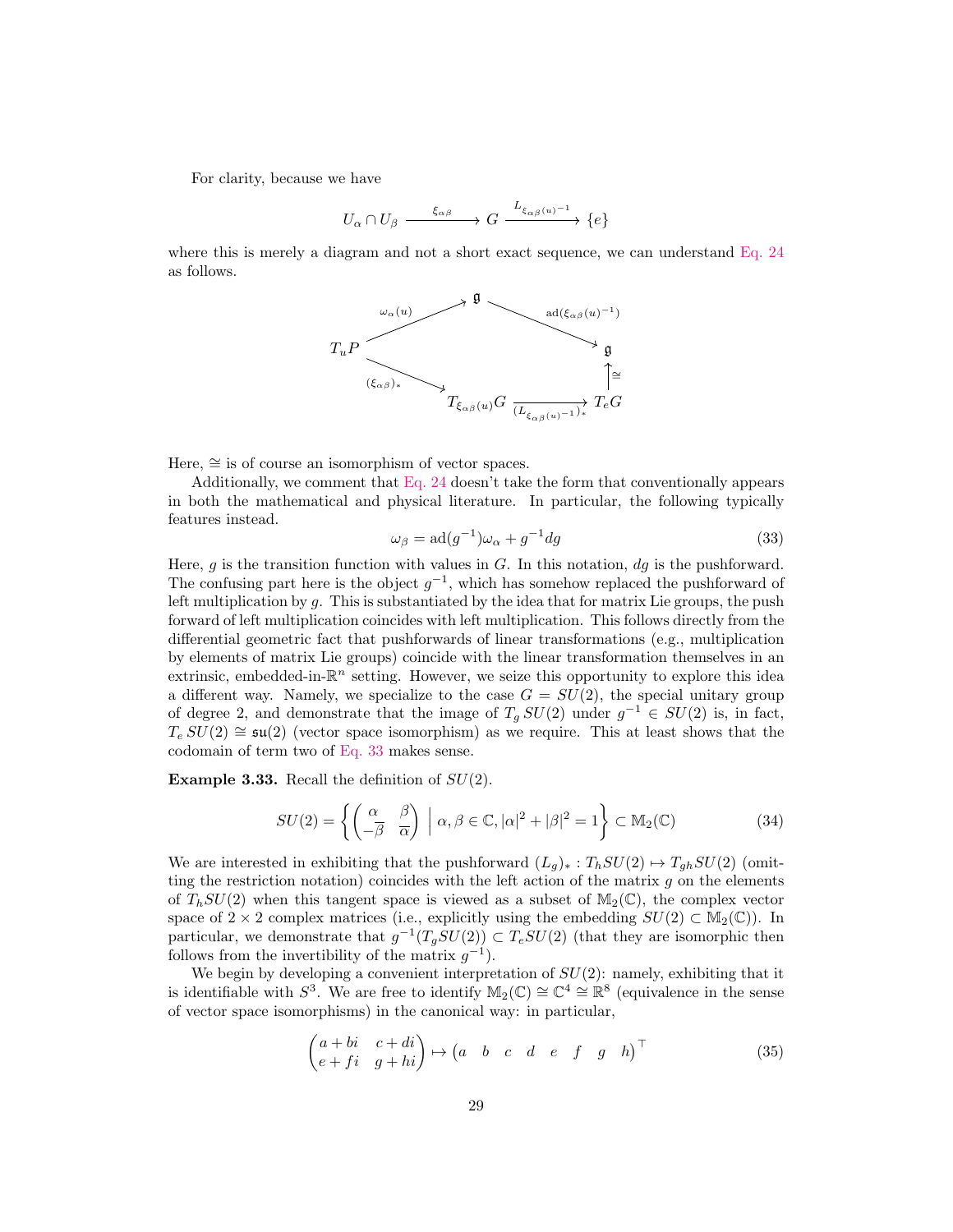As a subset of  $\mathbb{R}^8$ ,  $SU(2)$  actually belongs to the 4-dimensional linear subspace  $V \subset \mathbb{R}^8$ spanned by  $\sqrt{ }$ 

$$
\begin{pmatrix} 1 \\ 0 \\ 0 \\ 0 \\ 0 \\ 0 \\ 1 \\ 1 \\ 0 \end{pmatrix}, \begin{pmatrix} 0 \\ 1 \\ 0 \\ 0 \\ 0 \\ 0 \\ 0 \\ -1 \end{pmatrix}, \begin{pmatrix} 0 \\ 0 \\ 1 \\ 0 \\ -1 \\ 0 \\ 0 \\ 0 \end{pmatrix}, \begin{pmatrix} 0 \\ 0 \\ 0 \\ 1 \\ 0 \\ 1 \\ 0 \\ 0 \end{pmatrix} \begin{pmatrix} 0 \\ 0 \\ 0 \\ 1 \\ 1 \\ 0 \\ 0 \end{pmatrix} \subset \mathbb{R}^{8}
$$
\n(36)

as

$$
a\begin{pmatrix}1\\0\\0\\0\\0\\1\\0\end{pmatrix}+b\begin{pmatrix}0\\1\\0\\0\\0\\0\\0\\-1\end{pmatrix}+c\begin{pmatrix}0\\0\\1\\0\\-1\\0\\0\\0\end{pmatrix}+d\begin{pmatrix}0\\0\\1\\0\\1\\0\\1\\0\end{pmatrix}=\begin{pmatrix}a\\b\\c\\d\\-c\\d\\d\\e\\-f\end{pmatrix} \mapsto \begin{pmatrix}a+bi & c+di\\c+di & c+di\\-c-c-di & a-bi\end{pmatrix} \qquad (37)
$$

and all elements of  $SU(2)$  take the form of the last term. In particular, if we identify this subspace with  $\mathbb{R}^4$  via the above basis,  $SU(2)$  coincides with  $S^3$ , in particular by the map

$$
SU(2) \ni \begin{pmatrix} a+bi & c+di \\ -(c-di) & a-bi \end{pmatrix} \mapsto \begin{pmatrix} a \\ b \\ c \\ d \end{pmatrix} \in S^3
$$
 (38)

We proceed by identifying  $SU(2) \cong S^3$  via this map.

 $\begin{matrix} \phantom{-} \end{matrix}$ 

We now exploit this identification to understand tangent spaces to  $SU(2)$ . Pick  $g =$  $\begin{pmatrix} a & b & c & d \end{pmatrix}^{\top} \in S^3$ . Letting  $w, x, y, z$  be the coordinate functions,  $T_p S^3$  is given by the equation

$$
a(w-a) + b(x - b) + c(y - c) + d(z - d) = 0
$$
\n(39)

Or, equivalently,

$$
aw + bx + cy + dz = 1 \tag{40}
$$

Let us briefly emphasize the case we are ultimately most interested in,  $g = e$ , or  $g =$  $\begin{pmatrix} 1 & 0 & 0 & 0 \end{pmatrix}^{\top}$ . The linear tangent space (i.e.,  $T_eS^3 - e$ ) is given by the null space of the matrix

$$
\begin{pmatrix} 1 & 0 & 0 & 0 \end{pmatrix} \tag{41}
$$

This null space is spanned by  $\{e_2, e_3, e_4\}$ , which are identified with the following matrices

$$
\left\{ \begin{pmatrix} i & 0 \\ 0 & -i \end{pmatrix}, \begin{pmatrix} 0 & 1 \\ -1 & 0 \end{pmatrix}, \begin{pmatrix} 0 & i \\ i & 0 \end{pmatrix} \right\}
$$
 (42)

Hence, an arbitrary element of  $T_eSU(2)$  takes the form

$$
\begin{pmatrix} 1 & 0 \ 0 & 1 \end{pmatrix} + \kappa \begin{pmatrix} i & 0 \ 0 & -i \end{pmatrix} + \lambda \begin{pmatrix} 0 & 1 \ -1 & 0 \end{pmatrix} + \mu \begin{pmatrix} 0 & i \ i & 0 \end{pmatrix}
$$
 (43)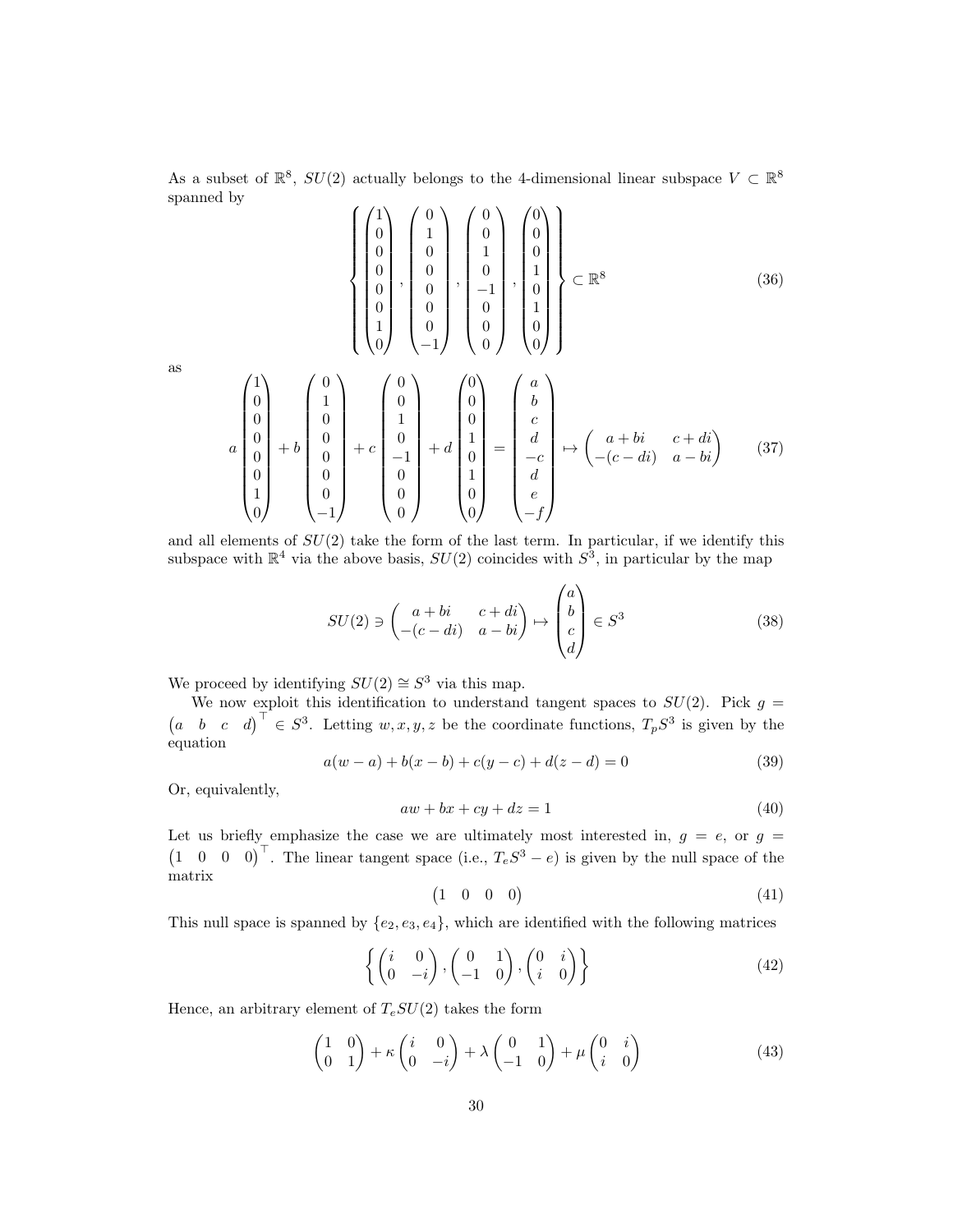for  $\kappa, \lambda, \mu \in \mathbb{R}$ . As an aside, our basis matrices are but a factor of  $-i$  away from the Pauli spin matrices.

Now we are equipped to show the desired result. Let  $v = (q \ r \ s \ t)^{\top} \in T_p S^3$ . Note that  $g, v$  are identified with the following matrices.

$$
g \mapsto \begin{pmatrix} a+bi & c+di \\ -(c-di) & a-bi \end{pmatrix}, v \mapsto \begin{pmatrix} q+ri & s+ti \\ -(s-ti) & q-ri \end{pmatrix}
$$
 (44)

Note that  $g^{-1}$  takes the following form.

$$
g^{-1} = \begin{pmatrix} a - bi & -(c - di) \\ c - di & a + bi \end{pmatrix}
$$
 (45)

For our purposes it suffices to show that  $g^{-1}v \in T_eSU(2)$ . Consider this product.

$$
g^{-1}v = \begin{pmatrix} a - bi & -(c - di) \\ c - di & a + bi \end{pmatrix} \begin{pmatrix} q + ri & s + ti \\ -(s - ti) & q - ri \end{pmatrix}
$$
  
=  $\begin{pmatrix} (a - bi)(q + ri) + (c + di)(s - ti) & (a - bi)(s + ti) - (c + di)(q - ri) \\ -(a + bi)(s - ti) + (c - di)(q + ri) & (a + bi)(q - ri) + (c - di)(s + ti) \end{pmatrix}$   
=  $\begin{pmatrix} 1 & 0 \\ 0 & 1 \end{pmatrix} (aq + br + cs + dt) + \begin{pmatrix} i & 0 \\ 0 & -i \end{pmatrix} (-ar + bq + ct - ds)$   
+  $\begin{pmatrix} 0 & 1 \\ -1 & 0 \end{pmatrix} (as + bt - cq - dr) + \begin{pmatrix} 0 & i \\ i & 0 \end{pmatrix} (at - bs + cr - dq)$   
=  $\begin{pmatrix} 1 & 0 \\ 0 & 1 \end{pmatrix} + \begin{pmatrix} i & 0 \\ 0 & -i \end{pmatrix} (-ar + bq + ct - ds)$   
+  $\begin{pmatrix} 0 & 1 \\ -1 & 0 \end{pmatrix} (as + bt - cq - dr) + \begin{pmatrix} 0 & i \\ i & 0 \end{pmatrix} (at - bs + cr - dq)$ 

This is evidently an element of  $T_eSU(2)$  per our earlier discussion, concluding our argument.

Our transformation law for local connection one-forms further illustrates why [Prop. 3.28](#page-25-1) makes sense. In particular, the  $\xi_{\alpha\beta}^* \theta$  term prevents the law from describing a legitimate tensor on M via [Prop. 2.8.](#page-6-0) However, because that term is constant on a fixed overlap, the transformation law for a difference  $\omega_{\alpha} - \omega'_{\alpha}$  sees the  $\xi_{\alpha\beta}^* \theta$  term cancel, leaving merely that

$$
(\omega_{\beta} - \omega_{\beta}')(u) = \text{ad}(\xi_{\alpha\beta}^{-1}(u)) \circ (\omega_{\alpha} - \omega_{\alpha}')(u)
$$
\n(46)

By [Prop. 2.8,](#page-6-0) then, these differences of local connections describe a single one-form tensored with single section of a fibre bundle with base manifold  $M$  and transition functions given by  $\text{ad}(\xi_{\alpha\beta}^{-1}(u))$ : this latter bundle is ad P, hence the differences of local connection oneforms sew together to form a ad P-valued one-form on M, or an element of  $\Omega^1(M, \text{ad }P)$ . It suffices at this point to recall [Prop. 3.25,](#page-23-0) which entails differences of connection one-forms are indeed elements of  $\Omega^1(M, \mathrm{ad} P)$ .

#### <span id="page-30-0"></span>3.2.5 Exterior Covariant Derivative

We're now interested in constructing differentiation operations that are compatible with our newfound connections. We will begin this endeavor now with principal bundles and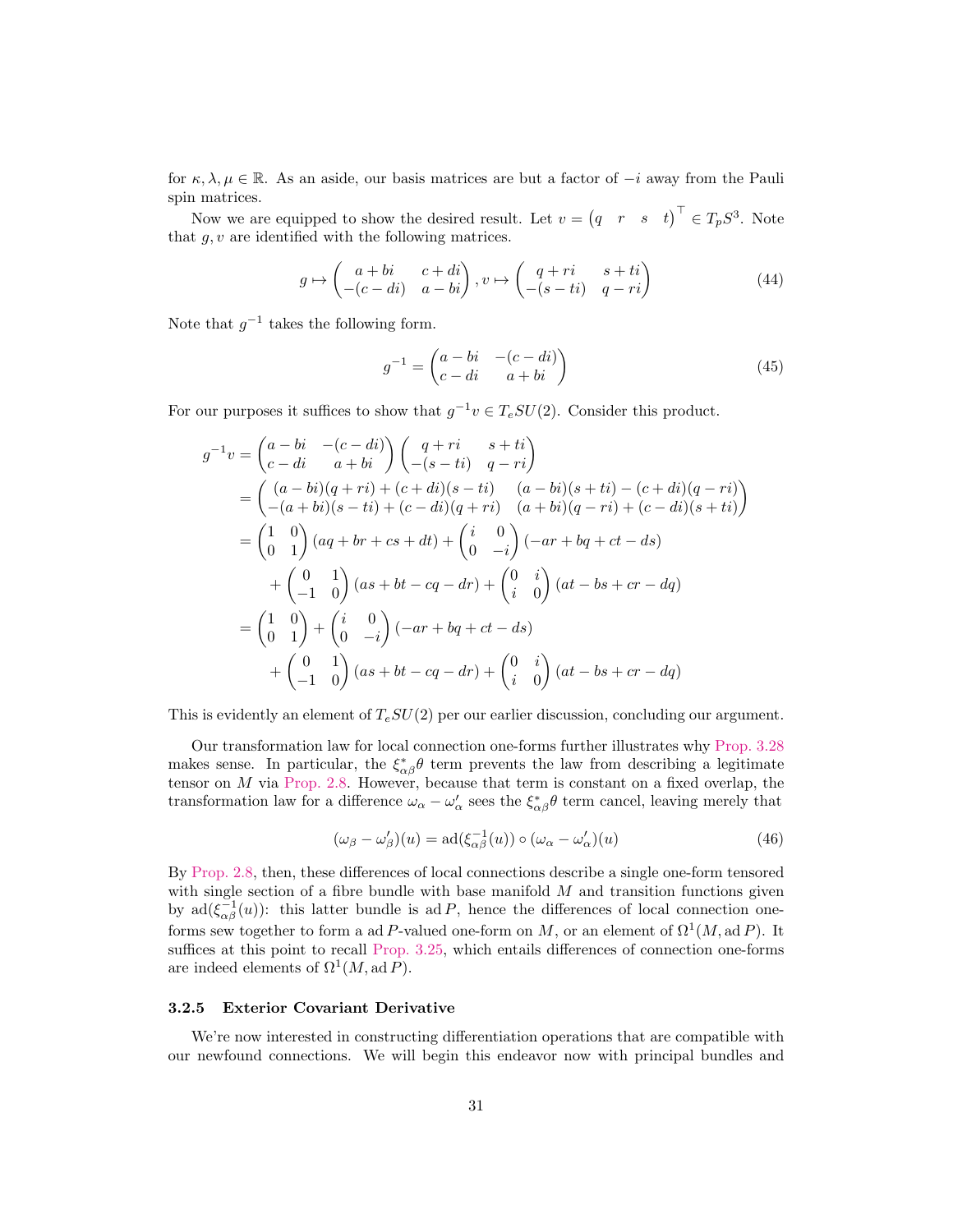continue to pursue it in the context of (associated) vector bundles in [Section 3.3.](#page-36-0) Recall the exterior derivative  $d : \Omega^k(M) \to \Omega^{k+1}(M)$  for arbitrary M. We can extend this to an operation  $d: \Omega^k(P, V) \to \Omega^{k+1}(P, V)$  by observing that  $\alpha \in \Omega^k(P, V)$  takes the form  $\alpha =$  $\sum_i e_i \otimes \alpha_i$  (where  $\{e_i\}$  is a basis for V and  $\alpha_i \in \Omega^k(P)$ ) and the definition  $d\alpha = \sum_i e_i \otimes d\alpha_i$ . This vector-valued exterior derivative has all of the same desired properties.

Now, given a connection on P, let  $\hbar : TP \to HP$  be the canonical projection.

<span id="page-31-0"></span>**Definition 3.34** (Exterior Covariant Derivative). The exterior covariant derivative induced by a connection is the map  $D\alpha = d\alpha \circ \mathbf{\hat{n}}$  for  $\alpha \in \Omega^k(P)$ .

Here, **h** is understood to be applied to all  $k + 1$  vector field arguments of d $\alpha$ . This definition extends to  $\Omega^k(P, V)$  in a manner identical to similar to d. While we can apply this operation to any V-valued differential  $k$ -form on  $P$ , it bears special relevance for the specific kinds of forms discussed in the previous section.

First, note that equivariant forms maintain equivariance when precomposed with **h** in all arguments, and moreover the commutativity of the exterior derivative with pullbacks ensures that the exterior derivative preserves equivariance as well. Thus, in conjunction, the exterior covariant derivative maps equivariant forms to equivariant forms.

Now, observe that horizontal forms need not have horizontal exterior derivatives, but this is fixed by precomposing with **h**: thus, the exterior covariant derivative is designed precisely to preserve horizontality. In conjunction, this discussion exhibits the following

Proposition 3.35. The exterior covariant derivative is a well-defined as an operation  $\Omega_{\rho}^{k}(P,V) \rightarrow \Omega_{\rho}^{k+1}(P,V).$ 

Recall that we do have the following useful formula for  $d\beta$  for  $\beta \in \Omega^k(P)$  which is a general result from differential geometry [\[13,](#page-52-5) Th. 20.14].

<span id="page-31-2"></span>
$$
d\beta(v_0, \dots, v_k) = \sum_{i=0}^k (-1)^i v_i(\beta(v_0, \dots, \hat{v}_i, \dots, v_k))
$$
  
+ 
$$
\sum_{i=0}^{k-1} \sum_{j=i+1}^k (-1)^{i+j} \beta([v_i, v_j], v_0, \dots, \hat{v}_i, \dots, \hat{v}_j, \dots, v_k)
$$
 (47)

When we apply this formula to V-valued forms  $\alpha$ , we are implicitly applying it to each  $\alpha_i$ and regrouping at the end.

[Def. 3.34,](#page-31-0) on the other hand, provides us with no insight on how to efficiently compute D. We therefore endeavor now to understand precisely how  $D$  differs from this formula<sup>[9](#page-31-1)</sup>. In particular, we focus on the case for where  $\alpha \in \Omega_{\rho}^{k}(P, V)$ , for which there is a satisfying answer to be had. By linearity, it suffices to consider

$$
D\alpha(p)(v_0, \dots, v_k) - d\alpha(p)(v_0, \dots, v_k)
$$
\n(48)

where each  $v_i \in T_pP$  is either vertical or horizontal. By alternativity, without loss of generality we can assume  $v_i$  is vertical if  $i < \ell$  and horizontal otherwise for some  $\ell \in$  $\{0, \ldots, k\}$ . From here, we actually choose to reinterpret this computation by considering

$$
D\alpha(V_0,\ldots,V_k) - d\alpha(V_0,\ldots,V_k) \tag{49}
$$

<span id="page-31-1"></span> $9$ The results we prove to this end are collectively inspired by [\[14,](#page-52-6) Th. 31.19]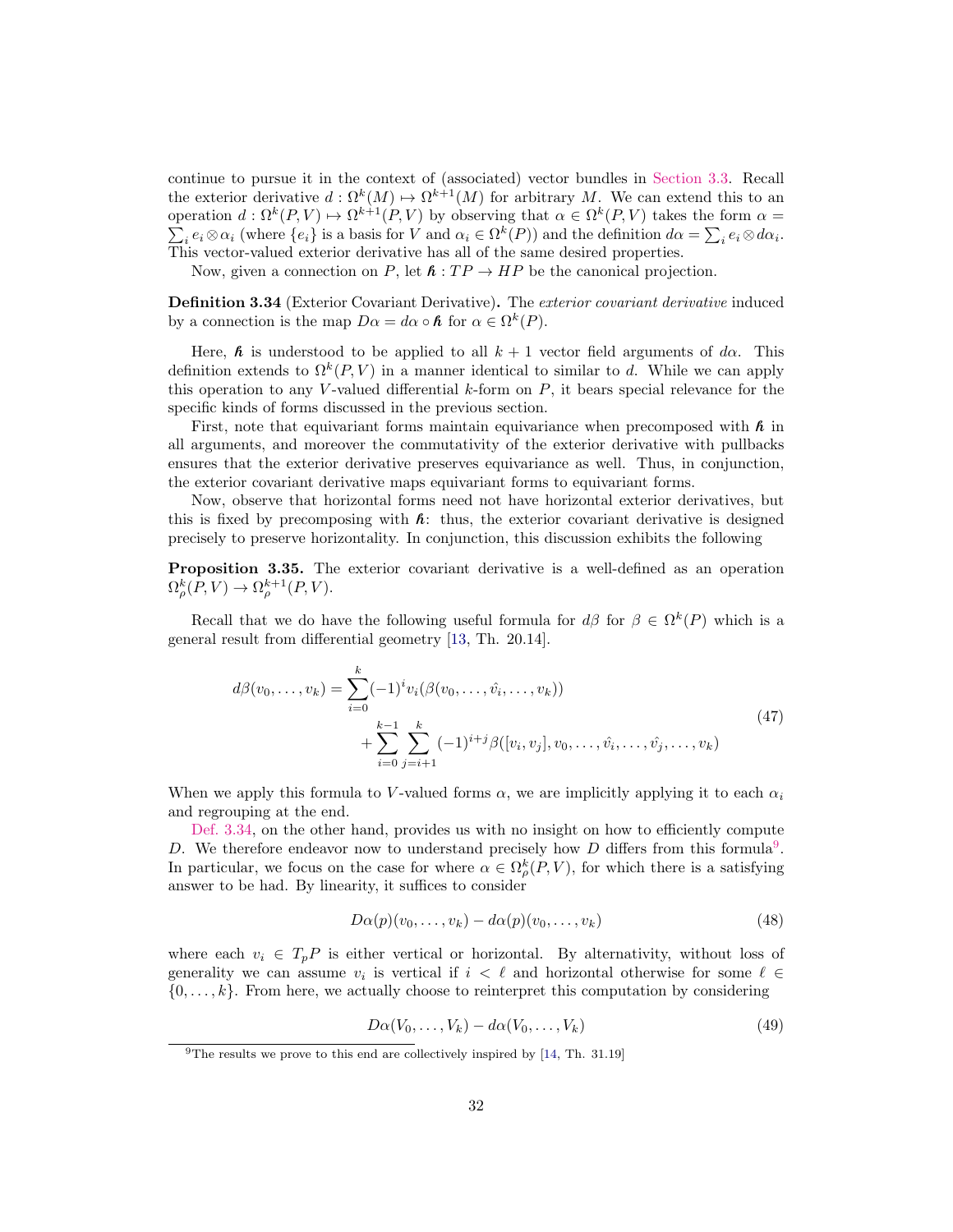where each  $V_i \in \Gamma(P)$  is an extension of  $v_i$  (i.e.,  $V_i(p) = v_i$ ) and is strictly vertical or horizontal. In particular, for  $i < \ell$ ,  $v_i$  can be extended to  $V_i = A^{\#}$  by recognizing that  $v_i = A_i^{\#}(p)$  for some  $A_i \in \mathfrak{g}$  by [Prop. 2.23,](#page-11-0) while for  $i \geq \ell$ ,  $v_i$  can be extended to the horizontal lift B associated to some vector field  $B \in \Gamma(M)$ , recalling that vectors can always be extended to global vector fields<sup>[10](#page-32-0)</sup> (in this case, we are extending  $(\pi_P)_*(v_i)$  on M to form  $B$ ).

Given this set up, we have the following intermediate result.

**Lemma 3.36.** For  $\alpha \in \Omega_{\rho}^k(P, V)$  and  $V_0, \ldots, V_k \in \Gamma(P)$  (vertical for  $i < \ell$ , horizontal otherwise),

$$
D\alpha(V_0, ..., V_k) - d\alpha(V_0, ..., V_k) = \begin{cases} 0 & \ell \neq 1 \\ V_0(\alpha(V_1, ..., V_k)) & \ell = 1 \end{cases}
$$
 (50)

*Proof.* We begin with the simpler case,  $\ell \neq 1$ . If  $\ell = 0$ , all vector fields are horizontal, meaning  $\hat{\boldsymbol{\kappa}}$  has no impact upon the vector field arguments and the expression is evidently the difference of identical quantities. On the other hand, if  $\ell \geq 2$ , both terms vanish. In particular, that the D term vanishes follows from the observation that  $h(V_1) = 0$ . To see the same for the  $d$  term, we inspect [Eq. 47](#page-31-2) and note that each term in either sum involves the evaluation of the horizontal  $\alpha$  upon at least one vertical vector field: namely,  $V_0, V_1$  or  $[V_0, V_1] = [A_0, A_1]^{\#}$  (recalling [Prop. 3.18\)](#page-21-2).

Now we consider the case  $\ell = 1$ . Because  $\mathbf{h}(V_0) = 0$ ,  $D\alpha(V_0, \ldots, V_k)$  vanishes: it thus suffices to show that  $d\alpha(V_0, \ldots, V_k) = V_0(\alpha(V_1, \ldots, V_k))$ . In examining [Eq. 47,](#page-31-2) we indeed see that only the term  $V_0(\alpha(V_1,\ldots,V_k))$  survives because all other terms entail the evaluation of the horizontal  $\alpha$  upon the vertical  $V_0$ . Finally, each term in the second sum vanishes because either  $\alpha$  again takes on a vertical argument  $V_0$  or an argument  $[V_0, V_i] = 0$  which vanishes by [Prop. 3.21](#page-22-1) (in particular, per [Ex. 3.22\)](#page-22-2).  $\Box$ 

Thus, the difference  $D - d$ , when applied to horizontal and vertical arguments, is nonvanishing only when a singular argument is vertical. This difference can be characterized specifically in the following way.

<span id="page-32-1"></span>**Theorem 3.37.** Let V be a vector space upon which G acts by a representation  $\rho$ : D takes the following form on  $\alpha \in \Omega_{\rho}^k(P, V)$ .

$$
D\alpha = d\alpha + \omega \wedge_{\text{ad}} \alpha \tag{51}
$$

Proof. Continuing to use the nomenclature we have been employing, it suffices to show that

$$
(\omega \wedge_{\text{ad}} \alpha)(V_0, \dots, V_k) = \begin{cases} 0 & \ell = 0\\ -V_0(\alpha(V_1, \dots, V_k)) & \ell = 1 \end{cases}
$$
(52)

where we recall that  $\ell$  is the integer such that  $V_i$  is vertical if  $i < \ell$  and horizontal otherwise.

Once more, we begin with  $\ell \neq 1$ . If  $\ell = 0$ , all vector field arguments are horizontal and, in particular, in considering [Eq. 22,](#page-24-0) we find that the argument of  $\omega$  is always horizontal. On the other hand, if  $\ell \geq 2$ , inspecting the same sum reveals that the horizontal form  $\alpha$  always has at least one vertical argument. In either case, the expression vanishes as a whole.

<span id="page-32-0"></span><sup>10</sup>Through the use of a local chart and a bump function.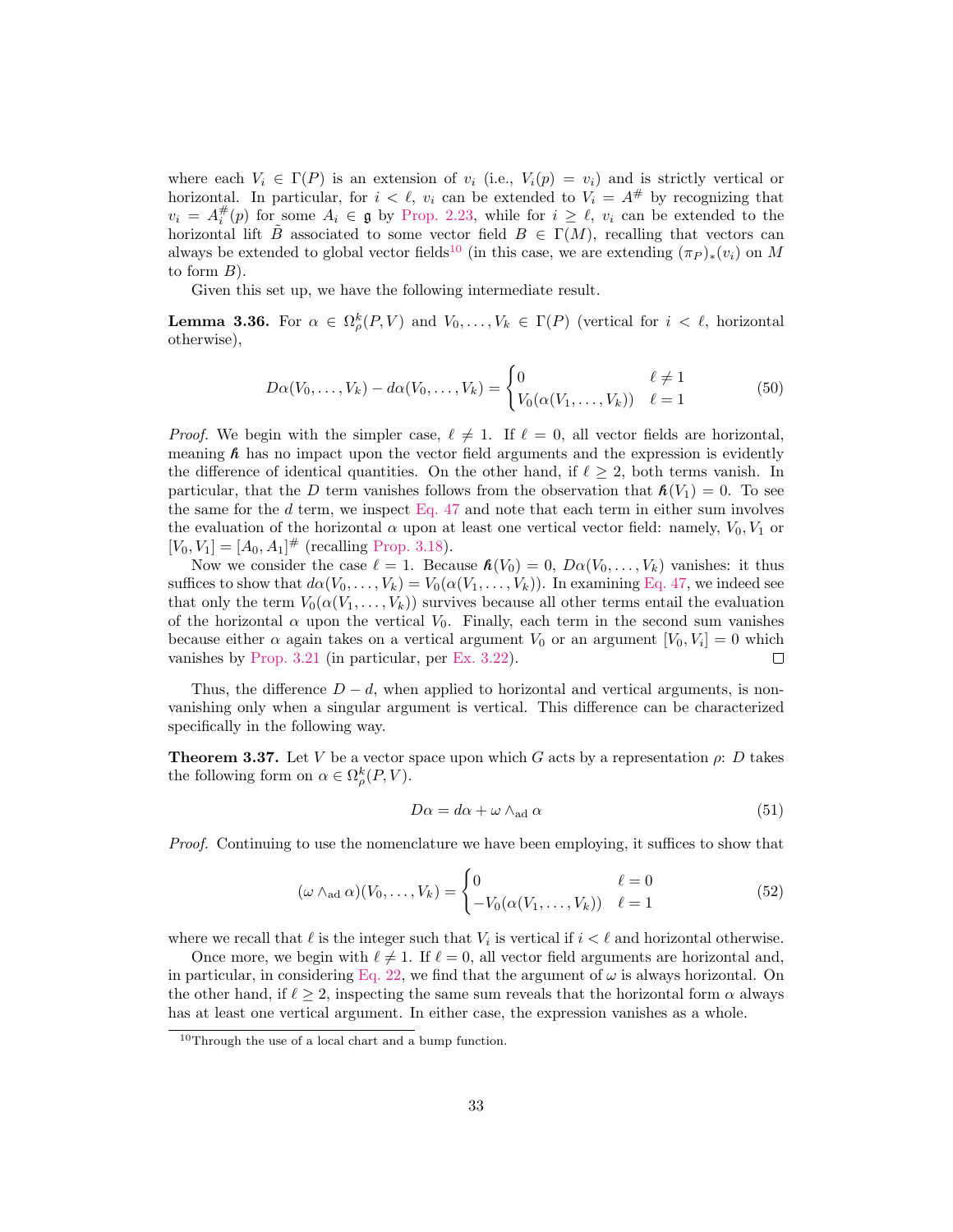Now we turn to  $\ell = 1$ . Looking again at [Eq. 22,](#page-24-0) we first find that only terms satisfying  $\sigma(0) = 0^{11}$  $\sigma(0) = 0^{11}$  $\sigma(0) = 0^{11}$  survive (otherwise  $V_{\sigma(0)}$  is horizontal and  $\omega(V_{\sigma(0)})$  vanishes). Second, we observe that for all such  $\sigma$ ,

$$
sgn(\sigma)\rho_*(\omega(V_0))(\alpha(V_{\sigma(1)},\ldots,V_{\sigma(k)}))=\rho_*(\omega(V_0))(\alpha(V_1,\ldots,V_k))
$$
\n(53)

and there are  $k!$  such terms, hence

$$
(\omega \wedge_{\text{ad}} \alpha)(V_0, \dots, V_k) = \rho_*(\omega(V_0))(\alpha(V_1, \dots, V_k))
$$
\n(54)

It suffices now to show that  $\rho_*(\omega(V_0))(\alpha(V_1,\ldots,V_k)) = -V_0(\alpha(V_1,\ldots,V_k)).$  These are each functions  $P \to V$ : we demonstrate that they coincide at  $p \in P$ . To see this, we manipulate the right hand side. Let  $f : P \to V$  be  $p \mapsto \alpha(V_1, \ldots, V_k)(p)$ : this is an equivariant map, which we can see as follows, exploiting the right-invariance of each  $V_i$  and the equivariance of  $\alpha$ .

$$
f(pg) = \alpha(V_1, ..., V_k)(pg) = \alpha((R_g)_*V_1, ..., (R_g)_*V_k)(pg)
$$
  
=  $g^{-1}\alpha(V_1, ..., V_k)(p) = g^{-1}f(p)$ 

Now, let  $V_0 = A^{\#}$  for  $A \in \mathfrak{g}$ , recall  $\sigma_p : G \to P$  given by  $g \mapsto pg$ , and let  $a : \mathbb{R} \to G$  be  $t \mapsto \exp(At)$  (as in the proof of [Prop. 2.29\)](#page-12-3). If we and apply the chain rule, we see

$$
V_0(\alpha(V_1, ..., V_k))(p) = (\sigma_p \circ a)'(0)(f) = (f \circ \sigma_p \circ a)'(0)
$$
\n(55)

By the equivariance of  $f$  we are assured

$$
(f \circ \sigma_p \circ a)(t) = f(pa(t)) = (\rho \circ a^{-1})(t)f(p)
$$
\n
$$
(56)
$$

meaning

$$
V_0(\alpha(V_1, ..., V_k))(p) = (f \circ \sigma_p \circ a)'(0) = (\rho \circ a^{-1})'(0)f(p)
$$
  
=  $\rho_*((a^{-1})'(0))f(p) = -\rho_*(a'(0))f(p) = -\rho_*(A)f(p)$   
=  $-\rho_*(A)\alpha(V_1, ..., V_k)(p)$ 

where we have exploited that  $\frac{d}{dt}e^{-tA}|_{t=0} = -\frac{d}{dt}e^{tA}|_{t=0}$ . Hence,

$$
\rho_*(\omega(V_0))(\alpha(V_1,\ldots,V_k))(p) = \rho_*(\omega(A^+))(\alpha(V_1,\ldots,V_k))(p)
$$
  
\n
$$
= \rho_*(A)(\alpha(V_1,\ldots,V_k))(p)
$$
  
\n
$$
= \rho_*(A)(\alpha(V_1,\ldots,V_k))(p)
$$
  
\n
$$
= -(-\rho_*(A)\alpha(V_1,\ldots,V_k)(p))
$$
  
\n
$$
= -V_0(\alpha(V_1,\ldots,V_k))(p)
$$

|  | --- |  |
|--|-----|--|

<span id="page-33-0"></span><sup>&</sup>lt;sup>11</sup>Here, we've discreetly changed the (co)domain of permutations  $\sigma$  from  $\{1, \ldots, k+1\}$  to  $\{0, \ldots, k\}$ .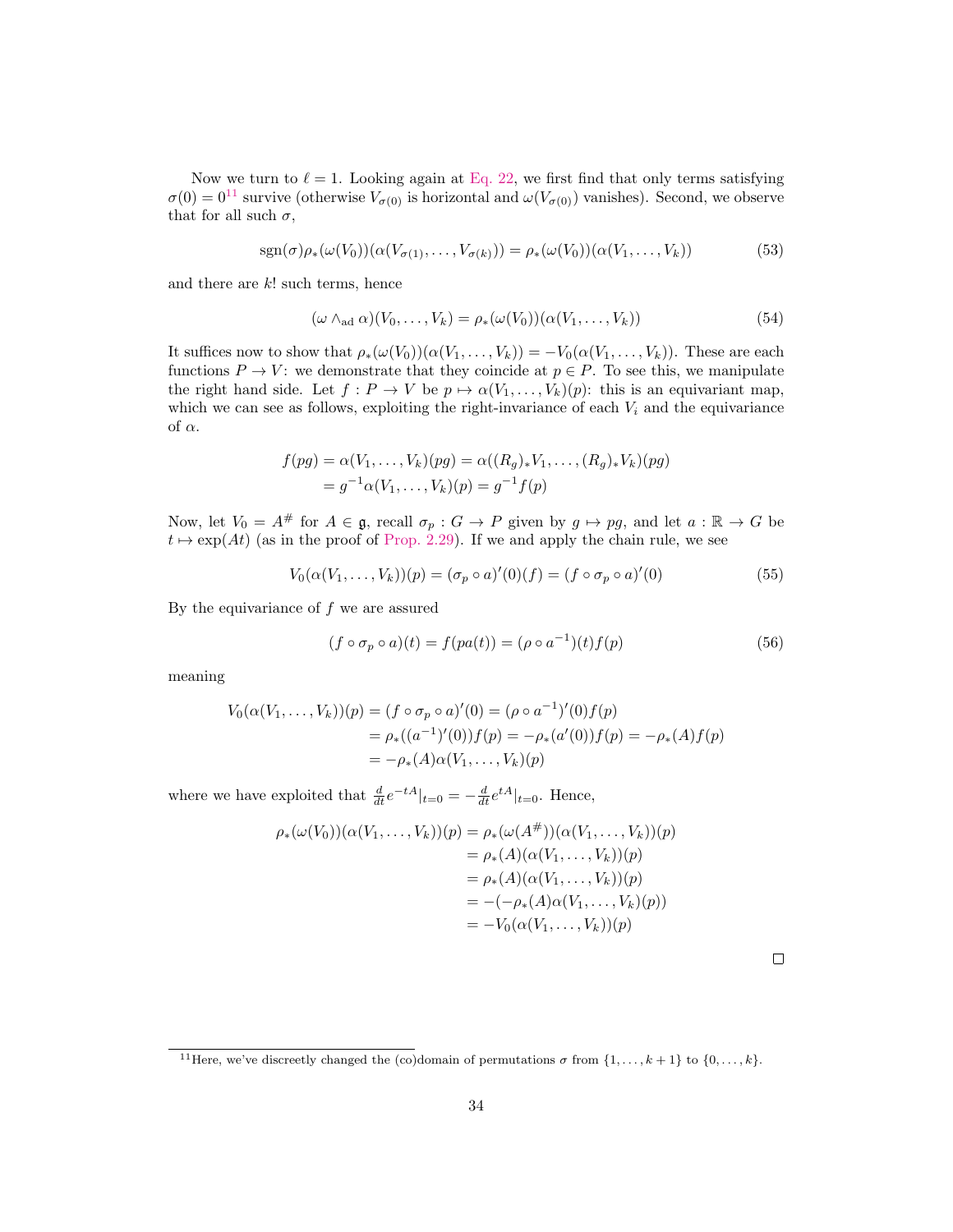We can summarize our findings regarding  $D\alpha$ ,  $d\alpha$ ,  $\omega \wedge_{\rho} \alpha$  as follows.

|               | $\mid Da(V_0,\ldots,V_k) \mid da(V_0,\ldots,V_k) \mid$ |                               | $\mid \, (\omega \wedge_{\rho} \alpha)(V_0, \ldots, V_k) \mid$ |
|---------------|--------------------------------------------------------|-------------------------------|----------------------------------------------------------------|
| $\ell=0$      | Eq. 47                                                 | - Eq. 47                      |                                                                |
| $\ell=1$      |                                                        | $V_0(\alpha(V_1,\ldots,V_k))$ | $-V_0(\alpha(V_1,\ldots,V_k))$                                 |
| $\ell \geq 2$ |                                                        |                               |                                                                |

#### <span id="page-34-0"></span>3.2.6 Curvature

**Definition 3.38** (Curvature Two-Form). The *curvature* of a connection is  $\Omega = D\omega$ , where  $\omega$  is the connection one-form.

<span id="page-34-1"></span>**Theorem 3.39.** The following *structure equation* holds.

$$
\Omega = d\omega + \frac{1}{2}\omega \wedge_{\text{ad}} \omega = d\omega + \frac{1}{2}[\omega, \omega]
$$
\n(57)

*Proof.* Let  $X, Y \in \Gamma(P)$ : it suffices to let each of X, Y be either fundamental or horizontal. If both are horizontal, the second right-hand side term vanishes and  $D, d$  agree, giving the desired equality. If both are vertical,  $X = A^{\#}$  and  $Y = B^{\#}$  for  $A, B \in \mathfrak{g}$ . The left-hand side certainly vanishes by the horizontality of  $\Omega$  from which we can deduce

$$
d\omega(X,Y) + \frac{1}{2}[\omega,\omega](X,Y) = A^{\#}\omega(B^{\#}) - B^{\#}\omega(A^{\#}) - \omega([A^{\#},B^{\#}]) + \frac{1}{2}[\omega,\omega](A^{\#},B^{\#})
$$
  
=  $-\omega([A,B]^{\#}) + [A,B]$   
=  $-[A,B]^{\#} + [A,B]$  = 0

Finally, if X is horizontal while Y is vertical, we have that  $X = A^{\#}$  for  $A \in \mathfrak{g}$ . Again, the left-hand side vanishes, and

$$
d\omega(X,Y) + \frac{1}{2}[\omega,\omega](X,Y) = A^{\#}\omega(Y) - Y\omega(A^{\#}) - \omega([A^{\#},Y]) + \frac{1}{2}[\omega,\omega](A^{\#},Y)
$$
  
=  $Y\omega(A^{\#}) - \omega([A^{\#},Y])$ 

where terms vanish because they contain  $\omega(Y)$ . The first term here is the derivation Y acting on a constant function  $\omega(A^{\#}) = A$ , so it vanishes; likewise, it follows from [Prop. 3.19](#page-22-3) that  $[A^{\#}, Y]$  is horizontal, meaning the second term vanishes as well, yielding the desired result and concluding the proof.  $\Box$ 

Theorem 3.40. The Bianchi identity holds.

$$
D\Omega = 0\tag{58}
$$

Proof.

$$
D\Omega = D\left(d\omega + \frac{1}{2}[\omega, \omega]\right)
$$
  
=  $d^2\omega + \frac{1}{2}d[\omega, \omega] + [\omega, d\omega] + \frac{1}{2}[\omega, [\omega, \omega]]$   
=  $\frac{1}{2}[d\omega, \omega] - \frac{1}{2}[\omega, d\omega] + [\omega, d\omega]$   
= 0

The fourth term in line two vanishes by the Jacobi identity.

 $\Box$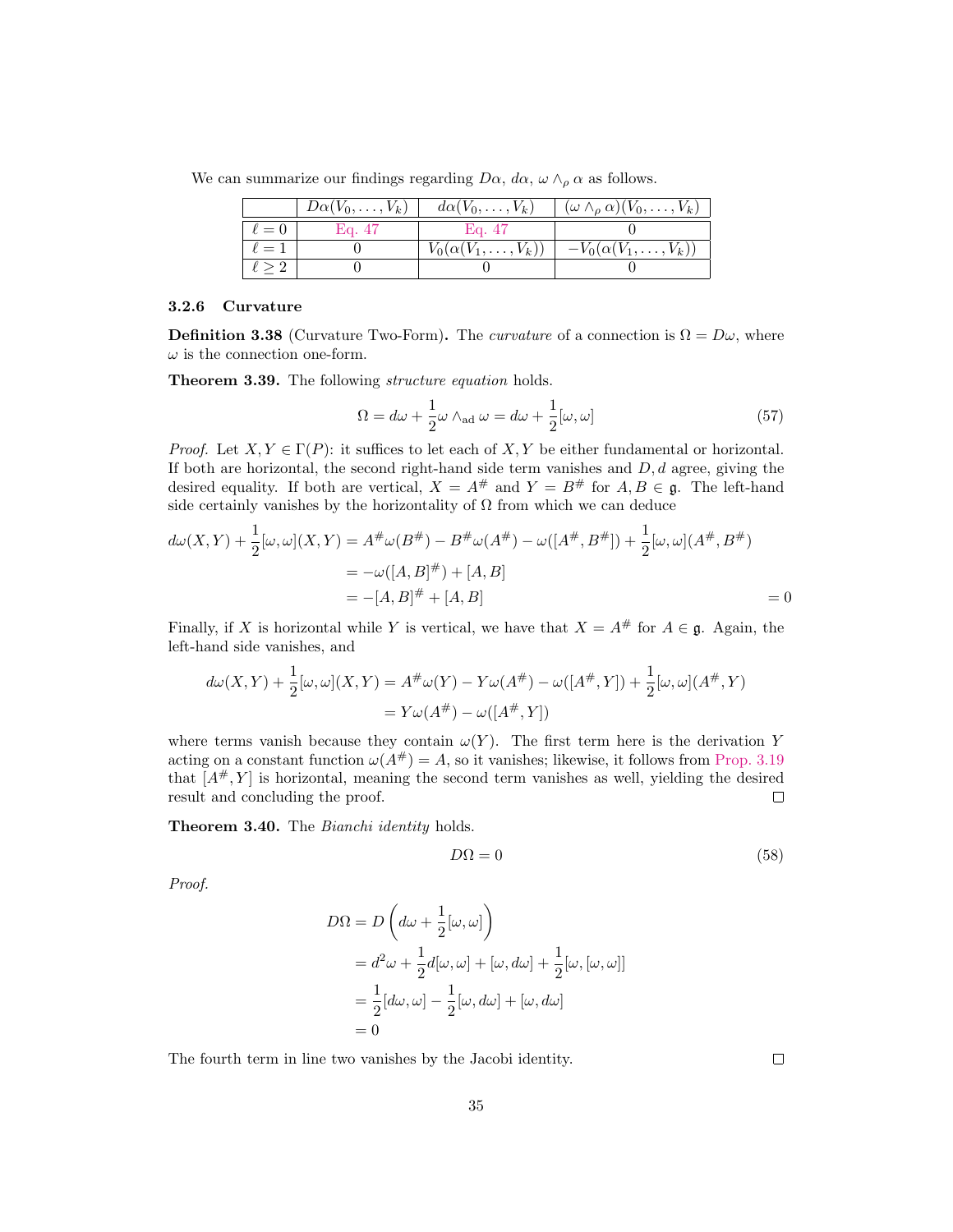Finally, we can prove the result concerning Lie brackets of horizontal vector fields discussed earlier.

Proof of [Prop. 3.20.](#page-22-4)

$$
[X,Y] \text{ is horizontal} \Longleftrightarrow \omega([X,Y]) = 0 \Longleftrightarrow d\omega(X,Y) = 0 \Longleftrightarrow \Omega(X,Y) = 0 \tag{59}
$$

The second step follows from the observation  $d\omega(X, Y) = X(\omega(Y)) - Y(\omega(X)) - \omega([X, Y])$ (see [Eq. 47\)](#page-31-2), where the first two terms vanish because  $X, Y$  are horizontal. The third step follows because  $D, d$  agree on horizontal arguments by definition.  $\Box$ 

#### <span id="page-35-0"></span>3.2.7 Local Curvature

Analogously to the connection one-form  $\omega$ , the curvature two-form  $\Omega$  induces local curvature two-forms  $\Omega_{\alpha}$  on  $U_{\alpha}$ , the local trivializations of P. In particular,  $\Omega_{\alpha} = \psi_{\alpha}^* \Omega$ . We are also interested in the transformation laws for these  $\Omega_{\alpha}$  on overlaps  $U_{\alpha} \cap U_{\beta}$ . To derive this, we require a classical result from Lie theory.

**Proposition 3.41.** The Maurer-Cartan one-form  $\theta$  satisfies  $d\theta = -\frac{1}{2}[\theta, \theta]$ .

*Proof.* Letting  $X, Y \in \mathfrak{g}$  and recalling [Eq. 47,](#page-31-2) we have that

$$
d\theta(X,Y) = X(\theta(Y)) - Y(\theta(X)) - \theta([X,Y])
$$
  
=  $-\theta([X,Y])$   
=  $-\theta(X), \theta(Y)$ ]  
=  $-\frac{1}{2}[\theta, \theta](X,Y)$  (60)

The second equality exploits the fact that  $\theta(X), \theta(Y)$  are constant on G, while the third equality uses the definition of the Lie bracket on the Lie algebra. Finally, because leftinvariant vector fields span  $\Gamma(G)$ , we see that this formula holds in general by utilizing the linearity of  $\theta$  to decompose arbitrary elements on  $\Gamma(G)$  as linear combinations of leftinvariant vector fields, applying the formula, then recombining.  $\Box$ 

Having established this, we can prove the desired result.

**Theorem 3.42.** Given local connection one-forms  $\Omega_{\alpha}$ ,  $\Omega_{\beta}$  defined on  $U_{\alpha}$  and  $U_{\beta}$ , respectively, the following transformation law holds for  $u \in U_\alpha \cap U_\beta$ .

$$
\Omega_{\beta}(u) = \text{ad}(\xi_{\alpha\beta}^{-1}(u)) \circ \Omega_{\alpha}(u) \tag{61}
$$

Proof. First, observe the following

$$
d\omega_{\beta}(u) = d(\text{ad}(\xi_{\alpha\beta}^{-1}(u)) \circ \omega_{\alpha}(u)) + d(\xi_{\alpha\beta}^{*}\theta)(u)
$$

$$
(d\omega_{\beta}(u)) = \text{ad}(\xi_{\alpha\beta}^{-1}(u)) \circ d\omega_{\alpha}(u) + \xi_{\alpha\beta}^{*}d\theta(u)
$$

$$
= \text{ad}(\xi_{\alpha\beta}^{-1}(u)) \circ d\omega_{\alpha}(u) - \frac{1}{2}\xi_{\alpha\beta}^{*}[\theta, \theta](u)
$$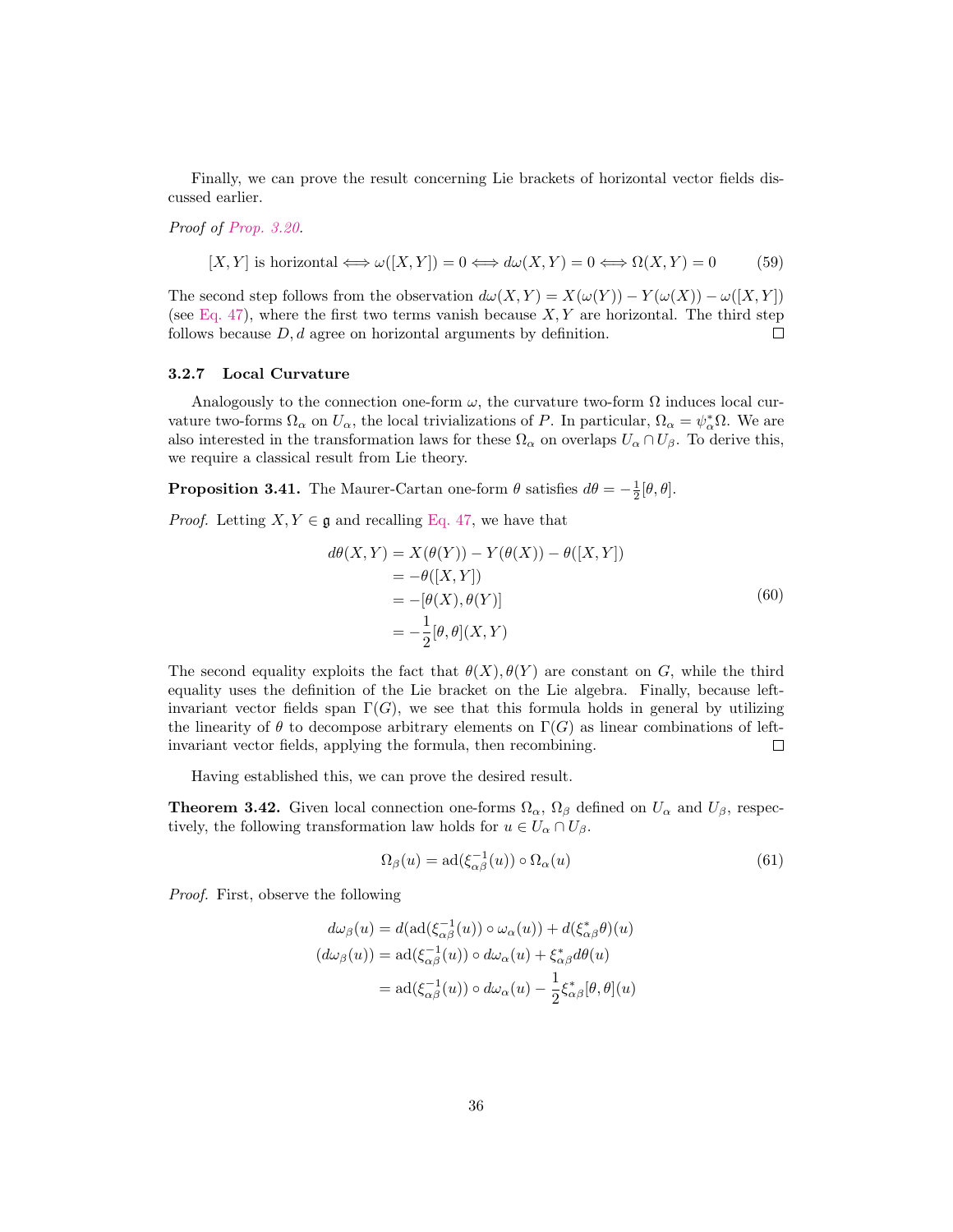From here, we can see that, exploiting the antisymmetry of the bracket to cancel terms,

$$
\Omega_{\beta}(u) = d\omega_{\beta}(u) + \frac{1}{2}[\omega_{\beta}, \omega_{\beta}](u)
$$
\n
$$
= ad(\xi_{\alpha\beta}^{-1}(u)) \circ d\omega_{\alpha}(u) - \frac{1}{2}\xi_{\alpha\beta}^{*}[\theta, \theta](u)
$$
\n
$$
+ \frac{1}{2} \Big[ ad(\xi_{\alpha\beta}^{-1}(u)) \circ \omega_{\alpha}(u) + \xi_{\alpha\beta}^{*} \theta(u), ad(\xi_{\alpha\beta}^{-1}(u)) \circ \omega_{\alpha}(u) + \xi_{\alpha\beta}^{*} \theta(u) \Big]
$$
\n
$$
= ad(\xi_{\alpha\beta}^{-1}(u)) \circ d\omega_{\alpha}(u) - \frac{1}{2}\xi_{\alpha\beta}^{*}[\theta, \theta](u)
$$
\n
$$
+ \frac{1}{2} \Big( \Big[ ad(\xi_{\alpha\beta}^{-1}(u)) \circ \omega_{\alpha}, ad(\xi_{\alpha\beta}^{-1}(u)) \circ \omega_{\alpha} \Big](u) + \Big[ \xi_{\alpha\beta}^{*} \theta, \xi_{\alpha\beta}^{*} \theta \Big](u) \Big)
$$
\n
$$
= ad(\xi_{\alpha\beta}^{-1}(u)) \circ d\omega_{\alpha}(u) + \frac{1}{2} ad(\xi_{\alpha\beta}^{-1}(u)) \circ [\omega_{\alpha}, \omega_{\alpha}](u)
$$
\n
$$
= ad(\xi_{\alpha\beta}^{-1}(u)) \circ \Big( d\omega_{\alpha}(u) + \frac{1}{2} [\omega_{\alpha}, \omega_{\alpha}](u) \Big)
$$
\n
$$
= ad(\xi_{\alpha\beta}^{-1}(u)) \circ \Omega_{\alpha}(u)
$$

This concludes the  $\text{proof}^{12}$  $\text{proof}^{12}$  $\text{proof}^{12}$ .

 $\Box$ 

#### <span id="page-36-0"></span>3.3 Covariant Derivatives on Vector Bundles

#### <span id="page-36-1"></span>3.3.1 Covariant Derivatives

**Definition 3.43** (Covariant Derivative). A covariant derivative on a vector bundle  $E \to M$ is an R-bilinear map  $\nabla : \Gamma(E) \to \Gamma(T^*M \otimes E)$  that satisfies the Leibniz rule as follows for  $X \in \Gamma(E)$  and functions  $f : M \to \mathbb{R}$ .

$$
\nabla(fX) = df \otimes X + f\nabla X \tag{62}
$$

Given  $Y \in \Gamma(TM)$  in addition to  $X \in \Gamma(E)$ , we let  $\nabla_Y(X) \in \Gamma(E)$  denote the contraction of the  $\Gamma(T^*M)$  part of  $\nabla(X)$  with Y. Additionally, given  $y \in T_mM$ , we let  $\nabla_y(X) \in$  $\pi_E^{-1}(m)$  denote the contraction of the  $(T_mM)^*$  part of  $\nabla(X)(m) \in (T_mM)^* \otimes \pi_E^{-1}(m)$ .

Let  $\mathcal{D}(E)$  denote the space of covariant derivatives on E and consider the sum and the difference of  $\nabla, \nabla' \in \mathcal{A}(E)$  on  $fX$ .

$$
(\nabla + \nabla')(fX) = df \otimes X + f\nabla(X) + df \otimes X + f\nabla'(X) = 2 df \otimes X + f(\nabla + \nabla')(X)
$$
 (63)

$$
(\nabla - \nabla')(fX) = df \otimes X + f\nabla(X) - df \otimes X - f\nabla'(X) = f(\nabla - \nabla')(X)
$$
\n(64)

Evidently, neither the sum nor the difference remains a covariant derivative; moreover, the difference is actually a  $C^{\infty}$ -linear map  $\Gamma(E) \to \Gamma(T^*M \otimes E)$ , or an element of  $\Gamma(E^* \otimes E)$  $T^*M \otimes E$   $\cong \Omega^1(M, E^* \otimes E)$  (isomorphic as modules). If  $C \in \Omega^1(M, E^* \otimes E)$ , then  $(\nabla + C)(fX) = df \otimes X + f\nabla(X) + fC(X) = df \otimes X + f(\nabla + C)(X)$  (interpreting C as  $\Gamma(E) \to \Gamma(T^*M \otimes E)$ , hence the sum of a covariant derivative and an element of  $\Omega^1(M, E^* \otimes E)$  remains a covariant derivative, enabling the following conclusion.

**Proposition 3.44.**  $\mathcal{D}(E)$  is an affine  $C^{\infty}(M)$ -module modelled on  $\Omega^1(M, E^* \otimes E)$ .

<span id="page-36-2"></span> $12$ This proof is inspired by [\[3,](#page-52-7) Sec. 2.1.3]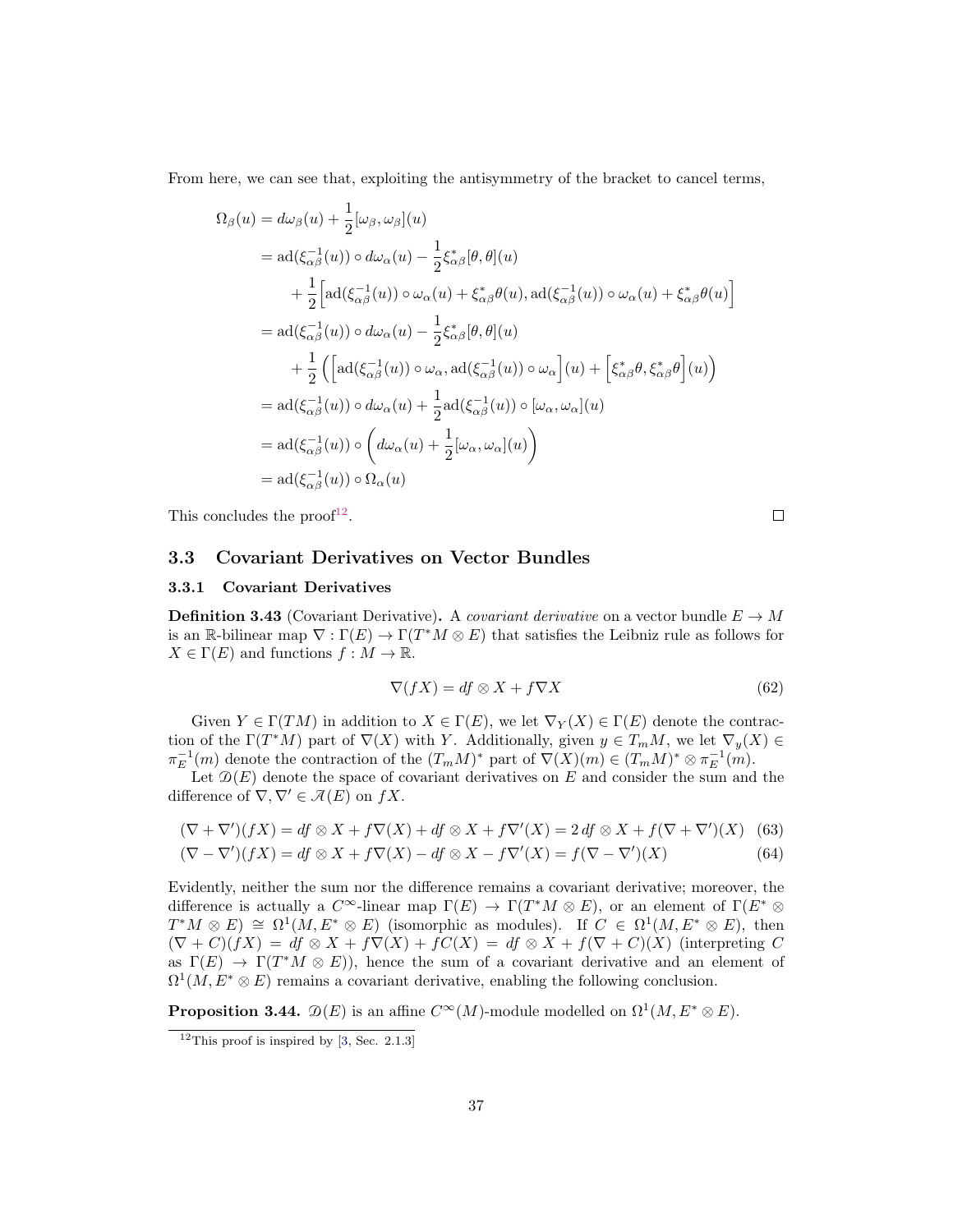In the special case  $E = TM$ , in a chart  $U \subset M$  we have that a section  $X \in \Gamma(TU)$  can be expressed in terms of the basis  $\frac{\partial}{\partial x^i}$ , giving rise to a one-dimensional array  $[X]^\mu$ . We can define a local covariant derivative  $\tilde{\partial}$  by defining

$$
[\partial T]_{\nu}^{\mu} = \frac{\partial [T]^{\mu}}{\partial x^{\nu}} \tag{65}
$$

where  $x^{\nu}$  are the coordinate functions on U. The tensor field  $\Gamma = \nabla - \partial \in \Omega^1(U, T^*U \otimes TU) \cong$  $\mathcal{I}_2^1(M)$  (isomorphic as  $C^{\infty}(M)$  modules) for some covariant derivative  $\nabla \in \mathcal{D}(TM)$  is called the Christoffel symbol.

Note that these covariant derivatives can be extended to be a map

$$
\Gamma(E \otimes T^*M \otimes \cdots \otimes T^*M) \to \Gamma(E \otimes T^*M \otimes \cdots \otimes T^*M \otimes T^*M) \tag{66}
$$

by allowing the covariant derivative to act only on the  $\Gamma(E)$  part.

#### <span id="page-37-0"></span>3.3.2 Relationship to Connections

Let  $\Phi$  denote the isomorphism  $\Omega_{\rho}^{k}(P,V) \to \Omega^{k}(M,E)$  as exhibited in [Prop. 3.25.](#page-23-0) The exterior covariant derivative D induces a map  $\Omega^k(M, E) \to \Omega^{k+1}(M, E)$  by  $\Phi^{-1} \circ D \circ \Phi$ . We will abuse notation and refer to both the exterior covariant derivative and this induced map on  $\Omega^k(M, E)$  by D.

$$
\Omega_{\rho}^{k}(P,V) \xrightarrow{D} \Omega_{\rho}^{k+1}(P,V)
$$

$$
\Phi \downarrow \qquad \qquad \downarrow \Phi
$$

$$
\Omega^{k}(M,E) \longrightarrow \Omega^{k+1}(M,E)
$$

In particular, this induced map restricts to a map  $\nabla : \Omega^0(M, E) \to \Omega^1(M, E)$ , or equivalently,  $\Gamma(E) \to \Gamma(T^*M \otimes E)$ . Hence, as the notation was constructed to suggest, this  $\nabla$  is a candidate for a covariant derivative on the associated vector bundle E. We show that this map indeed satisfies the desired properties.

<span id="page-37-1"></span>**Proposition 3.45.** The map  $\nabla = (\Phi^{-1} \circ D \circ \Phi)|_{\Omega^0(M,E) \cong \Gamma(E)}$  (isomorphic as  $C^{\infty}(M)$ ) modules) is a covariant derivative.

We refer to  $\nabla$  as the *covariant derivative induced by D*, or the *covariant derivative* induced by a connection on P. We might hope that  $\nabla$  acts on sections of E in a matter analogous to D upon elements of  $\Omega^k(P, V)$  (i.e., in the nice form exhibited by [Th. 3.37\)](#page-32-1). It turns out that this is indeed the case, but only locally.

<span id="page-37-2"></span>**Proposition 3.46.** Given a local trivialization  $(U_\alpha, \phi_\alpha)$  on the bundle E associated to P by a representation  $\rho$ , the covariant derivative  $\nabla$  induced by D takes the following form on a section  $V \in \Gamma(E)$  which reduces to  $V_\alpha: U \to V$  on U.

$$
\nabla(V_{\alpha}) = dV_{\alpha} + \omega_{\alpha} \wedge_{\rho} V_{\alpha} \tag{67}
$$

*Proof of Prop.* 3.45 and [Prop. 3.46.](#page-37-2) See [\[5,](#page-52-8) Prop 5.9.4], although this is written to some extent from a more physical standpoint.  $\Box$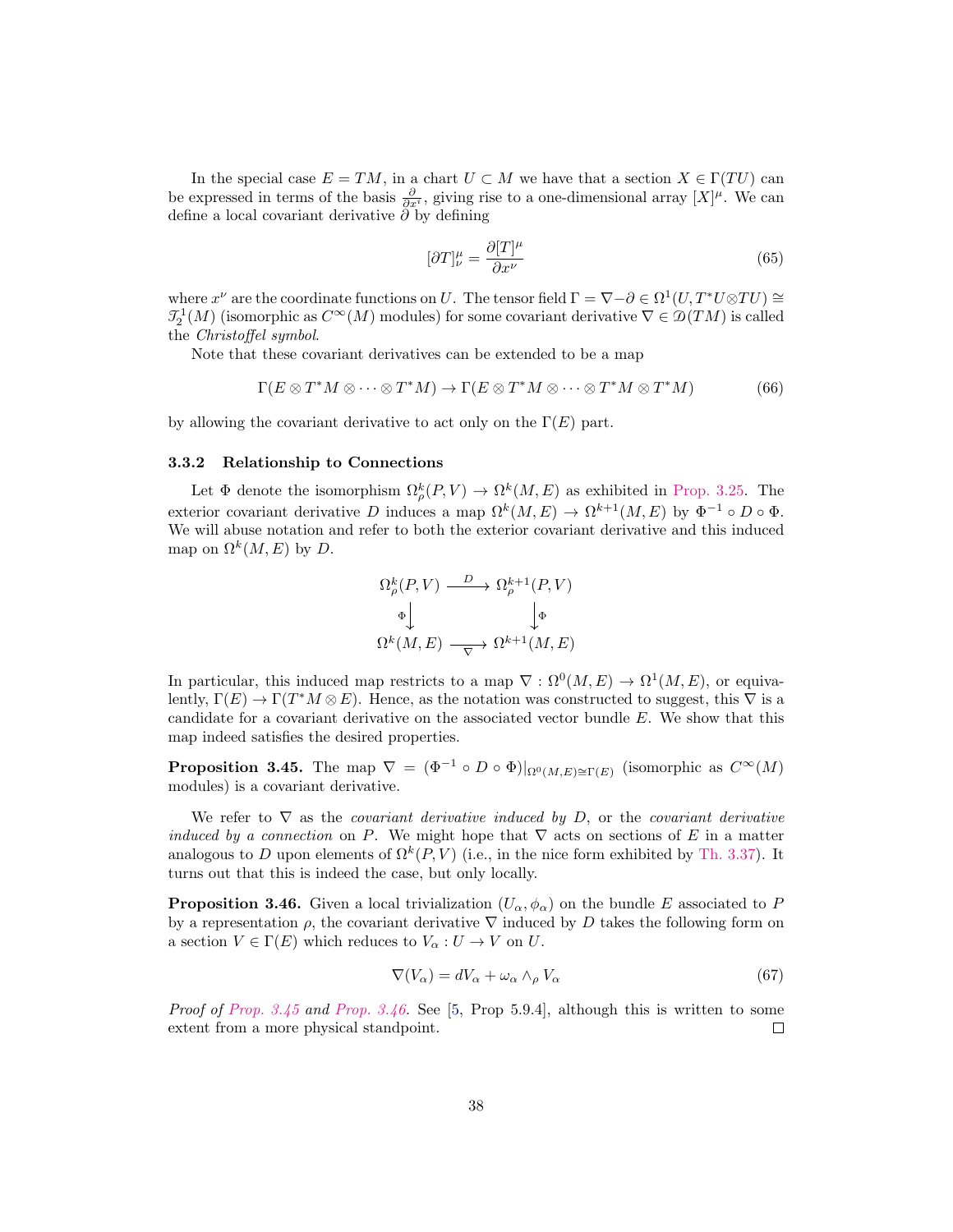#### <span id="page-38-0"></span>3.4 Connections and Bundle Automorphisms

The set  $\mathcal{G}(P)$  of automorphisms of P forms a group. We begin by investigating the transformation behavior of characterizations of  $\Psi \in \mathcal{G}(P)$  in local trivializations<sup>[13](#page-38-1)</sup>. This is not unlike the procedure we've undergone for  $ω$  and  $Ω$ .

Recall the local trivialization  $\phi_{\alpha} : \pi^{-1}(U_{\alpha}) \to U_{\alpha} \times G$  acting by  $p \mapsto (\pi(m), \xi_{\alpha}(p))$ . Then  $\Psi$  restricts to an automorphism on the bundle  $\pi^{-1}(U_\alpha)$ , and  $\phi_\alpha \circ \Psi$  is  $p \mapsto (\pi(p),(\xi_\alpha \circ \Psi)(p)).$ We are free to define  $\Psi_{\alpha} : \pi^{-1}(U) \to G$  by  $p \mapsto (\xi_{\alpha} \circ \Psi)(p) \xi_{\alpha}(p)^{-1}$ , in which case

<span id="page-38-3"></span>
$$
(\phi_{\alpha} \circ \Psi)(p) = (\pi(p), \Psi_{\alpha}(p)\xi_{\alpha}(p)). \tag{68}
$$

Now, recalling the G-equivariance of  $\Psi$ ,  $\phi_{\alpha}$ , and  $\xi_{\alpha}$ , note that

$$
(\pi(pg), \Psi_{\alpha}(p)\xi_{\alpha}(p)g) = (\pi(pg), \Psi_{\alpha}(p)\xi_{\alpha}(p))g
$$
  

$$
= (\phi_{\alpha} \circ \Psi)(pg)
$$
  

$$
= (\pi(pg), \Psi_{\alpha}(pg)\xi_{\alpha}(pg))
$$
  

$$
= (\pi(pg), \Psi_{\alpha}(pg)\xi_{\alpha}(p)g)
$$

from which it follows that, in particular,  $\Psi_{\alpha}(p) = \Psi_{\alpha}(pg)$ , hence  $\Psi_{\alpha}$  is really a function  $U_{\alpha} \to G$  and, more generally,  $\Psi$  acts on a local trivialization by  $(m, g) \mapsto (m, \Psi_{\alpha}(m)g),$ where  $\Psi_{\alpha}(m) \in G$ .



It's worth noting the similarity between the diagrams describing the application of a bundle automorphism and the one describing changes of local trivializations on fibre bundles more generally: indeed, we will exploit this similarity in structure imminently.

In the meantime, though, we return to our objective of understanding the local behavior of  $\Phi$  as follows. In particular, we pose the question "how are  $\Psi_{\alpha}$ ,  $\Psi_{\beta}$  related on an overlap  $U_{\alpha} \cap U_{\beta}$ ?"

<span id="page-38-2"></span>**Proposition 3.47.** Given an automorphism  $\Psi \in \mathcal{G}(P)$  with associated maps  $\Psi_{\alpha}: U_{\alpha} \to G$ and  $\Psi_{\beta}: U_{\beta} \to G$ , the following transformation law holds on an overlap  $U_{\alpha} \cap U_{\beta} \ni u$ .

$$
\Psi_{\alpha}(u) = A_{\xi_{\alpha\beta}(u)} \Psi_{\beta}(u) \tag{69}
$$

<span id="page-38-1"></span> $13$ The results of this section are inspired by [\[3,](#page-52-7) Sec. 1.5 and 1.6]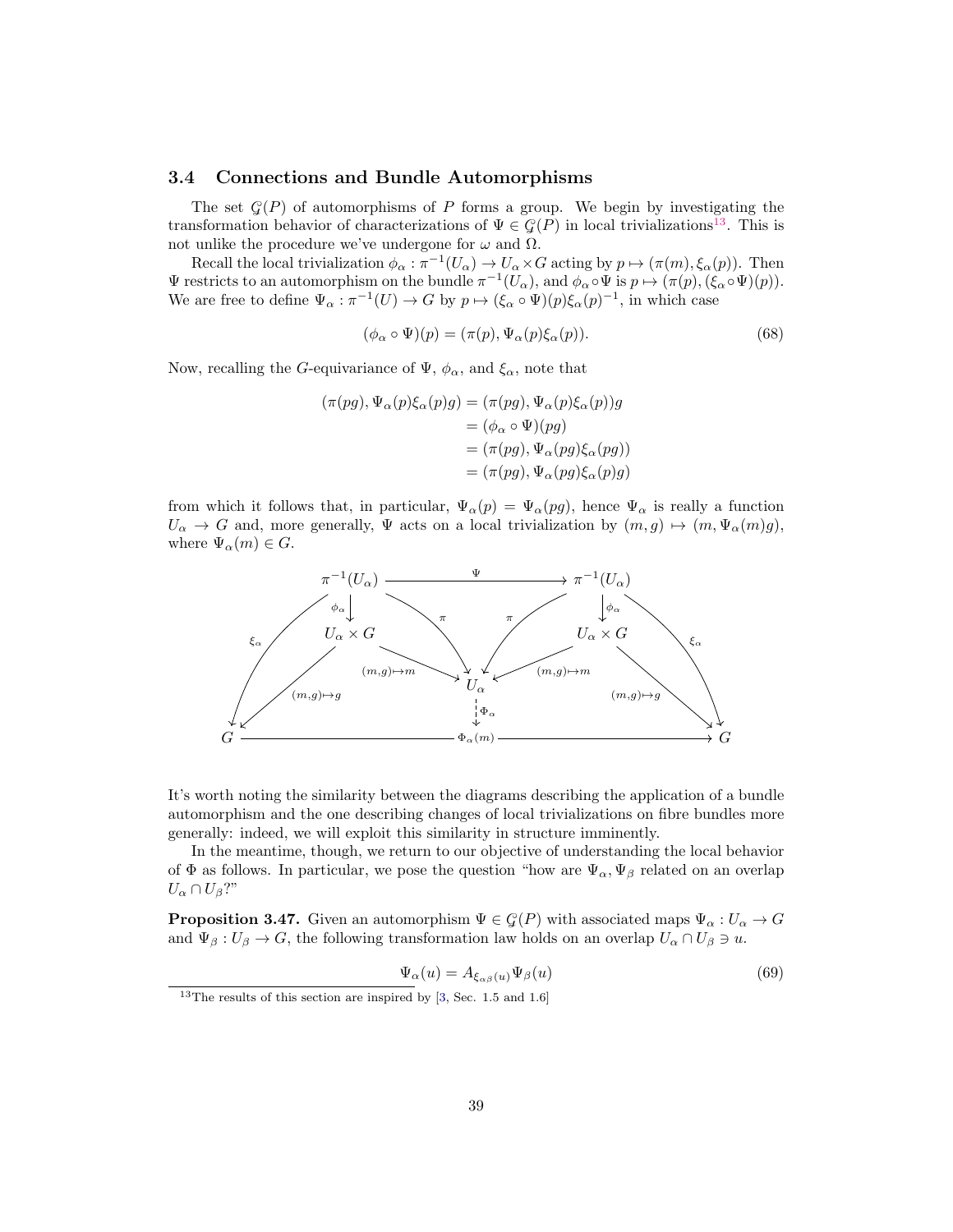*Proof.* Let  $\pi(p) = (\pi \circ \Psi)(p) = m$ .

$$
\Psi_{\alpha}(m) = (\xi_{\alpha} \circ \Psi)(p)\xi_{\alpha}(p)^{-1})
$$
\n
$$
= (\xi_{\alpha} \circ \Psi)(p) \Big[ (\xi_{\beta} \circ \Psi)(p)^{-1} (\xi_{\beta} \circ \Psi)(p) \Big] \Big[ \xi_{\beta}(p)^{-1} \xi_{\beta}(p) \Big] \xi_{\alpha}(p)^{-1}
$$
\n
$$
= \xi_{\alpha\beta}(m)\Psi_{\beta}(m)\xi_{\beta\alpha}(m)
$$
\n
$$
= A_{\xi_{\alpha\beta}(m)}\Psi_{\beta}(m)
$$

This transformation behavior motivates the following characterization of  $\mathcal{G}(P)$ .

**Definition 3.48.** Given a principal bundle  $P$ , we define Ad  $P$  as the bundle associated to P by the adjoint action of G upon itself: namely, the representation  $g \mapsto (h \mapsto ghg^{-1})$ .

Corollary 3.49.  $\mathcal{G}(P) = \Gamma(\text{Ad }P)$ .

Proof. Follows from [Prop. 3.47](#page-38-2) and [Prop. 2.8.](#page-6-0)

 $\Box$ 

 $\Box$ 

Thus, principal bundle automorphisms are locally merely a (smooth) choice of  $g \in G$  at each point in M.

We now note that the group  $\mathcal G$  acts naturally on  $\mathcal I(P)$  by pullback, but it perhaps isn't immediately obvious that G preserves  $\mathcal{J}(P)$ . We begin investigating this matter by asking how local connection forms  $\omega_{\alpha}$  defined on  $U_{\alpha}$  transform under pullback by  $\Phi$ . It is at this point we will apply the observation that bundle automorphisms behave similarly to changes in local trivializations.

Proposition 3.50. We have the following transformation law for local connection-one forms  $\omega_{\alpha}$  and any  $u \in U_{\alpha}$ .

<span id="page-39-0"></span>
$$
\Phi^* \omega_\alpha(u) = \mathrm{ad}(\Psi_\alpha(u)) \circ \omega_\alpha(u) + (\Psi_\alpha^{-1})^* \theta(u) \tag{70}
$$

*Proof.* We can understand  $\Phi^*\omega_\alpha$  as  $\omega_\beta$ , the local connection one-form for a distinct local trivialization  $(U_\beta, \phi_\beta)$ . In particular,  $U_\beta = U_\alpha$  and  $\psi_\beta = \psi_\alpha \circ \Phi$ . Then  $U_\alpha \cap U_\beta = U_\alpha$  (so [Eq. 70](#page-39-0) is well-defined on all  $U_{\alpha}$ ). [Eq. 68](#page-38-3) implies that  $\xi_{\beta\alpha}(m) = \Psi_{\alpha}(p)$ , so we can directly apply [Th. 3.32](#page-26-3) to arrive at [Eq. 70.](#page-39-0)  $\Box$ 

Here, we have exploited the coincidence between the action of  $G$  on  $\mathcal{A}(P)$  and the transformation law of local connection-one forms to show that this G-action is well-defined. In particular, a local bundle automorphism, or an automorphism of  $\pi^{-1}(U)$  for some local trivialization  $(U, \phi)$ , is identifiable with a change in local trivialization.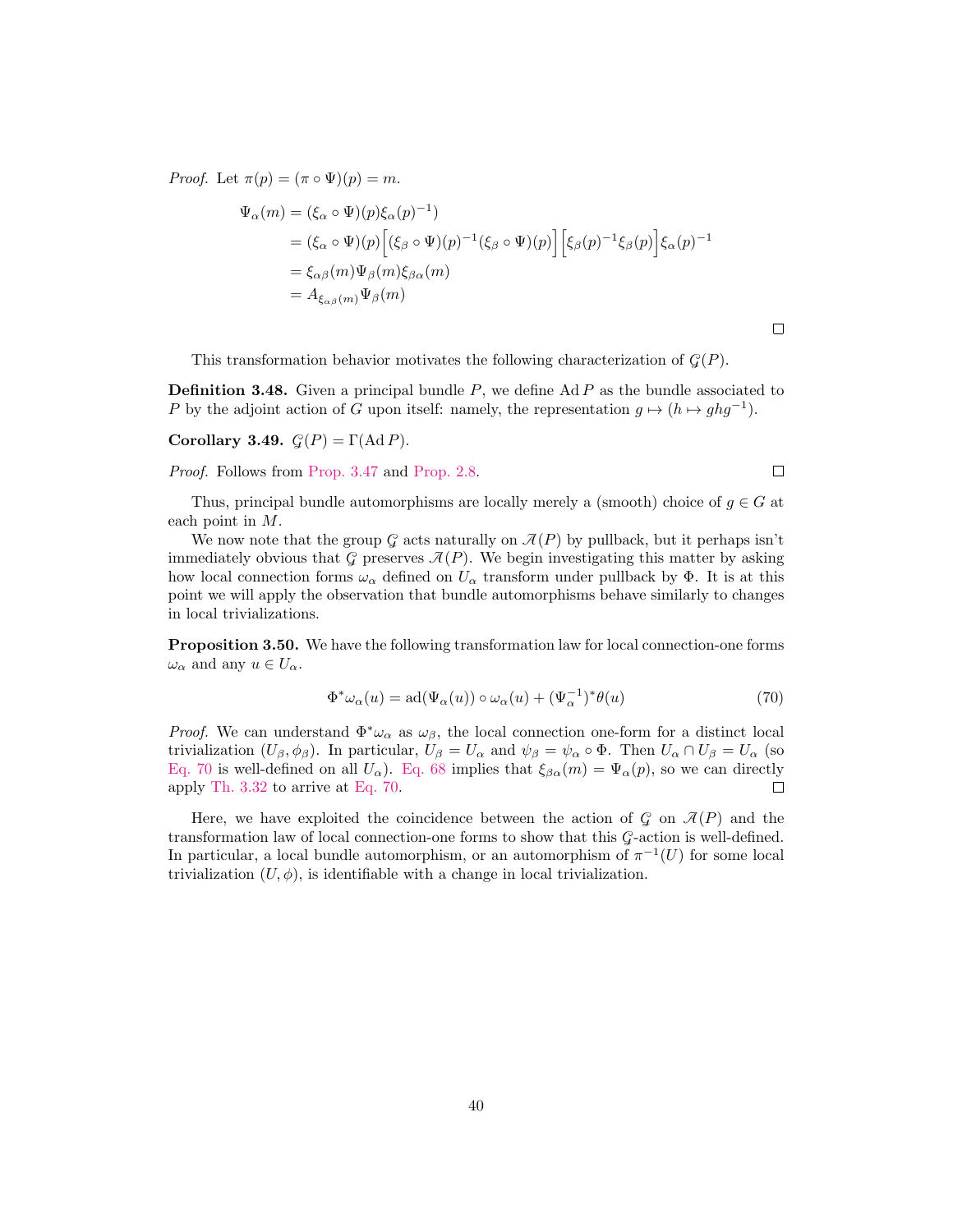## <span id="page-40-0"></span>4 Gauge Theory Dictionary

This section is a qualitative comparison between the terminology employed in the less formal use of gauge theoretic objects in particle physics and that employed in their more formal use in mathematics. The latter of these has been our focus thus far: hence, this section will necessarily involve a brief, casual discussion of some of the ideas of the former.

In physics, (classical) field theories describe physical systems through *fields*, which assign a particular object to each point in spacetime (or some subset). Formally, these are sections of fibre bundles whose base manifold is spacetime  $M$  (some four-dimensional Lorentzian manifold). In particular, in particle physics, the fields associated with fermions (or matter particles), denoted matter fields, are characterized by sections of vector bundles  $V \hookrightarrow E \rightarrow$ M. However, rather than beginning with the "global" definition [\(Def. 2.7\)](#page-6-2) and deriving a "local" characterization [\(Prop. 2.8\)](#page-6-0), physics approaches fields inversely, choosing to assume that sections are, by definition, maps from  $M \to V$  which transform in a particular way (we will clarify this shortly). Physicists can get away with this because  $M$  is nearly always contractible, hence by [Th. 2.2](#page-4-3) local trivializations  $(U, \phi)$  are free to satisfy  $U = M$  and local sections thus can have domain M.

So what do we mean when we say matter fields transform in a certain way? Symmetries are of the utmost importance across physics: Noether's theorem is perhaps the primary manifestation of this. In particle physics symmetries abound, but two of the more important instances are the Lorentz symmetry (the equivalence of inertial reference frames, or invariance under transformations mapping between inertial reference frames) and gauge symmetries (so-called "internal symmetries" which give rise to the fundamental forces: strong, weak, and electromagnetic). Formally, symmetries in general are groups: these particular symmetries are Lie groups.

In particular, for the field theories to be invariant under certain symmetries, there must be a sensible way of applying a symmetry transformation to the fields, the dynamical objects. Moreover, physicists demand that the Lorentz/gauge symmetries are "local," meaning that the symmetry holds not merely when a single  $q \in G$  is applied uniformly to a field (which a physicists would call a global symmetry), but also when that  $q$  is allowed to vary smoothly across the manifold (i.e., it becomes something like  $g(m): M \to G$ ). This kind of transformation—wherein a symmetry's group acts upon a field in a smoothly varying way–is referred to as a *gauge transformation*.

Formally, this is handled by allowing the group  $G$  associated with a given symmetry (termed the *gauge group* by physicists) to be the structure group of the bundle  $E$ . It's worth commenting now that, because matter fields frequently have multiple symmetries, matter fields are most often sections of tensor products of vector bundles, each with a distinct structure group such that all of the relevant symmetries are accounted for. In particular, locally gauge transformations are changes of local trivialization, whereas globally they are bundle automorphisms. In the event of local trivializations  $(U, \phi)$  satisfying  $U = M$ , we recall that these notions coincide. Physicists refer to  $G(E)$  as the group of gauge transformations. Local trivializations themselves are denoted gauges and a choice of a particular local trivialization is referred to as fixing a gauge (which physicists do often: indeed, recall that they see sections as most fundamentally being expressed in "fixed gauges"). Although the word "gauge" is the one repeatedly employed here, on curved spacetime Lorentz symmetry behaves in precisely the same way.

Physicists summarize their theories through Lagrangians, which are functions mapping the set of relevant matter fields to a real-valued function on the manifold (i.e.,  $f : M \to \mathbb{R}$ ).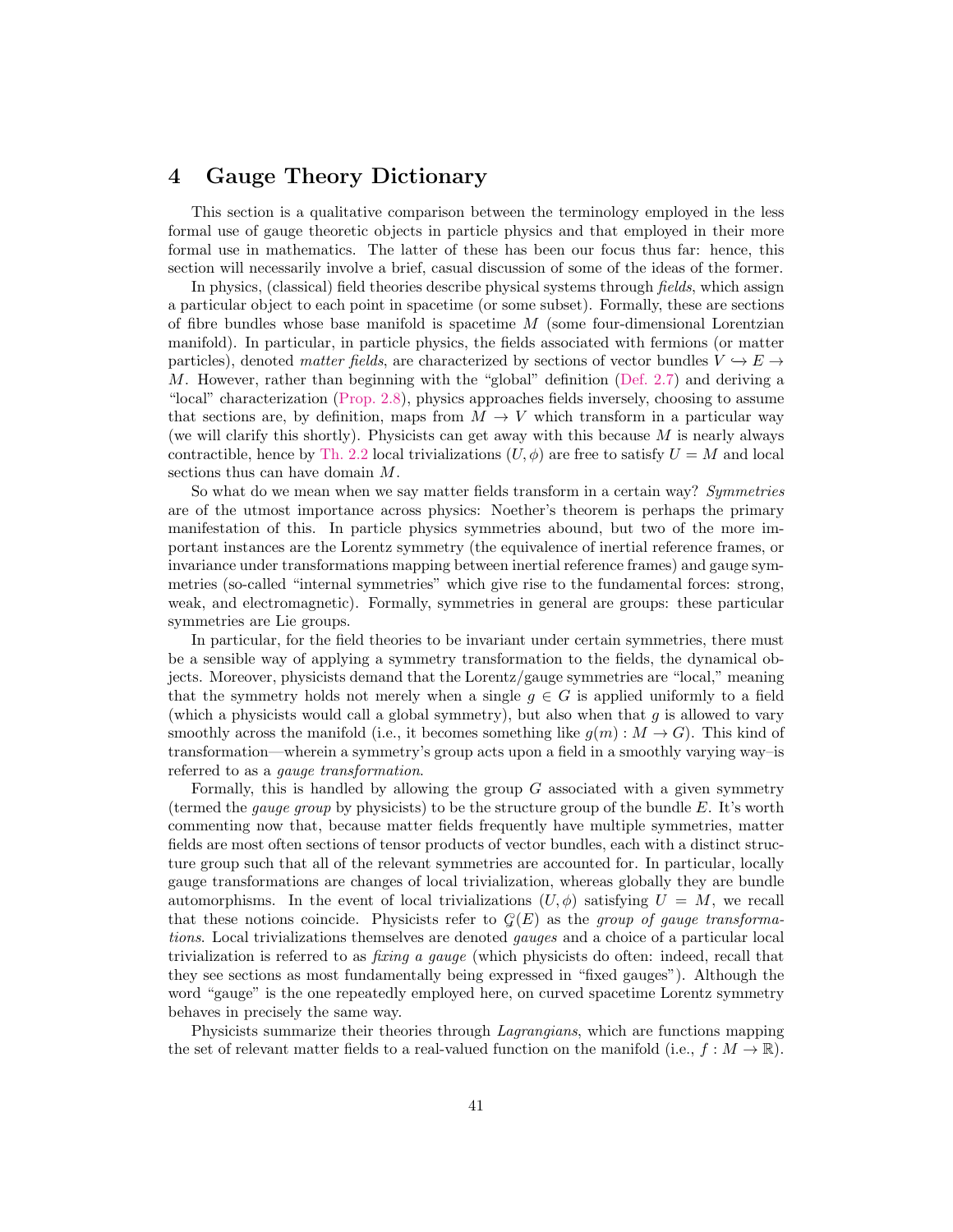From here, physicists have a well-known method for extracting partial differential equations which describe the dynamics of the fields (the Euler-Lagrange equations, defined through the calculus of variations). Physicists say a theory is *gauge invariant* (*Lorentz invariant*) if its associated Lagrangian is invariant under the group of gauge transformations on the G-vector bundle  $E$  (where  $G$  is the Lorentz group in the Lorentz invariance case).

In particular, physicists hope to include derivatives of their matter fields in their Lagrangians (and in their theories more broadly), and they expect the derivatives of matter fields to be matter fields themselves. But the naive approach—going into a local trivialization and differentiating components of local sections with respect to the spacetime base manifold coordinates—fails: specifically, matter fields differentiated in this way fail to transform properly under local gauge transformations if they are acted upon non-trivially by the gauge group. Some algebra reveals that this naive derivative (often denoted  $\partial_{\mu}$ ) requires a counter-term  $A_\mu$ . This coincides with what we have found mathematically: namely, that a well-defined covariant derivative along a vector field (or, alternatively, a Dirac operator) is locally the sum of d and the local connection one-form  $\omega_{\alpha}$ .

Products of distinct fields in a Lagrangian are physically interpreted as interactions (a notion backed up by the dynamics of the ensuing Euler-Lagrange equations). The necessity of covariant differentiation (versus ordinary differentiation) mandates terms in the Lagrangian that are products of matter fields and the connection one-form. Physicists perceive this as the introduction of a brand new dynamical field, which they term the gauge field or gauge potential. In this way, all matter fields which transform non-trivially with respect to a given structure group  $G$  interact with that structure group's associated gauge field, making it natural for physicists to understand that gauge group as being responsible for a force whose interactions are between matter fields acted upon non-trivially by the gauge group, for which the gauge field is a mediator (as it is always involved in the interaction). Moreover, terms involving just the gauge field also can be naturally included in the Lagrangian: in particular, it turns out that the curvature of the connection can easily be made into a Lagrangian term. Physicists refer to the curvature as the field strength, as indeed the curvature of a connection ultimately corresponds to "stronger" fields with more non-trivial dynamics.

At this point, principal G-bundles P become a very natural thing to introduce. Suddenly gauge fields and field strengths can be understood as legitimate sections on P (although this wasn't a problem for the field strength), and all of the matter field-housing vector bundles with structure group G are merely bundles associated to P by a representation  $\rho$ .

We conclude by summarizing our discussion with a dictionary enabling translation between the gauge theoretic vocabulary of physics and mathematics.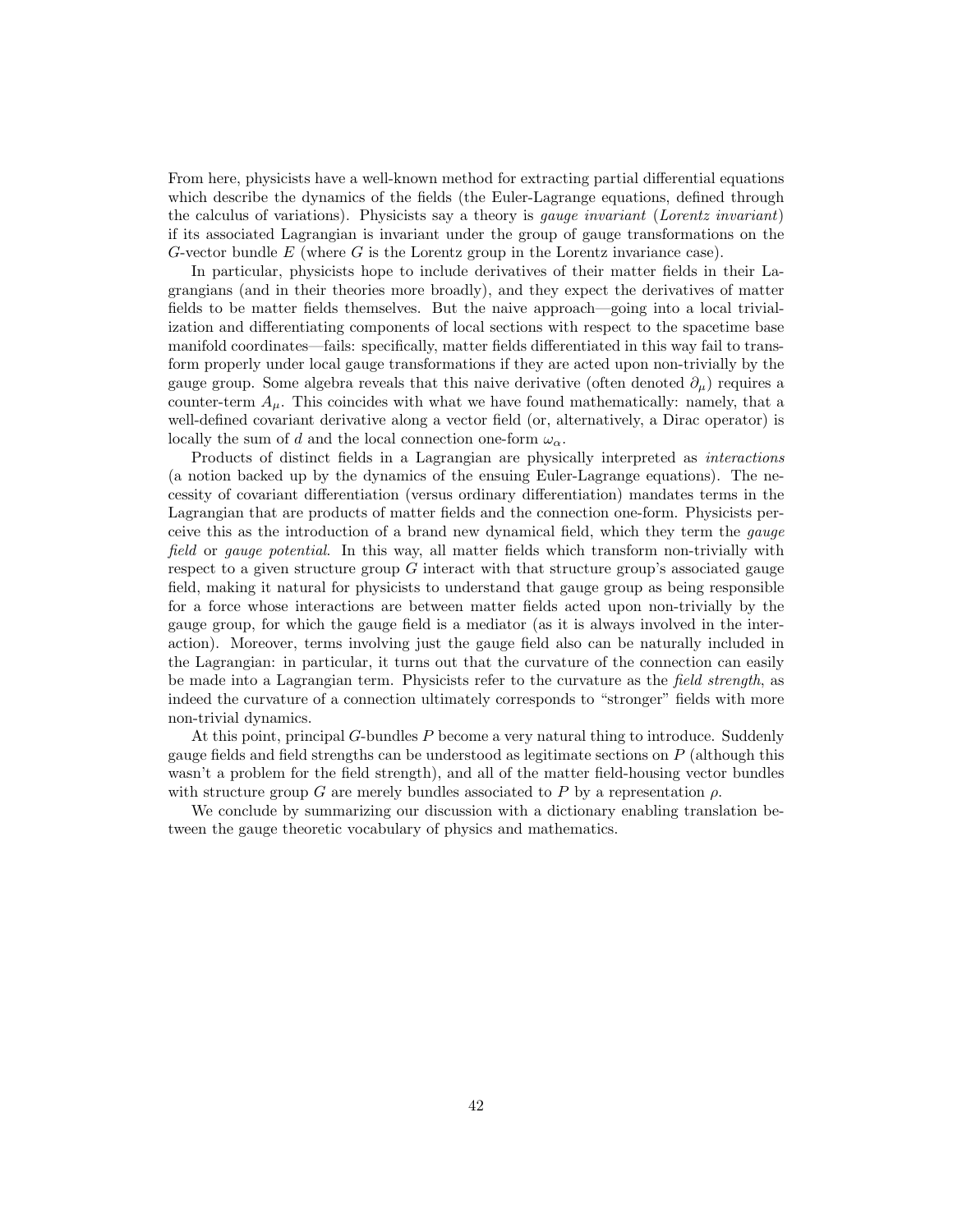## Physics Mathematics

| (Matter) field              | $\longrightarrow$     | Section of a (vector) fibre bundle                              |
|-----------------------------|-----------------------|-----------------------------------------------------------------|
| Symmetry                    | $\longleftrightarrow$ | Group                                                           |
| Gauge group                 | $\longrightarrow$     | Structure group                                                 |
| Local gauge transformation  | $\longrightarrow$     | Change of local trivialization                                  |
| Global gauge transformation | $\longleftrightarrow$ | Bundle automorphism                                             |
| Gauge fixing                | $\longleftrightarrow$ | Choice of local trivialization                                  |
| Gauge                       | $\longrightarrow$     | Local trivialization                                            |
| Gauge field/potential       | $\longleftrightarrow$ | Connection one-form                                             |
| Lagrangian                  | $\longleftrightarrow$ | Map from sections of bundles to<br>real-valued function on base |
| Interaction                 | $\longleftrightarrow$ | Product of distinct sections in<br>the Lagrangian               |
| Field strength              | $\longrightarrow$     | Curvature of connection                                         |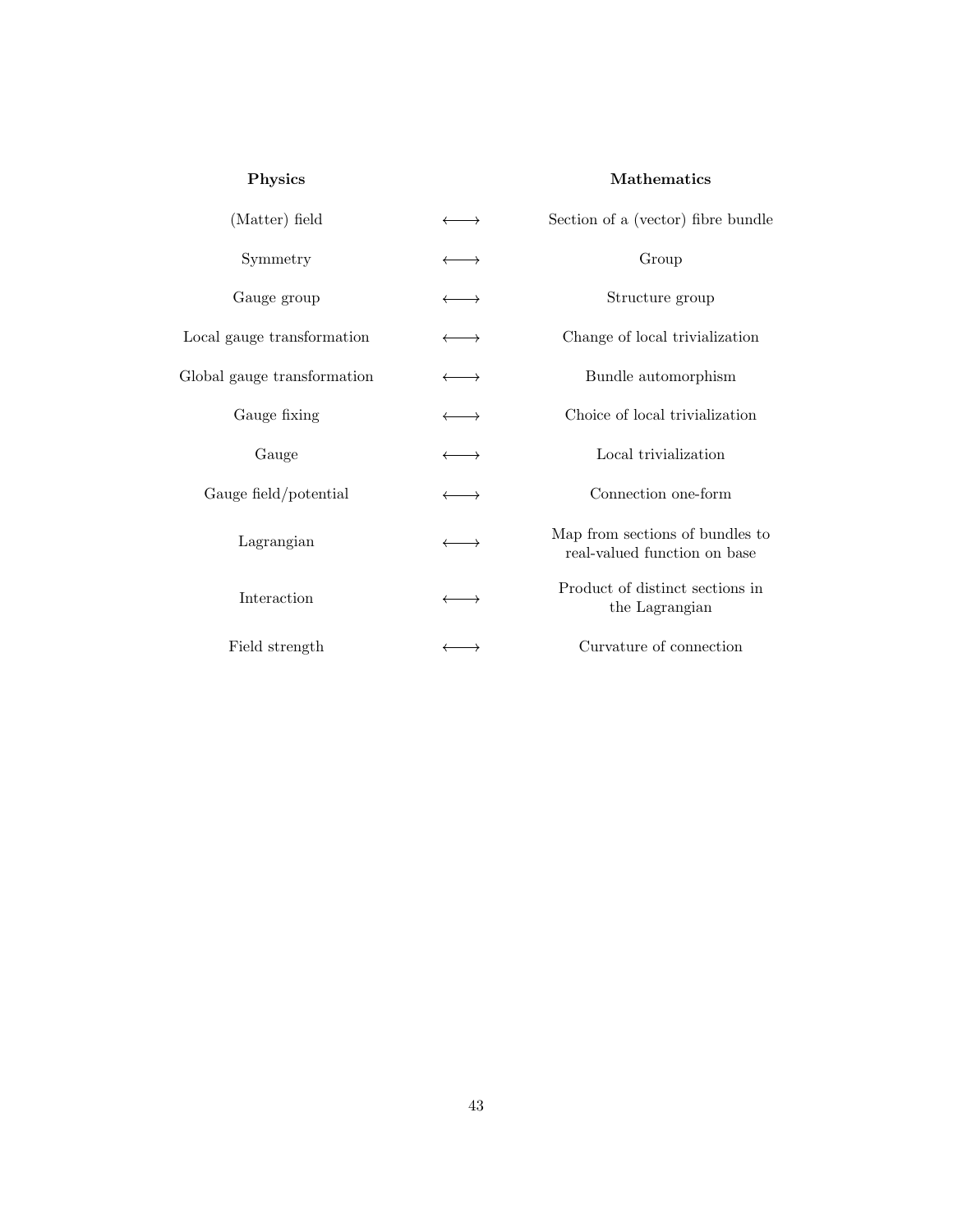## <span id="page-43-0"></span>5 Review of Lie Representation Theory

In this section, we review important Lie theoretical facts regarding representations whose theory extends beyond the scope of this text but which remain relevant for our culminating section.

## <span id="page-43-1"></span>5.1 Introductory Definitions and Theorems

We recall some basic definitions of Lie group representation theory. A representation  $\rho$ of a group G on a (complex) vector space V is a homomorphism  $\rho: G \to GL(V)$ . For Lie groups, we require  $\rho$  be smooth: for the remainder of this text, all representations are Lie group representations. The representation  $\rho$  is unitary if its image lies within U(V), the group of unitary linear transformations on V. Additionally,  $\rho$  is irreducible if it does not restrict to a well-defined representation on a non-trivial linear subspace of V.

More broadly, Lie representation theory is often vastly simplified by descending from the non-linear structure of a Lie group  $G$  to the much more tractable, linear structure of its Lie algebra g.

Theorem 5.1 (Lie's Third Theorem). There is an equivalence between the category of simply-connected Lie groups and the category of Lie algebras.

*Proof.* See [\[16,](#page-53-0) Th. 3.28], which in turn cites [\[6,](#page-52-9) Ch. 6] where Ado's theorem is proven.  $\square$ 

**Corollary 5.2.** Given a simply-connected Lie group G with Lie algebra  $\mathfrak{g}$ , there is a bijection between representations of  $G$  and representations of  $\mathfrak g$ 

Finally, we would like to reduce the study of Lie group (or Lie algebra) representations to the study of their building blocks: irreducible representations (irreps). In general, arbitrary representations are not the direct sum of irreps. However, this property does hold for a superset of the groups we are ultimately interested in. We recall that a Lie algebra is simple if it is non-Abelian and contains no non-trivial proper ideals (analogous to the definition of a simple group).

**Definition 5.3.** A Lie algebra is *semisimple* if it is the direct sum of simple Lie algebras.

We say that a Lie group is semisimple if its Lie algebra is semisimple.

Theorem 5.4. Representations of semisimple Lie groups and compact Lie groups decompose as the direct sum of irreps.

Proof. For the semisimple case, see [\[6,](#page-52-9) Ch. 3.7]. For the compact case, see [\[4,](#page-52-10) Prop 4.28]; while this result is for compact matrix Lie groups, this in fact exhausts compact Lie groups per [\[7,](#page-52-11) Cor 4.22].  $\Box$ 

We will exclusively consider groups that are either semisimple or compact<sup>[14](#page-43-2)</sup>, thus these results assure us that we have access to decomposability, motivating the study of irreps. We conclude this introduction by noting the simplicity of the Abelian case.

<span id="page-43-2"></span><sup>&</sup>lt;sup>14</sup>It turns out that enforcing that gauge groups be both semisimple and compact is a useful way to ensure physically viable gauge theories: in particular, these conditions assure you that the Yang-Mills Lagrangian terms defined in the first line of [Eq. 84](#page-51-1) are positive definite, which it should be, as this is supposed to be a kinetic term.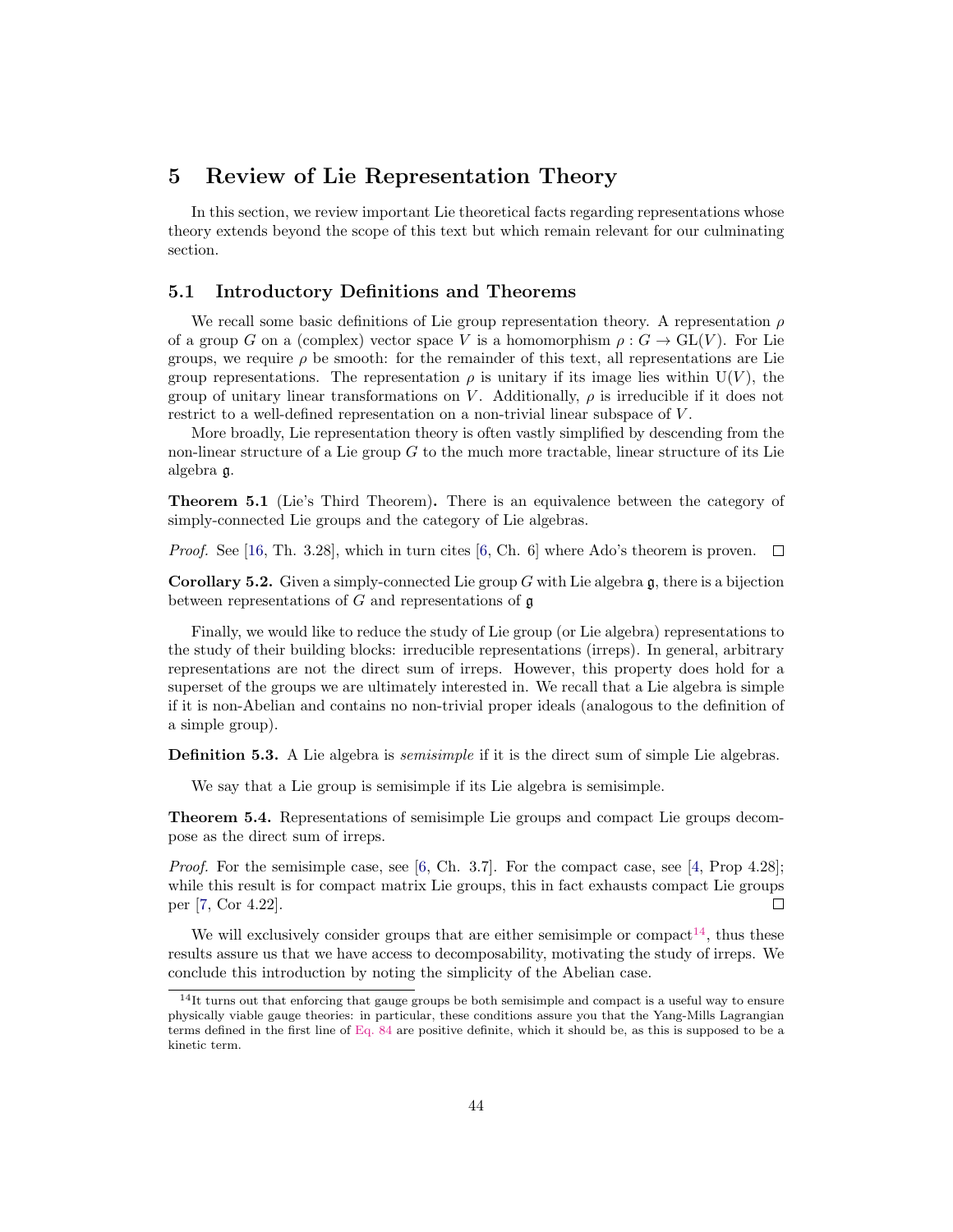Proposition 5.5. Irreps of Abelian groups are one-dimensional.

Proof. See [\[4,](#page-52-10) Cor. 4.31].

**Corollary 5.6.** The irreps of  $U(1)$  are exactly the maps  $\theta \mapsto e^{in\theta}$  for  $n \in \mathbb{Z}$ .

We refer to the irrep  $\theta \mapsto e^{in\theta}$  by n.

#### <span id="page-44-0"></span>5.2 Important Representations

We state the classification results for the finite dimensional irreps of the groups we care about (which haven't already been discussed). Namely, these are  $SU(2)$ ,  $SU(3)$  and  $Spin(3,1)$ .

**Theorem 5.7.** The irreps of  $SU(2)$  are indexed by a non-negative integer  $\ell$  such that the irrep  $\ell$  has dimension  $\ell + 1$ .

Proof. See [\[12,](#page-52-12) Sec. 6.4].

<span id="page-44-2"></span>**Theorem 5.8.** The irreps of  $SU(3)$  are indexed by a pair of non-negative half-integers  $(\ell, k)$ such that that the irrep  $(\ell, k)$  has dimension  $\ell + 1$ .

Proof. See [\[4,](#page-52-10) Th. 6.7].

Notations abound for irreps of the special unitary groups. For example, physicists frequently prefer to denote  $SU(2)$  representations by  $\frac{\ell}{2}$  (e.g., spin- $\frac{1}{2}$  particles). However, in accordance with popular particle physics notation, we will avoid use of the integer(s) used above to characterize  $SU(N)$  irreps<sup>[15](#page-44-1)</sup> (or their fractions) and choose to instead refer to irreps by their dimension, labelled in boldface (and possible with an overline: we will elaborate on this in a moment).

Intuitively, for every irrep of  $G$  on a complex vector space  $V$  we should have both a dual irrep on  $V^*$  and a complex conjugate irrep on  $\overline{V}$  (the complex conjugate vector space). In general, each of these representations may or may not be equivalent. We state a few results that clarify this in some of the special cases we're interested in.

Proposition 5.9. For compact Lie group representations, the dual representation and the complex conjugate representation are equivalent.

*Proof.* In the proof of  $[4, Th. 4.28]$ , we see that representations of compact Lie groups can always be made into unitary representations. The inner product in this case maps vectors in V to elements of  $\overline{V}^*$ , the space of all antilinear maps  $V \to \mathbb{C}$ . We therefore have a dual map  $\overline{V} \to V^*$ , which is what we need for the desired equivalence of representations. П

This means, for  $SU(3)$  and  $SU(2)$ , we can use overlines to denote either the dual or the complex conjugate representation.

In this thesis, we are ultimately interested in arbitrary  $U(1)$  representations, the  $SU(2)$ irreps  $2 \cong \overline{2}$ , 1 (which correspond to 1,0 in the notation of [Th. 5.8\)](#page-44-2), the  $SU(3)$  irreps  $3,\overline{3},1$ (equivalent representations; as it turns out, these correspond to  $(1,0)$ ,  $(0,1)$  and  $(0,0)$  in the notation of [Th. 5.8\)](#page-44-2). We will also be interested in certain representations of spin groups, but this will be discussed in the next section.

 $\Box$ 

 $\Box$ 

 $\Box$ 

<span id="page-44-1"></span><sup>&</sup>lt;sup>15</sup>These are the so-called *highest weights* of the irrep, arising from classification theory for semisimple Lie algebra representations. Entire chapters are dedicated to this theory in, e.g., [\[4,](#page-52-10) [12\]](#page-52-12).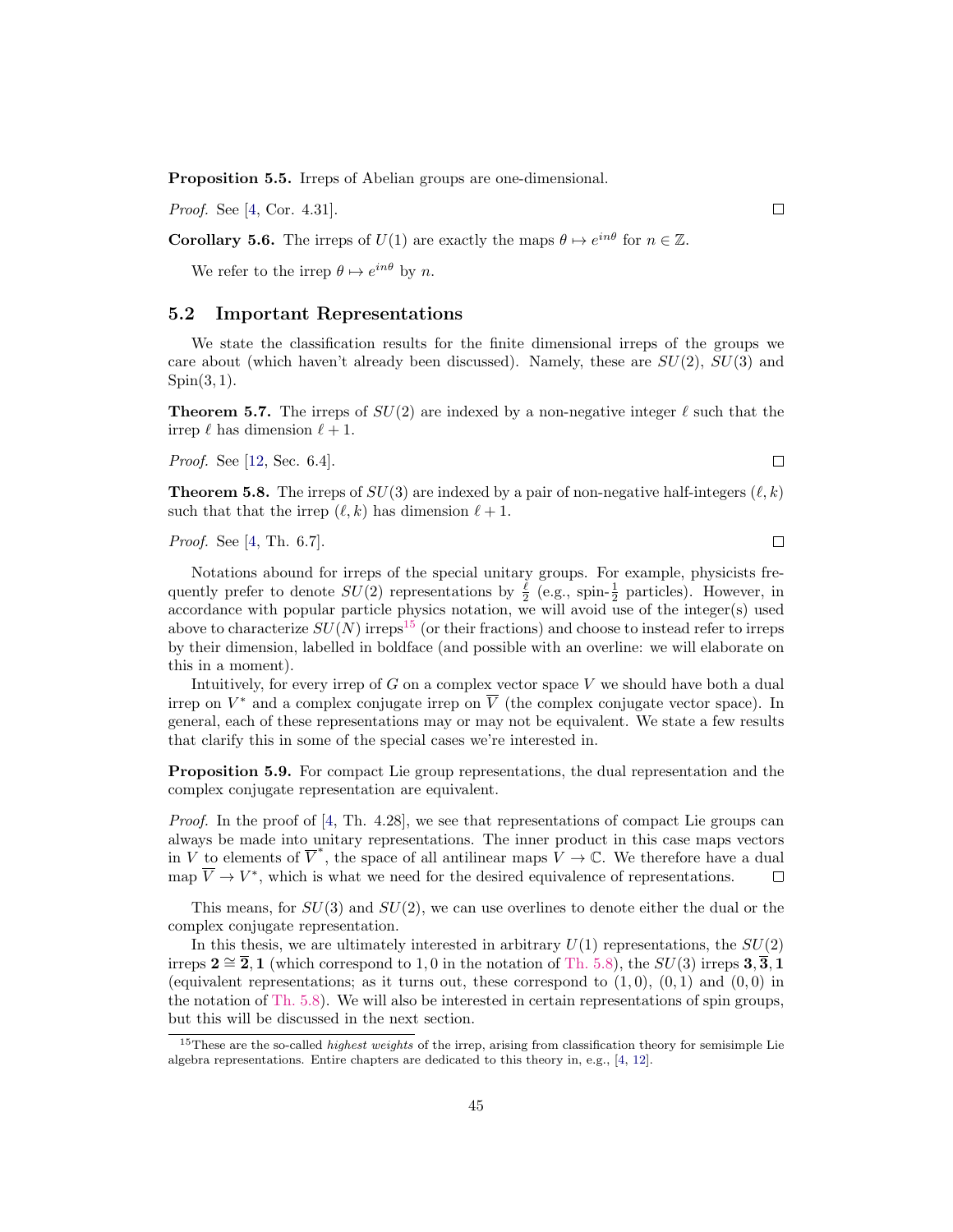## <span id="page-45-0"></span>6 Spin

This exposition is inspired by [\[2,](#page-52-13) Sec. 4.6] and [\[5,](#page-52-8) Sec. 6]

## <span id="page-45-1"></span>6.1 Clifford Algebras and Spin Groups

Let TV denote the tensor algebra of an F-vector space  $V$  ( $\mathbb{F} \in \{ \mathbb{R}, \mathbb{C} \}$ ) with a symmetric non-degenerate bilinear form<sup>[16](#page-45-2)</sup> B :  $V \times V \to \mathbb{F}$ . That is,  $\mathcal{T}(V) = \mathcal{F} \oplus V \oplus V \otimes V \oplus \ldots$ We let  $\mathcal{T}^0(V)$ ,  $\mathcal{T}^1(V)$  denote the even and odd tensor powers: i.e.,  $\mathcal{T}(V) = \mathcal{T}^0(V) + \mathcal{T}^1(V)$ . Let the signature of B be  $(k, \ell)$  such that  $k + \ell = n = \dim(V)$ 

**Definition 6.1.** The Clifford algebra of V is  $Cl(V, B) = TV$  modulo the equivalence relation  $u \otimes v + v \otimes u \sim -2B(u, v)^{17}$  $u \otimes v + v \otimes u \sim -2B(u, v)^{17}$  $u \otimes v + v \otimes u \sim -2B(u, v)^{17}$  for  $u, v \in V$ . We let  $Cl^0(V, B)$  and  $Cl^1(V, B)$  denote quotients of  $\mathcal{T}^0(V)$  and  $\mathcal{T}^0(V)$ , respectively (i.e.,  $Cl(V, B) = Cl^0(V, B) + Cl^1(V, B)$ .

In  $Cl(V, B)$  we typically suppress the ⊗ symbol. We now introduce some notation: namely,  $Cl(n) = Cl(\mathbb{C}^n, B)$  (B the complex linear Euclidean dot product),  $Cl(n) = Cl(\mathbb{R}^n, B)$ (B the Euclidean dot product), and  $Cl(k, \ell) = Cl(\mathbb{R}^{k,\ell}, B)$  (B a signature  $(k, \ell)$  bilinear form). We have the following relationships. We adopt a similar convention for  $Cl^0$  and  $Cl^1$ .

<span id="page-45-6"></span>Proposition 6.2. We have the following algebra isomorphisms.

$$
\mathbb{C}l(n) \cong \begin{cases} \text{End}(\mathbb{C}^{2^{n/2}}) & n \text{ is even} \\ \text{End}(\mathbb{C}^{2^{(n-1)/2}}) \oplus \text{End}(\mathbb{C}^{2^{(n-1)/2}}) & n \text{ is odd} \end{cases}
$$
(71)

$$
\mathbb{C}l^{0}(n) \cong \begin{cases} \text{End}(\mathbb{C}^{2^{n/2}/2}) \oplus \text{End}(\mathbb{C}^{2^{n/2}/2}) & n \text{ is even} \\ \text{End}(\mathbb{C}^{2^{(n-1)/2}}) & n \text{ is odd} \end{cases}
$$
(72)

 $\Box$ 

Proof. See [\[5,](#page-52-8) Th. 6.3.21]

<span id="page-45-7"></span>**Proposition 6.3.** We have an algebra isomorphism  $\mathbb{C}l(k+\ell) \cong \mathbb{C}l(k,\ell) \otimes \mathbb{C}$ . In particular, complex representations of  $Cl(k, \ell)$  coincide with the complex representations of  $Cl(k + \ell)$ .

We now turn our attention and observe that, given an orthonormal basis  $\{e_1, \ldots, e_n\}$ for V (using B) we have that  $e_i e_j = -e_j e_i$ : thus intrinsic to Clifford algebras is a certain antisymmetric behavior. We also have  $e_i^2 = -B(e_i, e_i) \in \{\pm 1\}$ : hence, there will be k instances of 1 and  $\ell$  instances of  $-1$  across the basis  $e_i^{18}$  $e_i^{18}$  $e_i^{18}$ . More generally,  $v^{-1} = -v/B(v, v)$ for unit vectors  $v \in V$ : in particular, unit vectors are invertible, enabling the following definition.

**Definition 6.4** (Pin Group). The pin group  $\text{Pin}(V, B) \subset Cl(V, B)$  is the (Lie) group generated by unit vectors in  $V \subset Cl(V, B)$ .

There is an action of  $Pin(V, B)$  on V.

<span id="page-45-5"></span><span id="page-45-3"></span><span id="page-45-2"></span> $^{16}\rm{Note}$  that in the case  $\mathbb{F}=\mathbb{C},$  this is complex-linear, not Hermitian

<sup>&</sup>lt;sup>17</sup>Sometimes the sign on the right hand side here is omitted, but more frequently and canonically it is preserved.

<span id="page-45-4"></span><sup>&</sup>lt;sup>18</sup>Notice how the minus sign on the right-hand side of the fundamental equivalence relation entails a swapping between  $k$  and  $\ell$  from their usual sign affiliations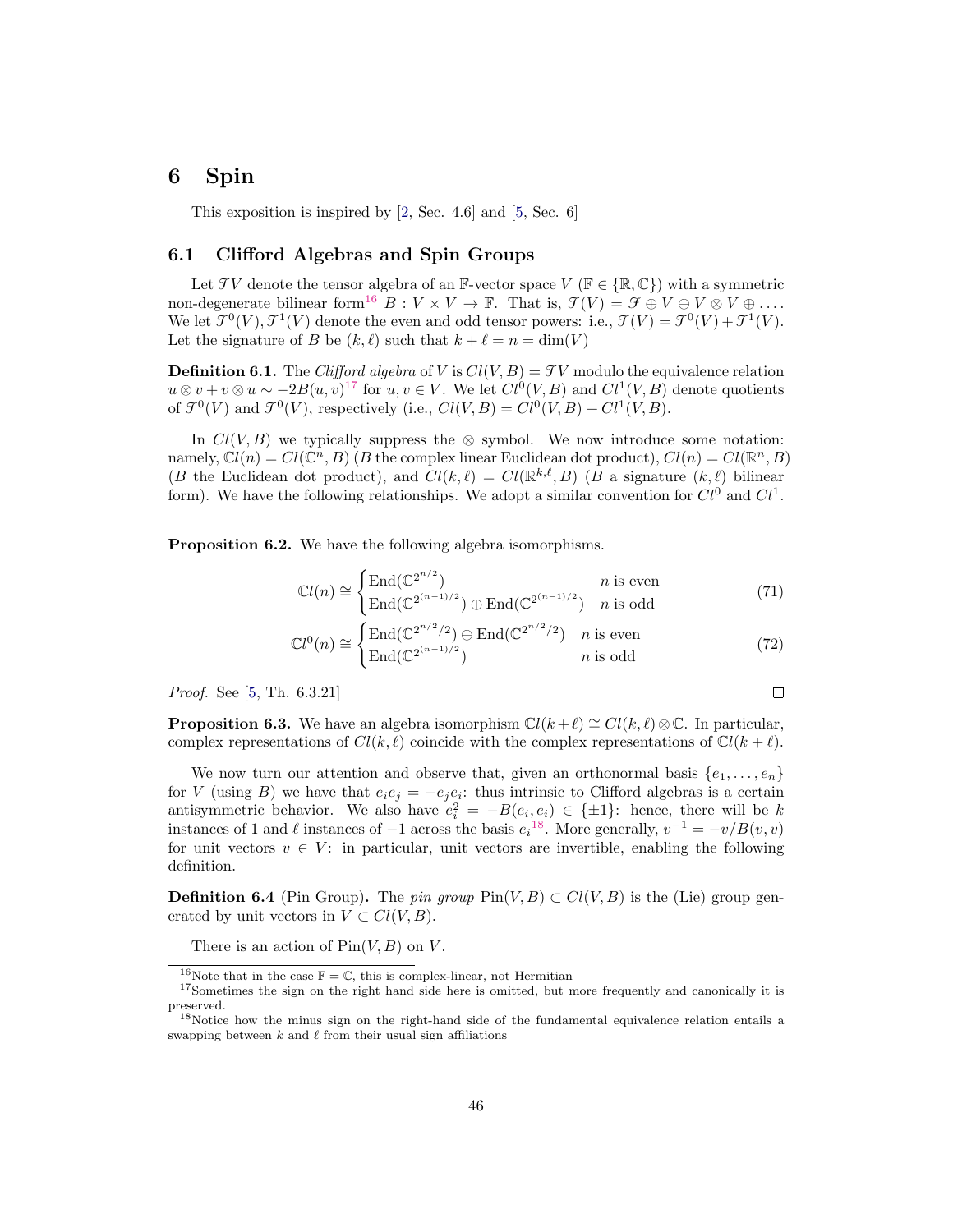**Proposition 6.5.** The action of  $\text{Pin}(V, B)$  on V given by conjugation, or

$$
v(w) = -vwv^{-1} \tag{73}
$$

for v a generator of  $\text{Pin}(V, B)$  (i.e.,  $v \in V$  is a unit vector) and  $w \in V$ , is well-defined. Proof. Observe the following.

<span id="page-46-0"></span>
$$
-vwv^{-1} = \frac{vwv}{B(v,v)}\n= -\frac{v(vw + 2B(v, w))}{B(v, v)}\n= -\frac{-B(v, v)w + 2B(v, w)v}{B(v, v)}\n= w - 2\frac{B(v, w)}{B(v, v)}w
$$
\n(74)

This final expression is evidently a vector in  $V$ .

Intuitively, [Eq. 74](#page-46-0) describes reflection of w across v (as this is equivalent to subtracting twice the projection of w onto v). Thus, this isn't a generic action:  $Pin(V, B)$  acts by compositions of reflections. In particular, these are B-preserving maps: we formalize this property of the action as follows.

**Definition 6.6** (Orthogonal Group). The *orthogonal group*  $O(V, B)$  is the (Lie) subgroup of  $GL(V)$  preserving B: namely, given  $A \in O(V, B)$  and  $w_1, w_2 \in V$ ,  $B(A(w_1), A(w_2)) =$  $B(w_1, w_2)$ .

**Proposition 6.7.** The action specified in [Prop. 6.5](#page-45-5) is by elements of  $O_{k,\ell}(V)$ .

*Proof.* Let v be a generator of  $Pin(V, B)$  and  $w_1, w_2 \in V$ : it suffices to show that

$$
B(v(w_1), v(w_2)) = B(w_1, w_2)
$$
\n(75)

as if this holds for generators, it will hold for arbitrary elements of  $\text{Pin}(V)_{k,\ell}$ , because  $O_{k,\ell}$ is a group. Recalling [Eq. 74,](#page-46-0) we have

$$
B(v(w_1), v(w_2)) = B(w_1, w_1) - 2B\left(w, \frac{2B(v, w)}{B(v, v)}v\right) + B\left(\frac{2B(v, w)}{B(v, v)}v, \frac{2B(v, w)}{B(v, v)}v\right)
$$
  
=  $B(w_1, w_1) - \frac{4B(v, w)}{B(v, v)}B(w, v) + \left(\frac{2B(v, w)}{B(v, v)}\right)^2 B(v, v)$   
=  $B(w_1, w_1) - \frac{4B(v, w)^2}{B(v, v)} + \frac{4B(v, w)^2}{B(v, v)}$   
=  $B(w_1, w_1)$ 

 $\Box$ 

Moreover, appealing to classical result of linear algebra, we have the following fact.

<span id="page-46-1"></span>**Proposition 6.8.** The homomorphism  $p : Pin(V, B) \rightarrow O(V, B)$  given by the action of [Prop. 6.5](#page-45-5) is a surjection.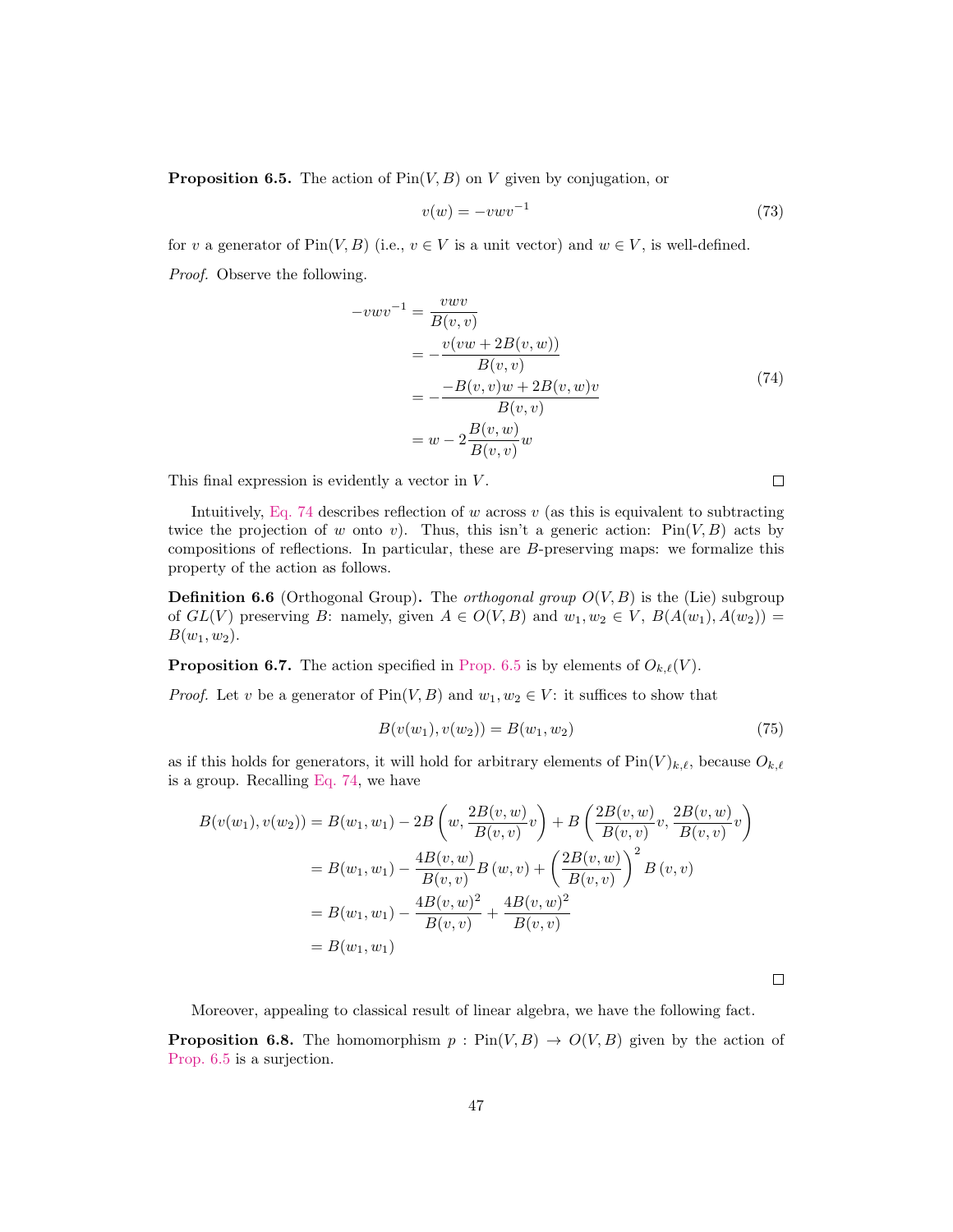*Proof.* This follows from the earlier observation that the generators of  $Pin(V, B)$  act by reflection and the linear algebraic result that all orthogonal transformations are some finite composition of reflections. □

From the Pin group we can progress to Spin as follows.

**Definition 6.9** (Special orthogonal group). The special orthogonal group  $SO(V, B)$  is the (Lie) subgroup of  $O(V, B)$  given by transformations with determinant 1. In particular, we let  $SO^+(V, B)$  denote the identity component of  $SO(V, B)$ .

**Definition 6.10** (Spin Group). The spin group  $\text{Spin}(V, B)$  is the (Lie) subgroup of  $\text{Pin}(V, B)$ given by the preimage of  $SO(V, B)$  by p as defined in [Prop. 6.8.](#page-46-1) Moreover, we let  $Spin(V, B)^+$ denote the preimage of  $SO^+(V, B)$ .

**Theorem 6.11.** Spin<sup>+</sup>(V, B) is the universal cover of the identity component of  $SO^+(V, B)$ .

*Proof.* See [\[5,](#page-52-8) Cor. 6.5.16]

We conclude by expanding some of our earlier notation in a natural way. Namely, we let  $\text{Pin}(k, \ell) = \text{Pin}(\mathbb{R}^n, B)$  where B is a bilinear form with signature  $(k, \ell)$ , and we adopt a similar convention for Spin and Spin<sup>+</sup>.

## <span id="page-47-0"></span>6.2 Spin Bundles

We now endeavor to define a spin representation. This notion takes on different meanings across the mathematical and physics literatures: we chose a particular approach here to achieve some level of clarity, but we recognize that our terminology will inevitably differ from other pedagogical and scholarly conventions.

**Definition 6.12.** The Dirac spinor representation of  $Cl(n)$  is the complex representation  $\rho: \mathbb{C}^l(n) \to \mathbb{C}^N$  per the algebra isomorphism described by [Prop. 6.2.](#page-45-6) In particular,

$$
N = \begin{cases} 2^{n/2} & n \text{ is even} \\ 2^{(n-1)/2} & n \text{ is odd} \end{cases} \tag{76}
$$

and in the case where  $n$  is odd, we merely adopt the restriction of the isomorphism to the first term in the direct sum.

**Corollary 6.13.** The Dirac spinor representation for  $\mathbb{C}l(n)$  restricts to an irrep

$$
\rho|_{\mathbb{C}l^0(n)} : \mathbb{C}l^0(n) \to \text{End}(\mathbb{C}2^{(n-1)/2})
$$
\n
$$
(77)
$$

if  $n$  is odd, otherwise it restricts to the reducible representation with invariant subspaces as follows

$$
\rho|_{\mathbb{C}l^0(n)} : \mathbb{C}l^0(n) \to \text{End}(\mathbb{C}2^{n/2}/2) \oplus \text{End}(\mathbb{C}2^{n/2}/2)
$$
\n(78)

Proof. Follows from [Prop. 6.2.](#page-45-6)

In the case where  $n$  is even, we refer to the two irreducible representations arising from restricting to  $\mathbb{C}l^0(n)$  as the *left and right Weyl spin representations*.

**Corollary 6.14.** The Dirac spin representation on  $\mathbb{C}l^0(n)$  induces a complex representation  $\rho: \text{Spin}^+(k, \ell) \to \mathbb{C}^N \text{ for all } k+\ell = n.$ 

$$
\Box
$$

 $\Box$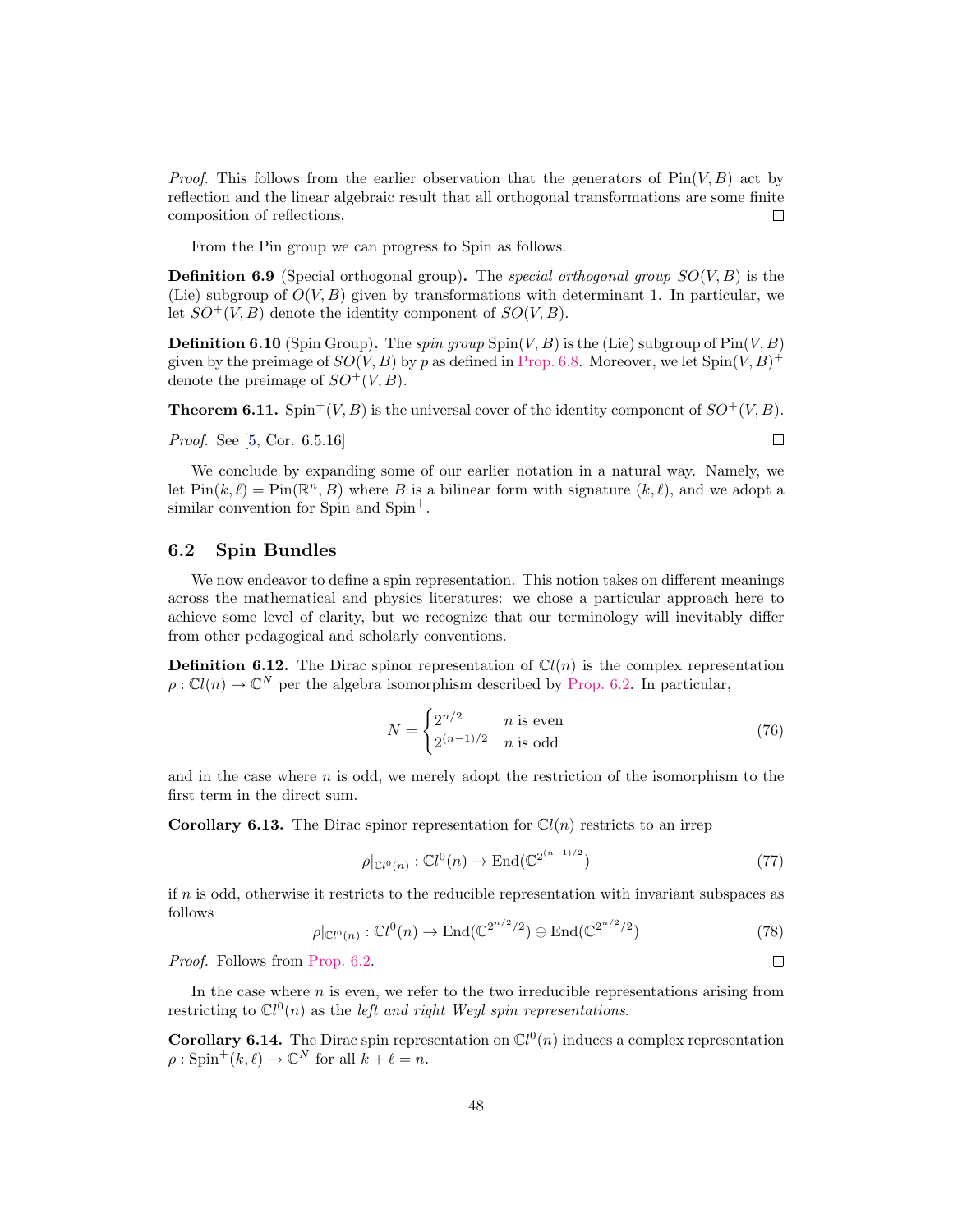Proof. Follows from [Prop. 6.3.](#page-45-7)

In an abuse of notation, we also refer use the Dirac/Weyl nomenclature for these  $\text{Spin}(k,\ell)^+$  representations. Note that for fixed k,  $\ell$  there is a unique Dirac spinor representation.

**Definition 6.15** (Spinor). A *spinor* is an element of a vector space acted upon by a spinor representation.

We now turn our attention toward constructing associated bundles acted on by these representations. It turns out that this need not be possible for all base manifolds M.

**Definition 6.16** (Spin Structure). Given a manifold M of dimension n with a  $(k, l)$  signature metric q, a spin structure of type  $(k, \ell)$  on M is a map  $\Pi : \tilde{P} \to P$  where  $P \to M$  is the principal bundle of oriented orthonormal frames (i.e., a principal  $SO(k, \ell)$ -bundle) and  $\hat{P} \to M$  is a principal Spin $(k, \ell)$ -bundle such that  $\Pi$  is a double covering and equivariant with respect to the principal bundle right actions.

**Theorem 6.17.** A manifold M admits a spin structure if and only if the second Steifel-Whiteney class of TM vanishes.

Proof. See [\[8,](#page-52-14) Th. II.1.7].

We say a manifold is *spin* if it admits a spin structure.

**Definition 6.18** (Dirac Spin Bundle). Given a manifold M with spin structure  $\Pi : \tilde{P} \to P$ . a Dirac spin bundle, or just a spin bundle, is a vector bundle associated to the principal bundle  $\tilde{P}$  by a spinor representation of Spin.

Sections of spin bundles are referred to as spin fields, or even (by an abuse of notation) just spinors. Immediately we have two properties of Dirac spin bundles.

**Proposition 6.19.** Given a spin bundle  $S \to M$ , there is a bilinear Clifford multiplication  $\Gamma(TM) \times \Gamma(S) \rightarrow \Gamma(S)$ .

Proof. See [\[8,](#page-52-14) Sec. II.3] or [\[5,](#page-52-8) Prop. 6.9.13]

This multiplication can be understood as a generalization of multiplication of elements of a Clifford algebra by elements of the underlying vector space.

**Proposition 6.20.** Given a spin bundle  $S \to M$  for even-dimensional M with spin structure  $\Pi: P \to P$ , there is a splitting of  $S = S_+ \oplus S_-$  where  $S_{\pm}$  are the associated bundles to P by the two Weyl representations. Clifford multiplication on the spinor bundle is then a map  $\Gamma(S_{\pm}) \to \Gamma(S_{\mp}).$ 

Proof. See [\[5,](#page-52-8) Prop. 6.9.13].

We refer to these two complementary subbundles of spin bundles for even dimensional base manifold as the left  $(+)$  and right  $(-)$  Weyl spin bundles.

It is upon spin bundles that we will be able to define a special derivative operator, which we turn our attention toward in the next section. Before moving beyond this section, we note the following regarding covariant differentiation on spin bundles.

 $\Box$ 

 $\Box$ 

 $\Box$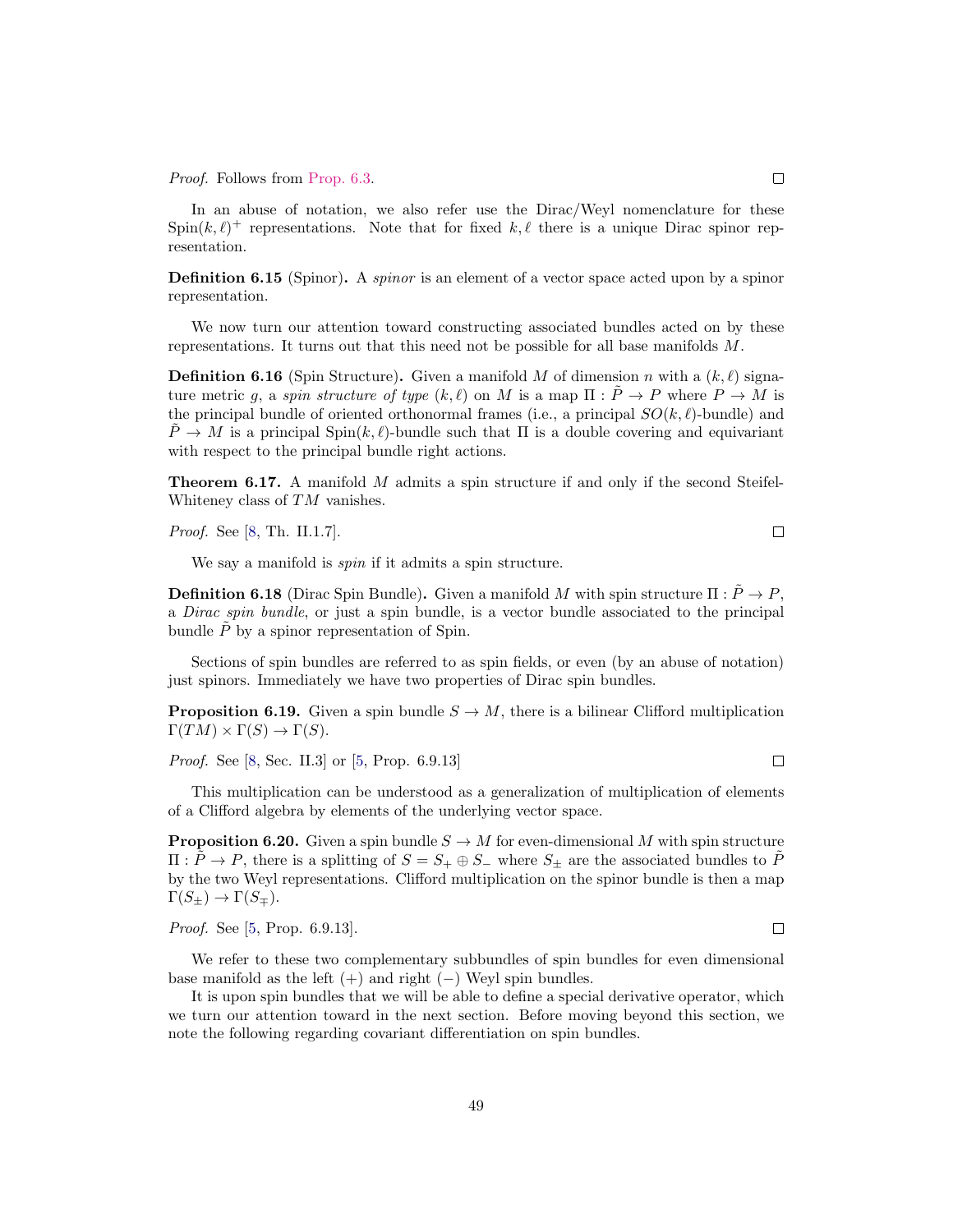**Proposition 6.21** (Spin Connection). Given a spinor bundle  $S \rightarrow M$  for a pseudo-Riemannian spin manifold M, there is a unique covariant derivative  $\nabla$  on S that is both compatible with the metric and with Clifford multiplication in the following sense.

$$
\frac{d}{dt}\langle X,Y\rangle = \langle \nabla_v(X),Y\rangle + \langle X,\nabla_v(Y)\rangle
$$
\n(79)

$$
\nabla_v(\alpha \cdot X) = \nabla_v^{LC}(\alpha) \cdot X + \alpha \cdot \nabla_v(X)
$$
\n(80)

Here  $X, Y \in \Gamma(S)$ ,  $\frac{d}{dt}$  is differentiation along a curve with tangent vector field  $v \in \Gamma(M)$ ,  $\alpha \in \Omega^1(M)$ , and  $\nabla^{LC}$  is the Levi-Civita covariant derivative on M. We refer to  $\nabla$  as the spin connection.

#### <span id="page-49-0"></span>6.3 Dirac Operator

**Definition 6.22** (Dirac Operator). Let M be a manifold with spin structure  $\Pi : \tilde{P} \to P$ , a connection on  $\tilde{P}$ , and a vector bundle  $V \hookrightarrow E \to M$  associated to  $\tilde{P}$  with induced covariant derivative  $\nabla^{19}$  $\nabla^{19}$  $\nabla^{19}$ . Let  $X \in \Gamma(E)$ : in a local trivialization  $(U_{\alpha}, \phi_{\alpha})$ , this is a map  $X_{\alpha}U_{\alpha} \to V$ . Choose an orthonormal basis  $\{e_1, e_2, e_3, e_4\}$  for  $\Gamma(U_\alpha)$ : then the *Dirac operator* on E is  $\overline{X}: \Gamma(E) \to \Gamma(E)$  given by

<span id="page-49-3"></span>
$$
(\nabla(X))_{\alpha}(m) = \sum_{i=1}^{4} e_i(m) (\nabla_{e_i(m)}(X_{\alpha}))
$$
\n(81)

Proposition 6.23. The Dirac operator is well-defined.

Proof. See pages 31 and 32 of [\[1\]](#page-52-15).

The Dirac operator was originally motivated by a desire to construct a first-order differential operator which squared to the Laplacian. However, in a general differential geometric environment, there are many Laplacians to choose from: for instance, one has the connection Laplacian  $\Delta : \Gamma(E) \to \Gamma(E)$  given by

$$
\Delta(X) = \text{Tr}(\nabla^2(X))\tag{82}
$$

 $\Box$ 

 $\Box$ 

where  $X \in \Gamma(E)$ , hence  $\nabla^2(X) \in \Gamma(E \otimes T^*M \otimes T^*M) \cong \Gamma(E \otimes \text{End}(TM))$  (isomorphic as  $C^{\infty}$ -modules using the metric on M) and Tr refers to taking the (point-wise) trace on the  $\Gamma(\text{End}(TM))$  part. There is additionally the closely related Bochner Laplacian: both are closely related to the square of a Dirac operator, yet the strict equality arises when one considers the Hodge Laplacian (or the Laplace–de Rham operator) defined as  $\Delta = d\delta + \delta d = (d+\delta)^2$ , where  $\delta$  is the codifferential, or the adjoint to the exterior derivative with respect to the norm induced on differential  $k$ -forms via the Hodge star operator arising from the metric. For a review of these objects, the reader may refer to, for instance, [\[8,](#page-52-14) Pg.  $123|^{20}$  $123|^{20}$  $123|^{20}$ .

**Proposition 6.24.** Given a manifold M with spin structure  $\Pi : \tilde{P} \to P$ ,  $\mathbb{Z}^2 = \Delta$  on an associated vector bundle E to  $\tilde{P}$  for the Hodge Laplacian  $\Delta$ .

Proof. See in [\[8,](#page-52-14) Th. 5.12].

<span id="page-49-1"></span><sup>&</sup>lt;sup>19</sup>In particular, given our restriction to the case  $(k, l) = (1, 3)$ , M is necessarily a four-dimensional

Lorentzian manifold (i.e.,  $M$  has a metric with signature  $(1, 3)$ ); also, Spin acts on  $V$ .

<span id="page-49-2"></span> $^{20}$ Note that the connection Laplacian and the Bochner Laplacian depend on a choice of connection, whereas the Hodge Laplacian is intrinsic.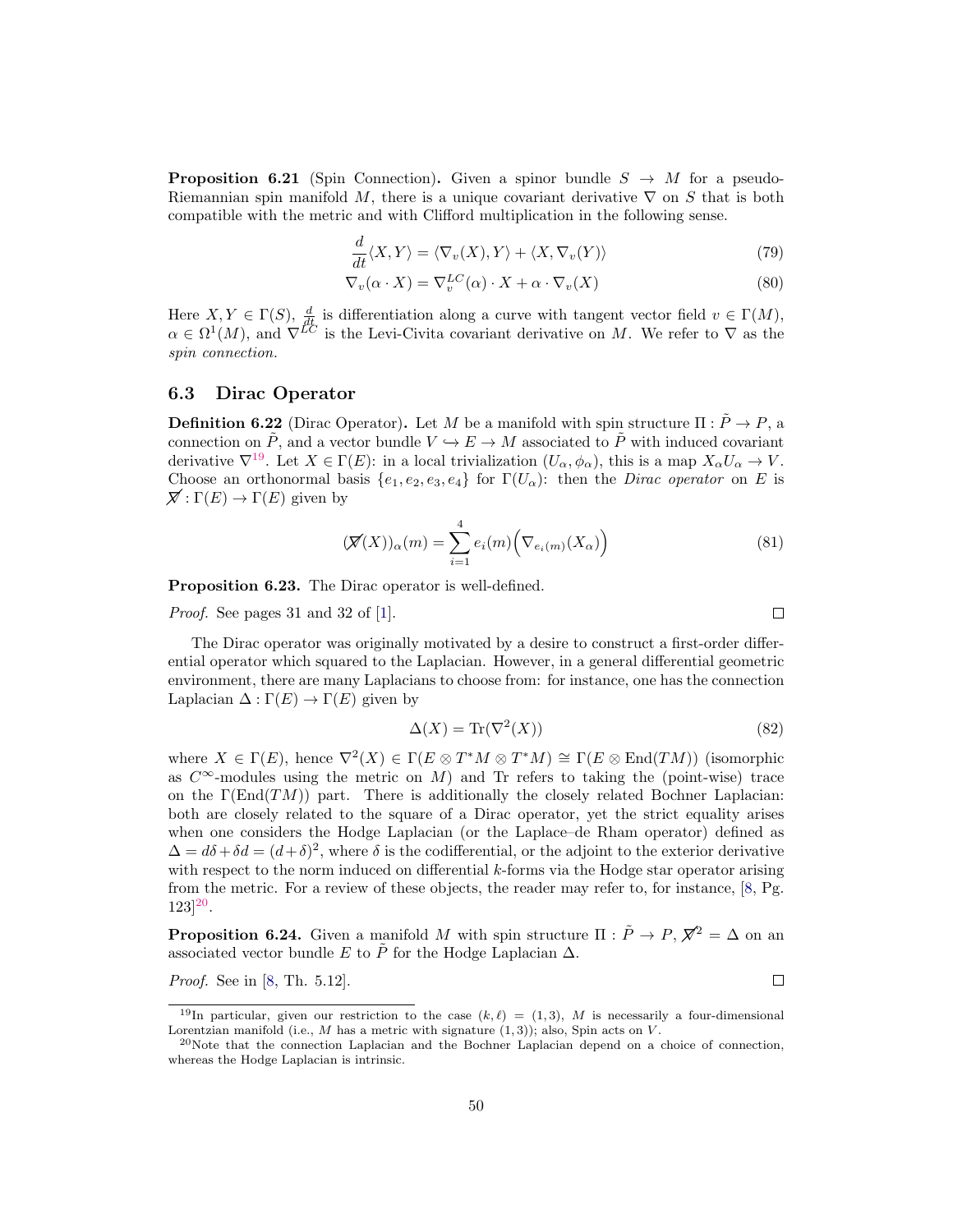# <span id="page-50-0"></span>7 The Standard Model

## <span id="page-50-1"></span>7.1 The Domain of the Mathematician's Standard Model Lagrangian

Let M be a four dimensional Lorentzian manifold with spin structure  $\Pi : \tilde{P} \to P$ . Thus, we have the spin bundle  $S = \tilde{P} \times_{\rho} \mathbb{C}^4$  where  $\rho : Spin(3,1) \to \mathbb{C}^4$  is the spin representation of the universal cover of the identity component of the Lorentz group,  $SO^+(3,1)$ . Because M is even dimensional, we have that  $S = S_+ \oplus S_-$ . From here, let

$$
SU(3) \hookrightarrow P^3 \to M
$$

$$
SU(2) \hookrightarrow P^2 \to M
$$

$$
U(1) \hookrightarrow P^1 \to M
$$

be principal bundles, from which we define the associated bundles

$$
E_3^3 = P^3 \times_3 \mathbb{C}^3
$$
  
\n
$$
E_1^3 = P^3 \times_3 \mathbb{C}^3
$$
  
\n
$$
E_1^3 = P^3 \times_1 \mathbb{C} = M \times \mathbb{C}^3
$$
  
\n
$$
E_2^2 = P^2 \times_2 \mathbb{C}^2
$$
  
\n
$$
E_1^2 = P^2 \times_1 \mathbb{C} = M \times \mathbb{C}^2
$$
  
\n
$$
E_1^1 = P^1 \times \frac{1}{6} \mathbb{C}
$$
  
\n
$$
E_{\frac{1}{3}}^1 = P^1 \times \frac{1}{3} \mathbb{C}
$$
  
\n
$$
E_{1}^1 = P^1 \times_1 \mathbb{C}
$$
  
\n
$$
E_{-\frac{1}{6}}^1 = P^1 \times_1 \mathbb{C}
$$
  
\n
$$
E_{-\frac{1}{3}}^1 = P^1 \times \frac{1}{6} \mathbb{C}
$$
  
\n
$$
E_{-\frac{1}{3}}^1 = P^1 \times \frac{1}{6} \mathbb{C}
$$
  
\n
$$
E_{1}^1 = P^1 \times \frac{1}{6} \mathbb{C}
$$
  
\n
$$
E_1^1 = P^1 \times_1 \mathbb{C}
$$
  
\n
$$
E_1^1 = P^1 \times_1 \mathbb{C}
$$
  
\n
$$
E_0^1 = P^1 \times_0 \mathbb{C} = M \times \mathbb{C}
$$

From here, we construct the actual matter bundles we follows<sup>[21](#page-50-2)</sup>.

| (left-handed quarks)                               |
|----------------------------------------------------|
| (left-handed antiquarks of charge $\frac{1}{3}$ )  |
| (left-handed antiquarks of charge $-\frac{2}{3}$ ) |
| (left-handed leptons)                              |
| (left-handed antileptons)                          |
| (Higgs boson)                                      |
|                                                    |

<span id="page-50-2"></span><sup>&</sup>lt;sup>21</sup>We have proceeded by defining principal bundles, their associated bundles, and then tensor products of these associated bundles. Equivalently, we could have defined associated bundles to the tensor product of the principal bundles.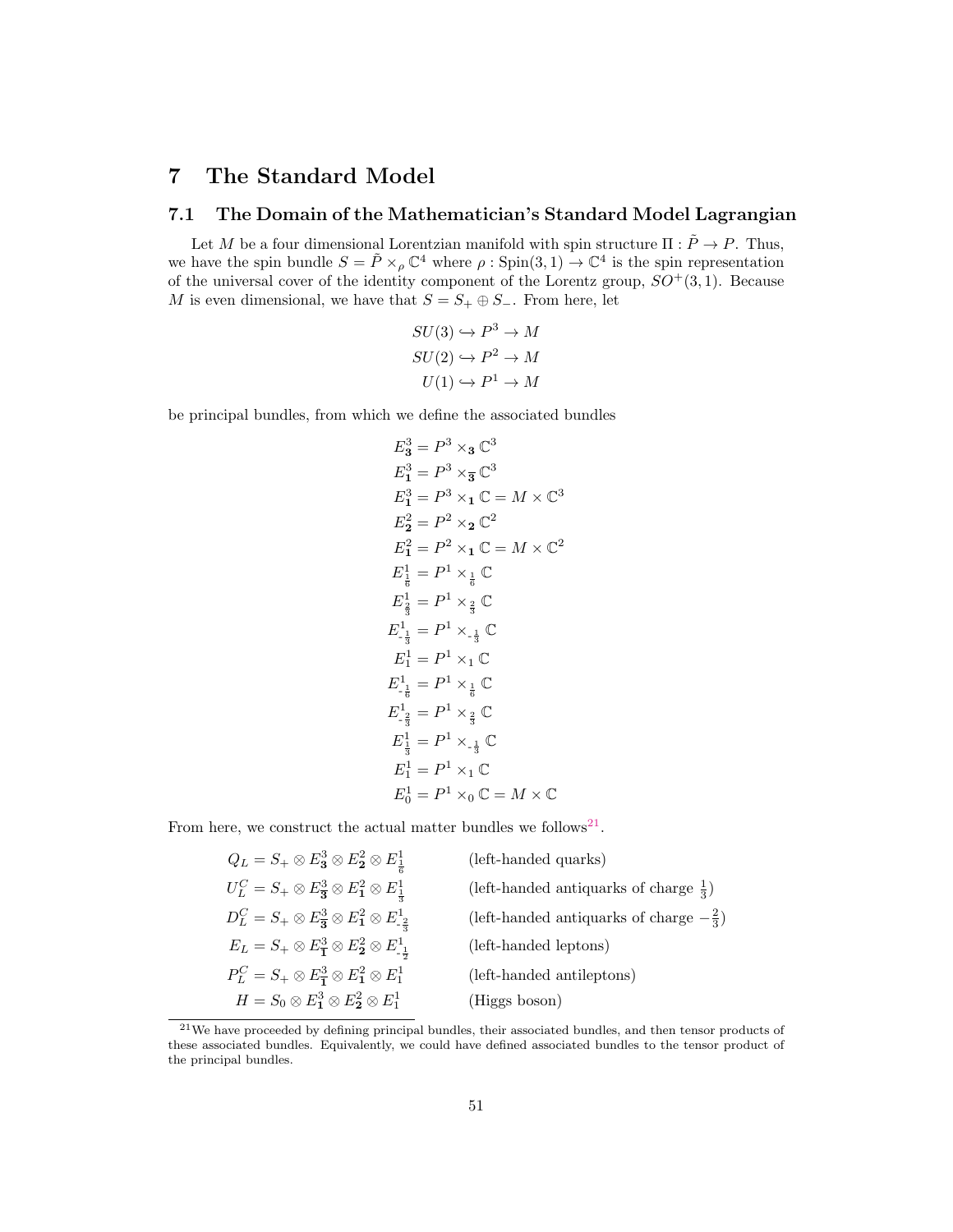Here,  $S_0$  is the trivial spin bundle  $M \times_{\rho} \{0\}$ . For  $X_L$  (or  $X_L^C$ )  $(X \in \{Q, U, D, E, P\})$  we define  $X_R^C$  (or  $X_R$ ) by swapping  $S_+$  with  $S_-$  and taking the dual of each  $SU(3)$ ,  $SU(2)$ ,  $U(1)$ representation.

Note that a choice of connection on  $\tilde{P}$ ,  $P^1$ ,  $P^2$ ,  $P^3$  induces a covariant derivative and a Dirac operator on all of these bundles by taking the tensor product of the induced covariant derivatives and Dirac operators induced in each constituent associated bundle.

The Standard Model Lagrangian is a map sending the sections of (three copies of) the bundles

$$
Q_L, Q_R^C, U_L^C, U_R, D_L^C, D_R, E_L, E_R^C, P_L^C, H \tag{83}
$$

along with the connections on  $\tilde{P}$ ,  $P^1$ ,  $P^2$ ,  $P^3$  (which feature both explicitly as curvatures and implicitly inside Dirac operators) to a real-valued function on M.

## <span id="page-51-0"></span>7.2 Interpreting the Physicist's Standard Model Lagrangian

As a conclusion to this thesis, we briefly present the way a physicist typically writes the Standard Model Lagrangian and make some qualitative statements regarding what each of these objects are mathematically (classically).

<span id="page-51-1"></span>
$$
\mathcal{L} = -\frac{1}{4} G_{\mu\nu}^a G^{a\mu\nu} - \frac{1}{4} B_{\mu\nu}^a B^{a\mu\nu} - \frac{1}{4} F_{\mu\nu}^a F^{a\mu\nu} + D_{\mu} \phi^{\dagger} D^{\mu} \phi + \mu^2 \phi^{\dagger} \phi - \lambda (\phi^{\dagger} \phi)^2 + \sum_{\psi} i \overline{\psi} \gamma^{\mu} D_{\mu} \overline{\psi} + \sum_{\psi_i, \psi_j} h_{ij} \overline{\psi}_i \phi \psi_j
$$
\n(84)

In this first row, we have the local curvatures  $G, B, F$  on  $P^3, P^2, P^1$ , respectively (these are the so-called Yang-Mills terms). The Einstein summation notation is expressing that they are being contracted on all indices, enabled by a metric on the principal bundle (induced by the Lorentzian spacetime metric on the base manifold) and a metric on the Lie algebra. This Lie algebra metric is the Killing form, which exploits the identification of the Lie algebra with endomorphisms on the Lie algebra through the adjoint representation  $A \mapsto ad_*(A)$  $B \mapsto [A, B].$ 

In the second row, we have terms involving sections  $\phi$  of the associated bundle H, understood as the Higgs field. On this bundle we have induced covariant derivatives  $D_{\mu}$  (which are not Dirac operators, as the Higgs transforms trivially under Lorentz transformations). The variables  $\mu$ ,  $\lambda$  are merely experimentally determined real values.

In the third row, the terms  $\overline{\psi}\gamma^{\mu}D_{\mu}\overline{\psi}$  can be understood as the application of a Hermitian inner product on the sections of associated (matter) bundles (minus the Higgs bundle) induced by G-invariant metrics on the groups  $SU(3)$ ,  $SU(2)$ ,  $U(1)$ —of the form

$$
\langle \psi, \gamma^{\mu} D_{\mu} \psi \rangle. \tag{85}
$$

That is, the overline is notation to denote the conjugate-linear argument to the Hermitian inner product. The  $\gamma^{\mu}D_{\mu}$  is the Dirac operator on the relevant associated bundle: in particular,  $D_{\mu}$  is the induced covariant derivative and  $\gamma^{\mu}$  are representations of Clifford algebra elements in a way that [Eq. 81](#page-49-3) is reproduced.

Finally, the fourth row denotes more Hermitian inner products on associated (matter) bundle sections, where  $h_{ij}$  is a (Clifford-valued) matrix and  $\phi$  is once again the Higgs field.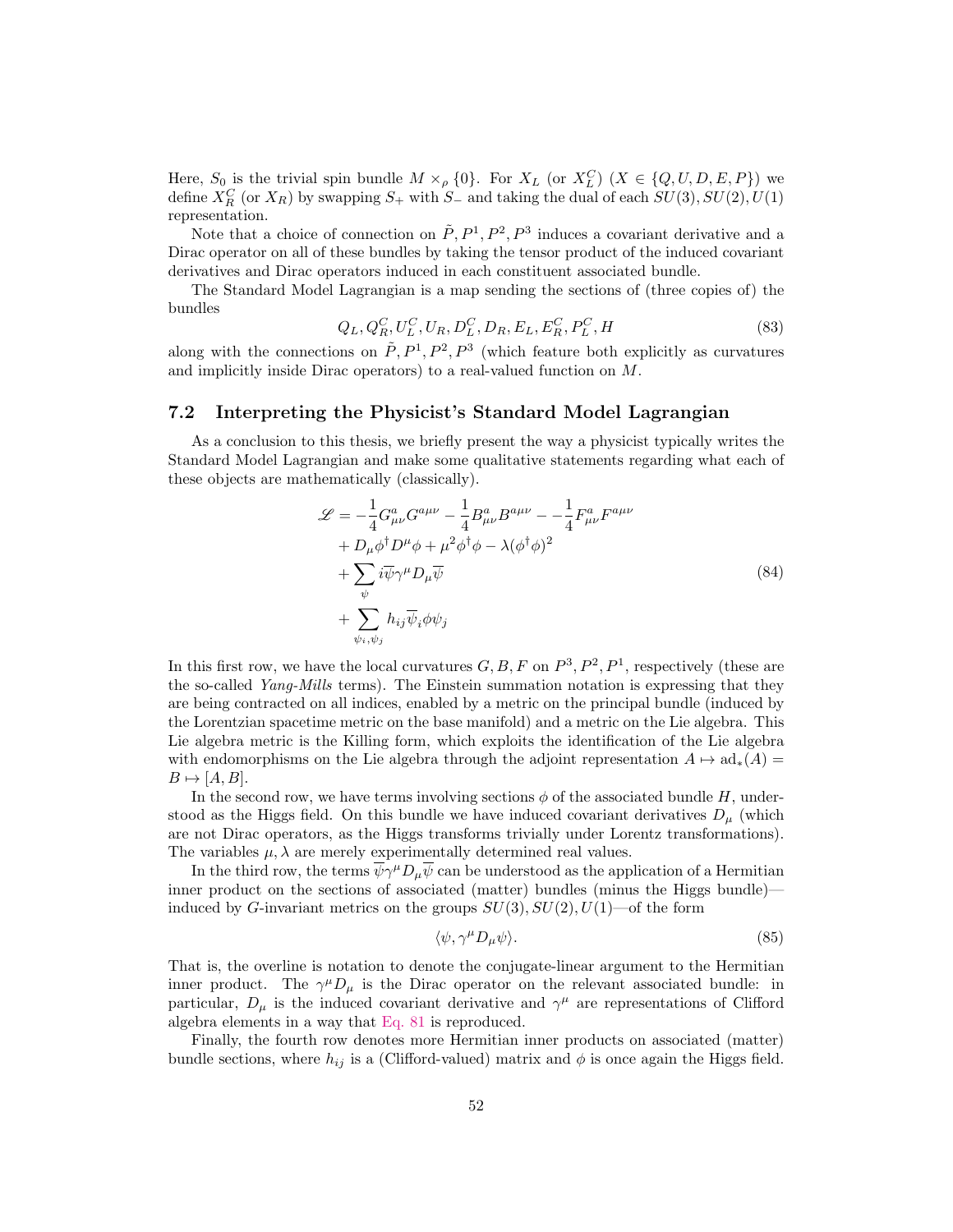## <span id="page-52-0"></span>References

- <span id="page-52-15"></span>[1] Christian Bär. Spin Geometry. Jan. 2011. URL: [https://www.math.uni-potsdam.de/](https://www.math.uni-potsdam.de/fileadmin/user_upload/Prof-Geometrie/Dokumente/Lehre/Veranstaltungen/SS11/spingeo.pdf) [fileadmin/user\\_upload/Prof- Geometrie/Dokumente/Lehre/Veranstaltungen/](https://www.math.uni-potsdam.de/fileadmin/user_upload/Prof-Geometrie/Dokumente/Lehre/Veranstaltungen/SS11/spingeo.pdf) [SS11/spingeo.pdf](https://www.math.uni-potsdam.de/fileadmin/user_upload/Prof-Geometrie/Dokumente/Lehre/Veranstaltungen/SS11/spingeo.pdf).
- <span id="page-52-13"></span>[2] Edson de Faria and Welington de Melo. Mathematical Aspects of Quantum Field Theory. Cambridge Studies in Advanced Mathematics. Cambridge University Press, 2010. DOI: 10.1017/CB09780511760532.
- <span id="page-52-7"></span>[3] Josè Figueroa-O'Farrill. *Gauge Theory*. Feb. 2006. URL: [https://empg.maths.ed.](https://empg.maths.ed.ac.uk/Activities/GT/) [ac.uk/Activities/GT/](https://empg.maths.ed.ac.uk/Activities/GT/).
- <span id="page-52-10"></span>[4] B. Hall and B.C. Hall. Lie Groups, Lie Algebras, and Representations: An Elementary Introduction. Graduate Texts in Mathematics. Springer, 2003. isbn: 9780387401225. url: <https://books.google.com/books?id=m1VQi8HmEwcC>.
- <span id="page-52-8"></span>[5] M.J.D. Hamilton. Mathematical Gauge Theory: With Applications to the Standard Model of Particle Physics. Universitext. Springer International Publishing, 2018. isbn: 978-3-319-68438-3. url: <https://books.google.com/books?id=DkaYswEACAAJ>.
- <span id="page-52-9"></span>[6] N. Jacobson. Lie Algebras. Dover books on advanced mathematics. Dover Publications, 2013. ISBN: 9780486136790. URL: https://books.google.com/books?id= [jTSoAAAAQBAJ](https://books.google.com/books?id=jTSoAAAAQBAJ).
- <span id="page-52-11"></span>[7] A.W. Knapp. Lie Groups Beyond an Introduction. Progress in Mathematics. Birkhäuser Boston, 2013. isbn: 9781475724530. url: [https://books.google.com/books?id=](https://books.google.com/books?id=J8EGCAAAQBAJ) [J8EGCAAAQBAJ](https://books.google.com/books?id=J8EGCAAAQBAJ).
- <span id="page-52-14"></span>[8] H.B. Lawson and M.L. Michelsohn. Spin Geometry (PMS-38). Princeton Mathematical Series v. 38. Princeton University Press, 1990. isbn: 9780691085425. url: [https:](https://books.google.com/books?id=pZx%5C_wAEACAAJ) [//books.google.com/books?id=pZx%5C\\_wAEACAAJ](https://books.google.com/books?id=pZx%5C_wAEACAAJ).
- <span id="page-52-3"></span>[9] K. Mackenzie. Lie Groupoids and Lie Algebroids in Differential Geometry. London Mathematical Society Lecture Note Series. Cambridge University Press, 1987. DOI: [10.1017/CBO9780511661839](https://doi.org/10.1017/CBO9780511661839).
- <span id="page-52-2"></span>[10] T. Okubo. Differential Geometry. Monographs and textbooks in pure and applied mathematics. M. Dekker, 1987. isbn: 9780824777005. url: [https://books.google.](https://books.google.com/books?id=jVbvAAAAMAAJ) [com/books?id=jVbvAAAAMAAJ](https://books.google.com/books?id=jVbvAAAAMAAJ).
- <span id="page-52-1"></span>[11] N. Steenrod. The Topology of Fibre Bundles. (PMS-14), Volume 14. Princeton Landmarks in Mathematics and Physics. Princeton University Press, 2016. isbn: 9781400883875. url: <https://books.google.com/books?id=JN0DDAAAQBAJ>.
- <span id="page-52-12"></span>[12] R. Ticciati et al. Quantum Field Theory for Mathematicians. Encyclopedia of Mathematics and its Applications. Cambridge University Press, 1999. ISBN: 9780521632652. url: <https://books.google.com/books?id=l-ruCWBpK8AC>.
- <span id="page-52-5"></span>[13] L.W. Tu. An Introduction to Manifolds. Universitext. Springer New York, 2007. isbn: 9780387481012. url: <https://books.google.com/books?id=v71RwPHlxx8C>.
- <span id="page-52-6"></span>[14] L.W. Tu. Differential Geometry: Connections, Curvature, and Characteristic Classes. Graduate Texts in Mathematics. Springer International Publishing, 2017. isbn: 9783319550848. url: <https://books.google.com/books?id=bmsmDwAAQBAJ>.
- <span id="page-52-4"></span>[15] Robert M. Wald. *General Relativity*. Chicago, USA: Chicago Univ. Pr., 1984. doi: [10.7208/chicago/9780226870373.001.0001](https://doi.org/10.7208/chicago/9780226870373.001.0001).